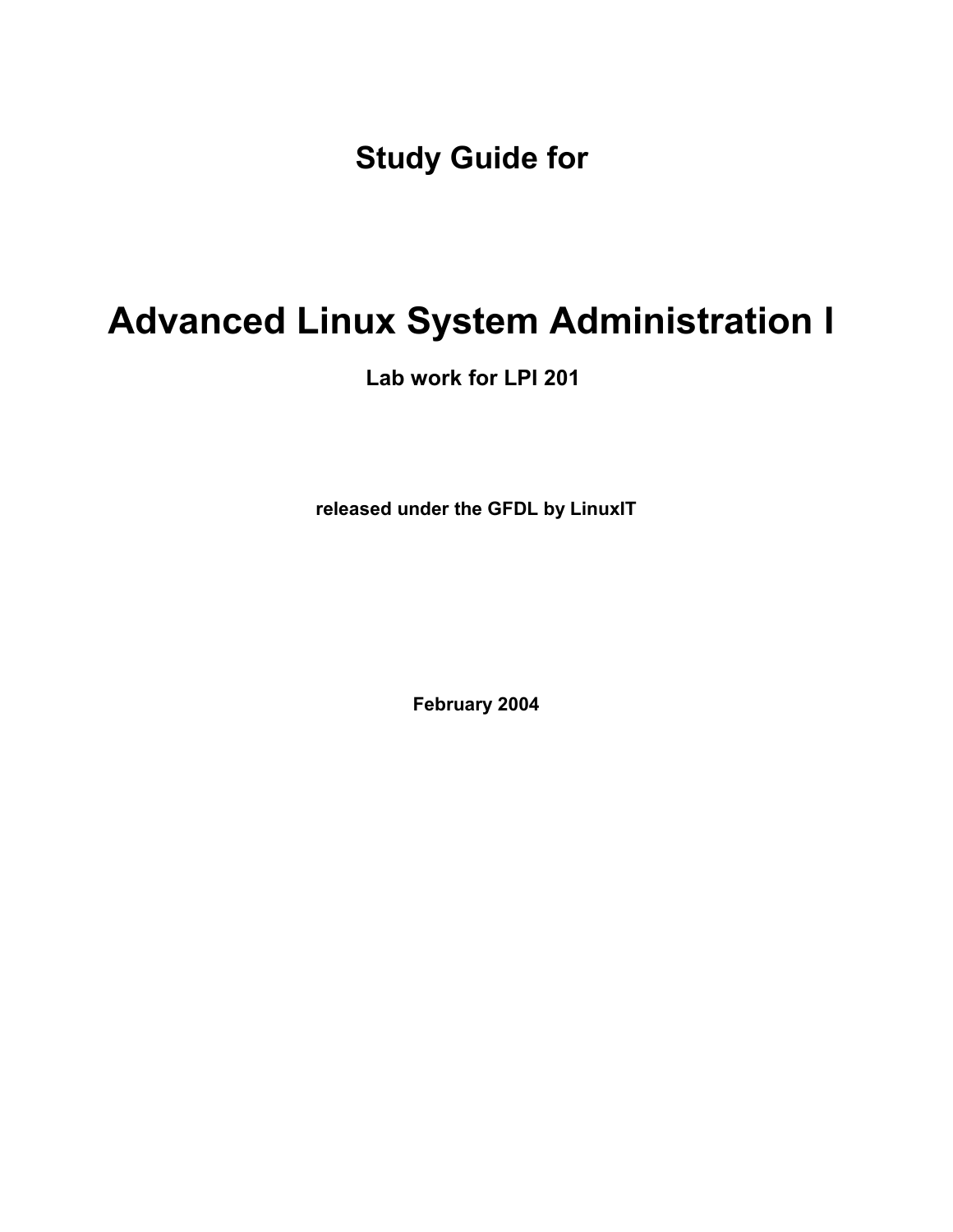```
Copyright (c) 2003 LinuxIT.
      Permission is granted to copy, distribute and/or modify this document
      under the terms of the GNU Free Documentation License, Version 1.2
      or any later version published by the Free Software Foundation;
      with the Invariant Sections being History, Acknowledgements, with the 
Front-Cover Texts being "released under the GFDL by LinuxIT".
```
#### **GNU Free Documentation License** Version 1.2, November 2002

Copyright (C) 2000,2001,2002 Free Software Foundation, Inc. 59 Temple Place, Suite 330, Boston, MA 02111-1307 USA Everyone is permitted to copy and distribute verbatim copies of this license document, but changing it is not allowed.

#### **0. PREAMBLE**

The purpose of this License is to make a manual, textbook, or other functional and useful document "free" in the sense of freedom: to assure everyone the effective freedom to copy and redistribute it, with or without modifying it, either commercially or noncommercially. Secondarily, this License preserves for the author and publisher a way to get credit for their work, while not being considered responsible for modifications made by others.

This License is a kind of "copyleft", which means that derivative works of the document must themselves be free in the same sense. It complements the GNU General Public License, which is a copyleft license designed for free software.

We have designed this License in order to use it for manuals for free software, because free software needs free documentation: a free program should come with manuals providing the same freedoms that the software does. But this License is not limited to software manuals; it can be used for any textual work, regardless of subject matter or whether it is published as a printed book. We recommend this License principally for works whose purpose is instruction or reference.

#### **1. APPLICABILITY AND DEFINITIONS**

This License applies to any manual or other work, in any medium, that contains a notice placed by the copyright holder saying it can be distributed under the terms of this License. Such a notice grants a world-wide, royalty-free license, unlimited in duration, to use that work under the conditions stated herein. The "Document", below, refers to any such manual or work. Any member of the public is a licensee, and is addressed as "you". You accept the license if you copy, modify or distribute the work in a way requiring permission under copyright law.

A "Modified Version" of the Document means any work containing the Document or a portion of it, either copied verbatim, or with modifications and/or translated into another language.

A "Secondary Section" is a named appendix or a front-matter section of the Document that deals exclusively with the relationship of the publishers or authors of the Document to the Document's overall subject (or to related matters) and contains nothing that could fall directly within that overall subject. (Thus, if the Document is in part a textbook of mathematics, a Secondary Section may not explain any mathematics.) The relationship could be a matter of historical connection with the subject or with related matters, or of legal, commercial, philosophical, ethical or political position regarding them.

The "Invariant Sections" are certain Secondary Sections whose titles are designated, as being those of Invariant Sections, in the notice that says that the Document is released under this License. If a section does not fit the above definition of Secondary then it is not allowed to be designated as Invariant. The Document may contain zero Invariant Sections. If the Document does not identify any Invariant Sections then there are none.

The "Cover Texts" are certain short passages of text that are listed, as Front-Cover Texts or Back-Cover Texts, in the notice that says that the Document is released under this License. A Front-Cover Text may be at most 5 words, and a Back-Cover Text may be at most 25 words.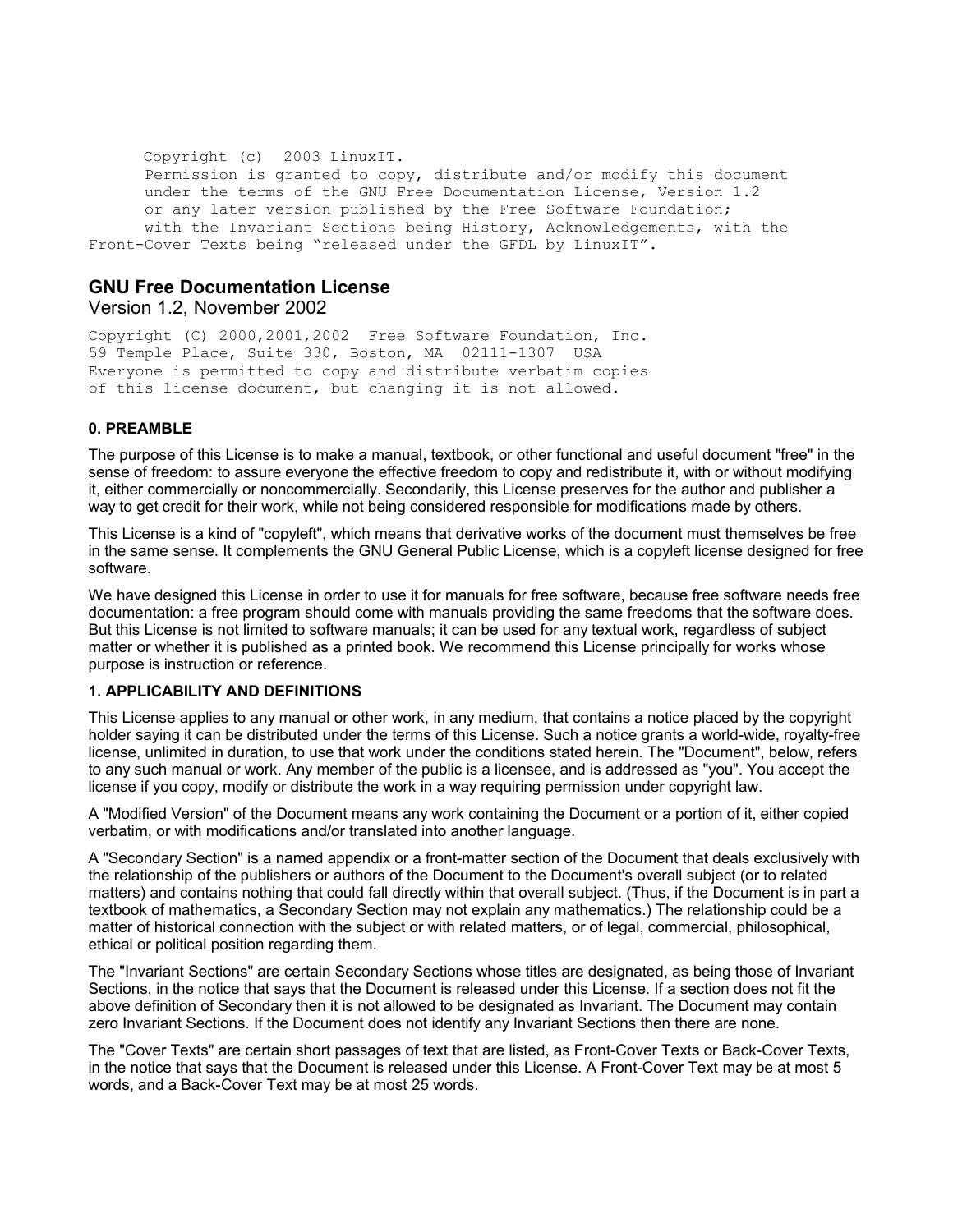A "Transparent" copy of the Document means a machine-readable copy, represented in a format whose specification is available to the general public, that is suitable for revising the document straightforwardly with generic text editors or (for images composed of pixels) generic paint programs or (for drawings) some widely available drawing editor, and that is suitable for input to text formatters or for automatic translation to a variety of formats suitable for input to text formatters. A copy made in an otherwise Transparent file format whose markup, or absence of markup, has been arranged to thwart or discourage subsequent modification by readers is not Transparent. An image format is not Transparent if used for any substantial amount of text. A copy that is not "Transparent" is called "Opaque".

Examples of suitable formats for Transparent copies include plain ASCII without markup, Texinfo input format, LaTeX input format, SGML or XML using a publicly available DTD, and standard-conforming simple HTML, PostScript or PDF designed for human modification. Examples of transparent image formats include PNG, XCF and JPG. Opaque formats include proprietary formats that can be read and edited only by proprietary word processors, SGML or XML for which the DTD and/or processing tools are not generally available, and the machine-generated HTML, PostScript or PDF produced by some word processors for output purposes only.

The "Title Page" means, for a printed book, the title page itself, plus such following pages as are needed to hold, legibly, the material this License requires to appear in the title page. For works in formats which do not have any title page as such, "Title Page" means the text near the most prominent appearance of the work's title, preceding the beginning of the body of the text.

A section "Entitled XYZ" means a named subunit of the Document whose title either is precisely XYZ or contains XYZ in parentheses following text that translates XYZ in another language. (Here XYZ stands for a specific section name mentioned below, such as "Acknowledgements", "Dedications", "Endorsements", or "History".) To "Preserve the Title" of such a section when you modify the Document means that it remains a section "Entitled XYZ" according to this definition.

The Document may include Warranty Disclaimers next to the notice which states that this License applies to the Document. These Warranty Disclaimers are considered to be included by reference in this License, but only as regards disclaiming warranties: any other implication that these Warranty Disclaimers may have is void and has no effect on the meaning of this License.

#### **2. VERBATIM COPYING**

You may copy and distribute the Document in any medium, either commercially or noncommercially, provided that this License, the copyright notices, and the license notice saying this License applies to the Document are reproduced in all copies, and that you add no other conditions whatsoever to those of this License. You may not use technical measures to obstruct or control the reading or further copying of the copies you make or distribute. However, you may accept compensation in exchange for copies. If you distribute a large enough number of copies you must also follow the conditions in section 3.

You may also lend copies, under the same conditions stated above, and you may publicly display copies.

#### **3. COPYING IN QUANTITY**

If you publish printed copies (or copies in media that commonly have printed covers) of the Document, numbering more than 100, and the Document's license notice requires Cover Texts, you must enclose the copies in covers that carry, clearly and legibly, all these Cover Texts: Front-Cover Texts on the front cover, and Back-Cover Texts on the back cover. Both covers must also clearly and legibly identify you as the publisher of these copies. The front cover must present the full title with all words of the title equally prominent and visible. You may add other material on the covers in addition. Copying with changes limited to the covers, as long as they preserve the title of the Document and satisfy these conditions, can be treated as verbatim copying in other respects.

If the required texts for either cover are too voluminous to fit legibly, you should put the first ones listed (as many as fit reasonably) on the actual cover, and continue the rest onto adjacent pages.

If you publish or distribute Opaque copies of the Document numbering more than 100, you must either include a machine-readable Transparent copy along with each Opaque copy, or state in or with each Opaque copy a computer-network location from which the general network-using public has access to download using publicstandard network protocols a complete Transparent copy of the Document, free of added material. If you use the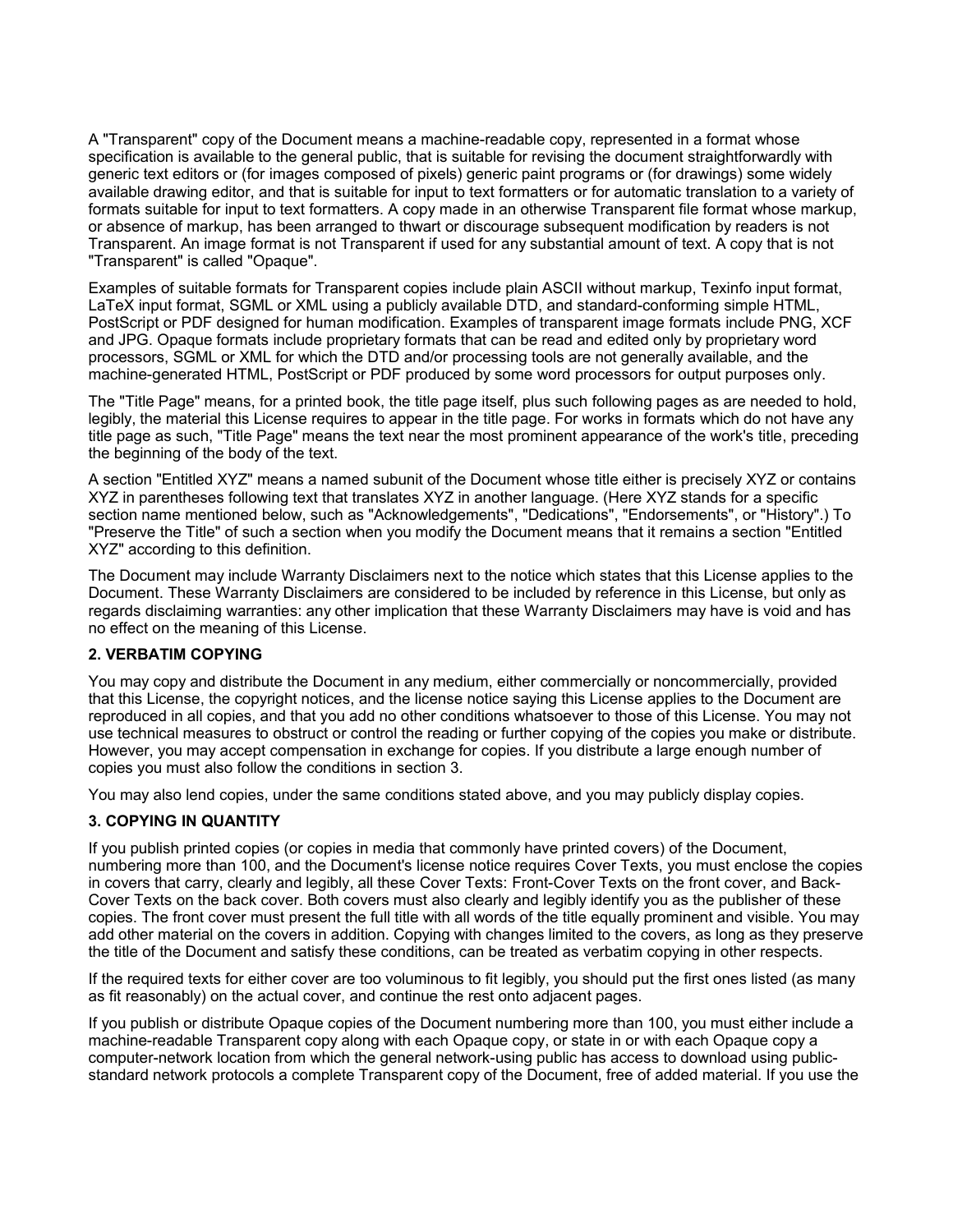latter option, you must take reasonably prudent steps, when you begin distribution of Opaque copies in quantity, to ensure that this Transparent copy will remain thus accessible at the stated location until at least one year after the last time you distribute an Opaque copy (directly or through your agents or retailers) of that edition to the public.

It is requested, but not required, that you contact the authors of the Document well before redistributing any large number of copies, to give them a chance to provide you with an updated version of the Document.

#### **4. MODIFICATIONS**

You may copy and distribute a Modified Version of the Document under the conditions of sections 2 and 3 above, provided that you release the Modified Version under precisely this License, with the Modified Version filling the role of the Document, thus licensing distribution and modification of the Modified Version to whoever possesses a copy of it. In addition, you must do these things in the Modified Version:

- **A.** Use in the Title Page (and on the covers, if any) a title distinct from that of the Document, and from those of previous versions (which should, if there were any, be listed in the History section of the Document). You may use the same title as a previous version if the original publisher of that version gives permission.
- **B.** List on the Title Page, as authors, one or more persons or entities responsible for authorship of the modifications in the Modified Version, together with at least five of the principal authors of the Document (all of its principal authors, if it has fewer than five), unless they release you from this requirement.
- **C.** State on the Title page the name of the publisher of the Modified Version, as the publisher.
- **D.** Preserve all the copyright notices of the Document.
- **E.** Add an appropriate copyright notice for your modifications adjacent to the other copyright notices.
- **F.** Include, immediately after the copyright notices, a license notice giving the public permission to use the Modified Version under the terms of this License, in the form shown in the Addendum below.
- **G.** Preserve in that license notice the full lists of Invariant Sections and required Cover Texts given in the Document's license notice.
- **H.** Include an unaltered copy of this License.
- **I.** Preserve the section Entitled "History", Preserve its Title, and add to it an item stating at least the title, year, new authors, and publisher of the Modified Version as given on the Title Page. If there is no section Entitled "History" in the Document, create one stating the title, year, authors, and publisher of the Document as given on its Title Page, then add an item describing the Modified Version as stated in the previous sentence.
- **J.** Preserve the network location, if any, given in the Document for public access to a Transparent copy of the Document, and likewise the network locations given in the Document for previous versions it was based on. These may be placed in the "History" section. You may omit a network location for a work that was published at least four years before the Document itself, or if the original publisher of the version it refers to gives permission.
- **K.** For any section Entitled "Acknowledgements" or "Dedications", Preserve the Title of the section, and preserve in the section all the substance and tone of each of the contributor acknowledgements and/or dedications given therein.
- **L.** Preserve all the Invariant Sections of the Document, unaltered in their text and in their titles. Section numbers or the equivalent are not considered part of the section titles.
- **M.** Delete any section Entitled "Endorsements". Such a section may not be included in the Modified Version.
- **N.** Do not retitle any existing section to be Entitled "Endorsements" or to conflict in title with any Invariant Section.
- **O.** Preserve any Warranty Disclaimers.

If the Modified Version includes new front-matter sections or appendices that qualify as Secondary Sections and contain no material copied from the Document, you may at your option designate some or all of these sections as invariant. To do this, add their titles to the list of Invariant Sections in the Modified Version's license notice. These titles must be distinct from any other section titles.

You may add a section Entitled "Endorsements", provided it contains nothing but endorsements of your Modified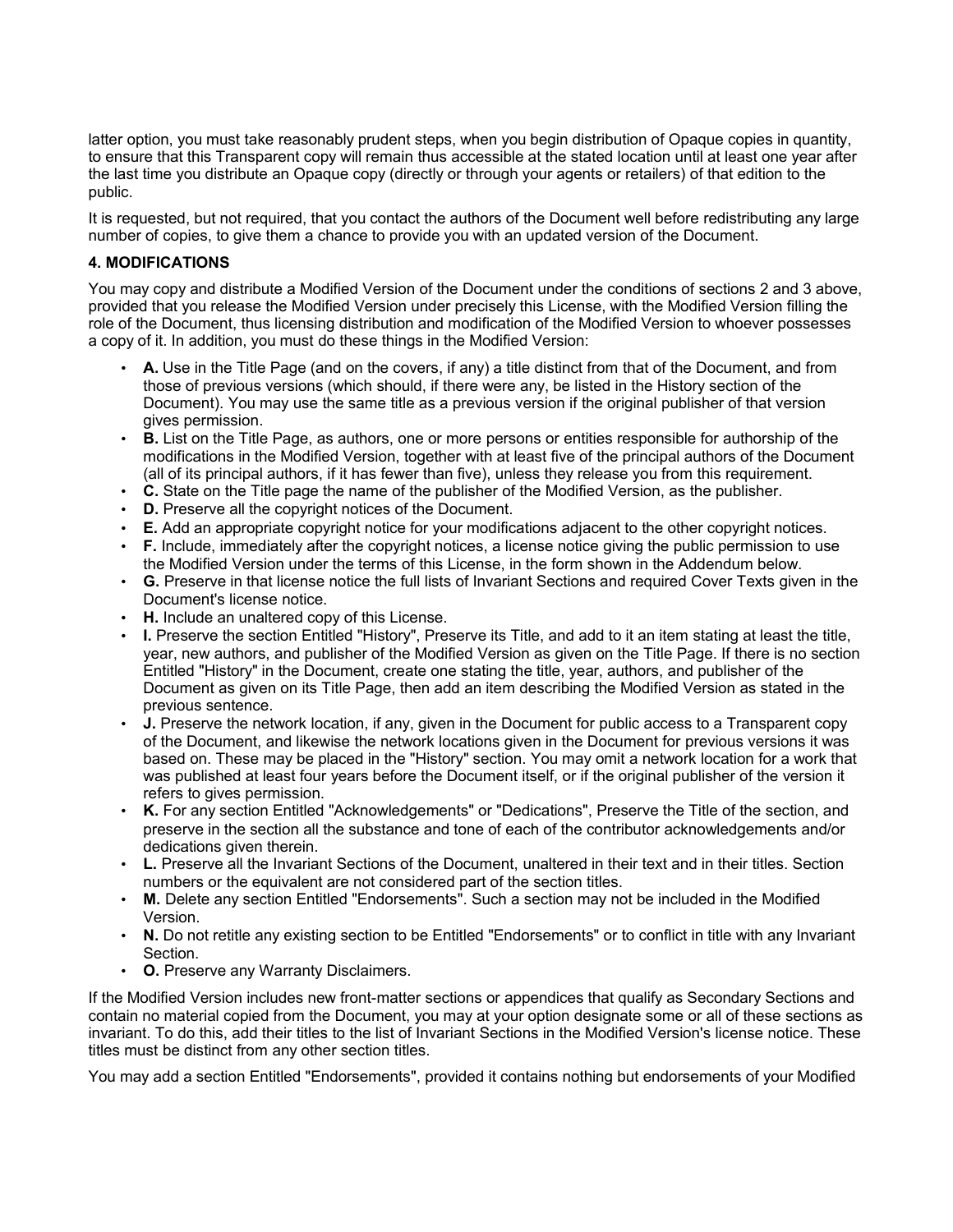Version by various parties--for example, statements of peer review or that the text has been approved by an organization as the authoritative definition of a standard.

You may add a passage of up to five words as a Front-Cover Text, and a passage of up to 25 words as a Back-Cover Text, to the end of the list of Cover Texts in the Modified Version. Only one passage of Front-Cover Text and one of Back-Cover Text may be added by (or through arrangements made by) any one entity. If the Document already includes a cover text for the same cover, previously added by you or by arrangement made by the same entity you are acting on behalf of, you may not add another; but you may replace the old one, on explicit permission from the previous publisher that added the old one.

The author(s) and publisher(s) of the Document do not by this License give permission to use their names for publicity for or to assert or imply endorsement of any Modified Version.

#### **5. COMBINING DOCUMENTS**

You may combine the Document with other documents released under this License, under the terms defined in section 4 above for modified versions, provided that you include in the combination all of the Invariant Sections of all of the original documents, unmodified, and list them all as Invariant Sections of your combined work in its license notice, and that you preserve all their Warranty Disclaimers.

The combined work need only contain one copy of this License, and multiple identical Invariant Sections may be replaced with a single copy. If there are multiple Invariant Sections with the same name but different contents, make the title of each such section unique by adding at the end of it, in parentheses, the name of the original author or publisher of that section if known, or else a unique number. Make the same adjustment to the section titles in the list of Invariant Sections in the license notice of the combined work.

In the combination, you must combine any sections Entitled "History" in the various original documents, forming one section Entitled "History"; likewise combine any sections Entitled "Acknowledgements", and any sections Entitled "Dedications". You must delete all sections Entitled "Endorsements."

#### **6. COLLECTIONS OF DOCUMENTS**

You may make a collection consisting of the Document and other documents released under this License, and replace the individual copies of this License in the various documents with a single copy that is included in the collection, provided that you follow the rules of this License for verbatim copying of each of the documents in all other respects.

You may extract a single document from such a collection, and distribute it individually under this License, provided you insert a copy of this License into the extracted document, and follow this License in all other respects regarding verbatim copying of that document.

#### **7. AGGREGATION WITH INDEPENDENT WORKS**

A compilation of the Document or its derivatives with other separate and independent documents or works, in or on a volume of a storage or distribution medium, is called an "aggregate" if the copyright resulting from the compilation is not used to limit the legal rights of the compilation's users beyond what the individual works permit. When the Document is included in an aggregate, this License does not apply to the other works in the aggregate which are not themselves derivative works of the Document.

If the Cover Text requirement of section 3 is applicable to these copies of the Document, then if the Document is less than one half of the entire aggregate, the Document's Cover Texts may be placed on covers that bracket the Document within the aggregate, or the electronic equivalent of covers if the Document is in electronic form. Otherwise they must appear on printed covers that bracket the whole aggregate.

#### **8. TRANSLATION**

Translation is considered a kind of modification, so you may distribute translations of the Document under the terms of section 4. Replacing Invariant Sections with translations requires special permission from their copyright holders, but you may include translations of some or all Invariant Sections in addition to the original versions of these Invariant Sections. You may include a translation of this License, and all the license notices in the Document, and any Warranty Disclaimers, provided that you also include the original English version of this License and the original versions of those notices and disclaimers. In case of a disagreement between the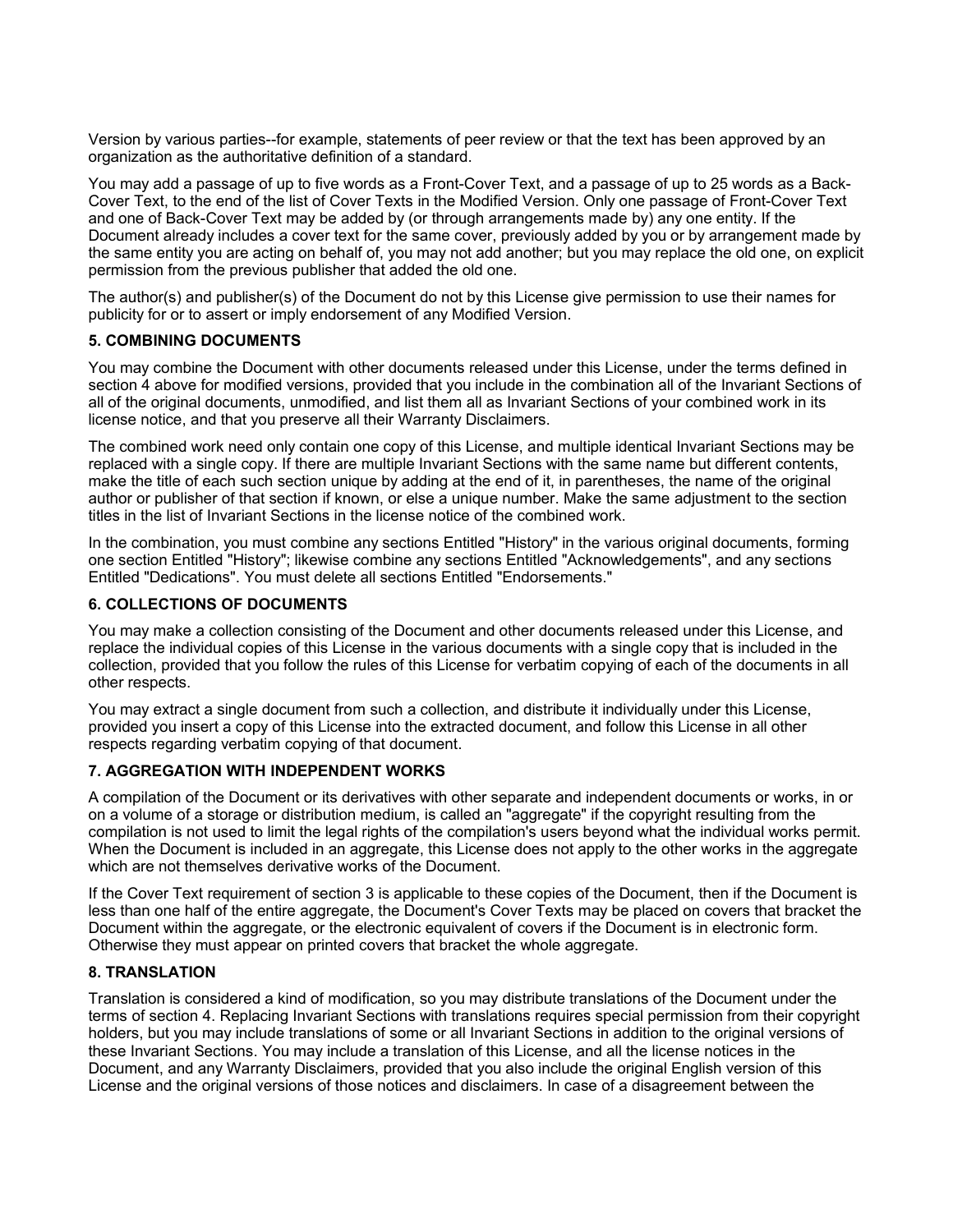translation and the original version of this License or a notice or disclaimer, the original version will prevail.

If a section in the Document is Entitled "Acknowledgements", "Dedications", or "History", the requirement (section 4) to Preserve its Title (section 1) will typically require changing the actual title.

#### **9. TERMINATION**

You may not copy, modify, sublicense, or distribute the Document except as expressly provided for under this License. Any other attempt to copy, modify, sublicense or distribute the Document is void, and will automatically terminate your rights under this License. However, parties who have received copies, or rights, from you under this License will not have their licenses terminated so long as such parties remain in full compliance.

#### **10. FUTURE REVISIONS OF THIS LICENSE**

The Free Software Foundation may publish new, revised versions of the GNU Free Documentation License from time to time. Such new versions will be similar in spirit to the present version, but may differ in detail to address new problems or concerns. See http://www.gnu.org/copyleft/.

Each version of the License is given a distinguishing version number. If the Document specifies that a particular numbered version of this License "or any later version" applies to it, you have the option of following the terms and conditions either of that specified version or of any later version that has been published (not as a draft) by the Free Software Foundation. If the Document does not specify a version number of this License, you may choose any version ever published (not as a draft) by the Free Software Foundation.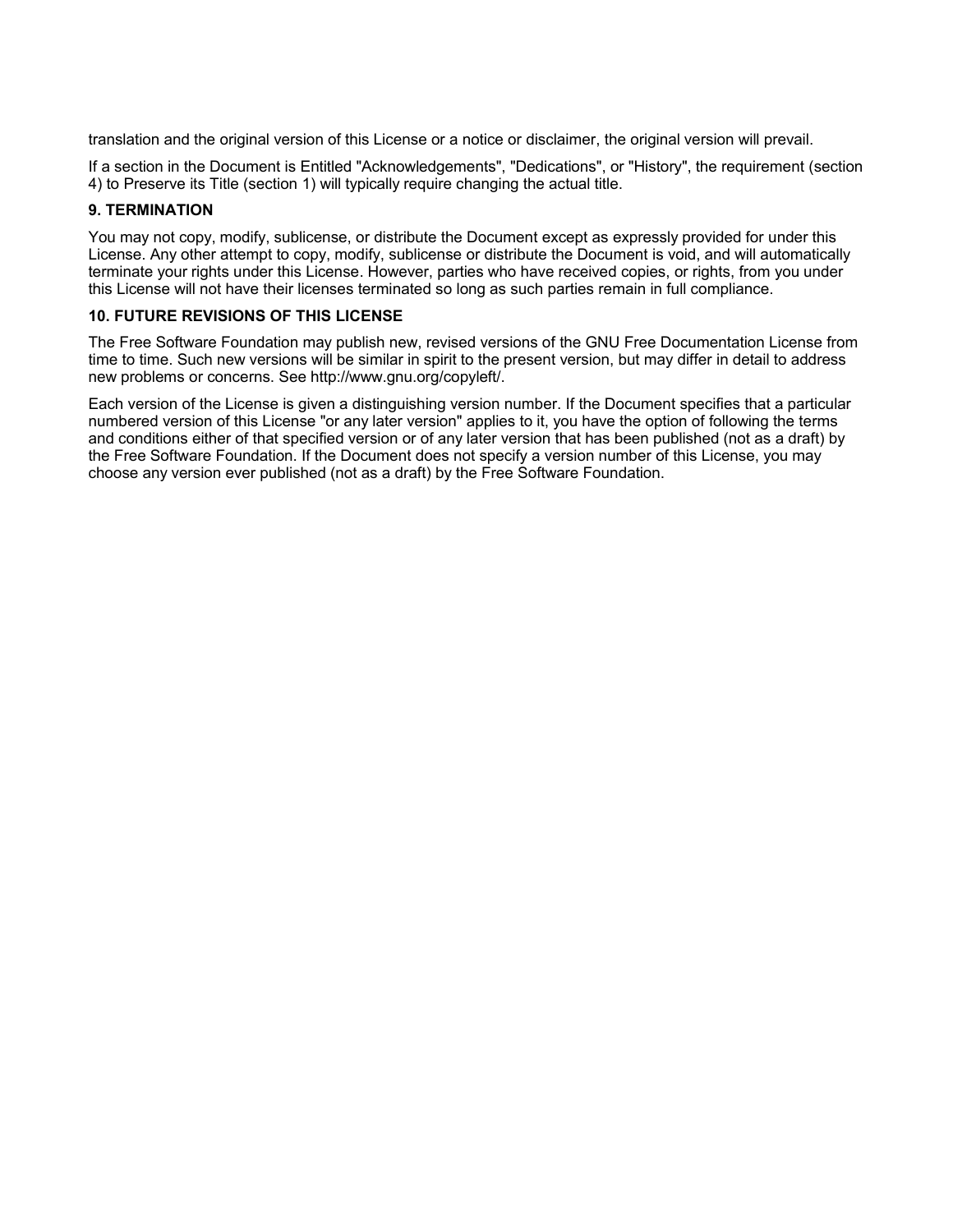# **Contents**

 $\overline{\phantom{0}}$ 

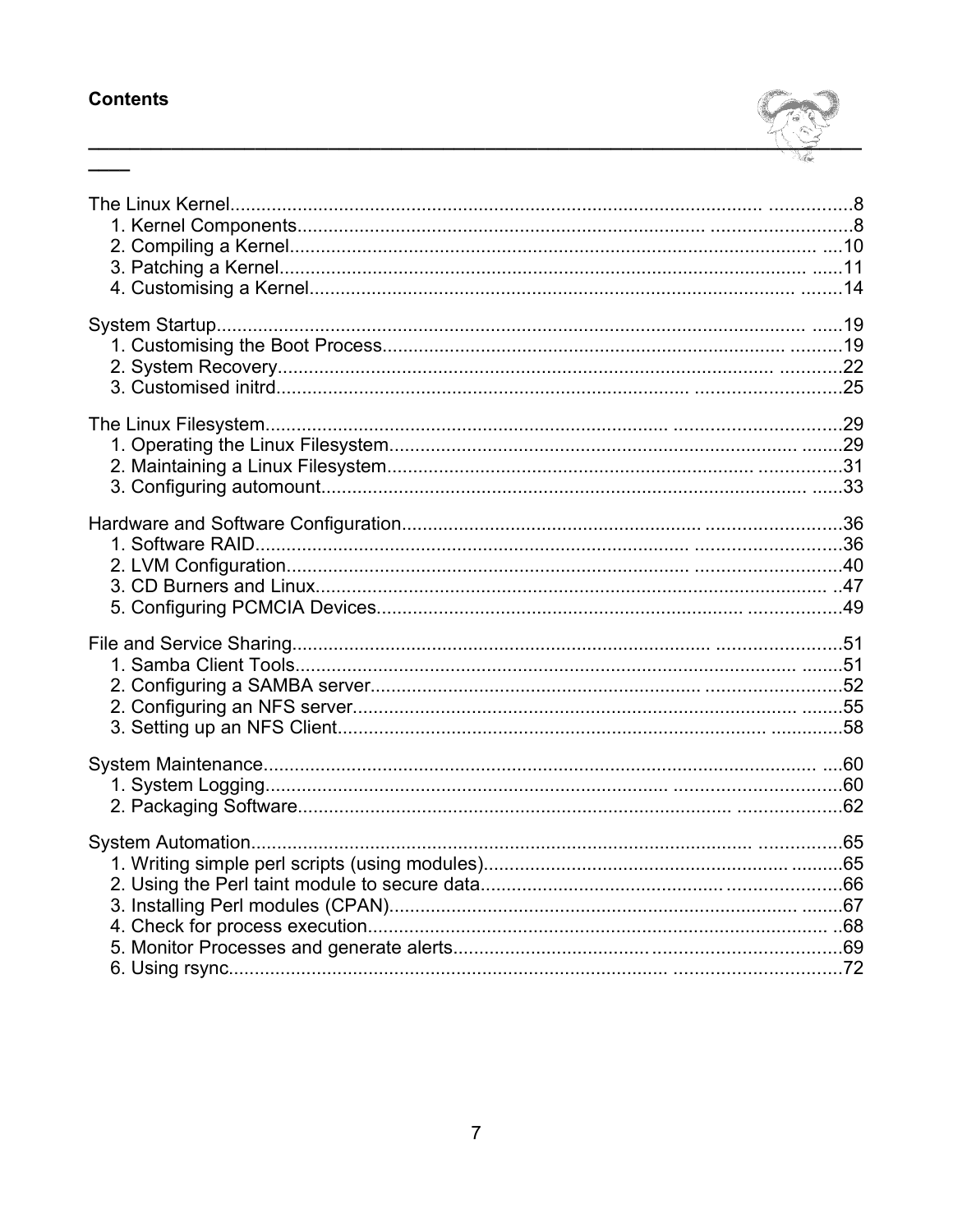

# **The Linux Kernel**

This module will describe the kernel source tree and the documentation available. We will also apply patches and recompile patched kernels. Information found in the **/proc** directory will be highlighted.

# *1. Kernel Components*

# **Modules**

#### **Module Components in the Source Tree**

In the kernel source tree **/usr/src/linux**, the kernel components are stored in various subdirectories:

| Subdirectory | <b>Description</b>                                             | Example |
|--------------|----------------------------------------------------------------|---------|
| ./drivers    | contains code for different types of hardware support   pcmcia |         |
| If s         | code for filesystem supported                                  | nfs     |
| $.$ /net     | code for network support                                       | IDX     |

These components can be selected while configuring the kernel (see **2. Compiling a Kernel**).

#### **Module Components at Runtime**

The **/lib/modules/<***kernelversion***>/kernel** directory, has many of the same subdirectories present in the kernel source tree. However only the modules that have been compiled will be stored here.

# **Types of Kernel Images**

The various kernel image types differ depending only on the type of compression used to compress the kernel.

The **make** tool will read the /usr/src/linux/Makefile to compile

• A compressed linux kernel using gzip is compiled with: make zImage The compiled kernel will be:

#### /usr/src/linux/arch/*i386*/boot/zImage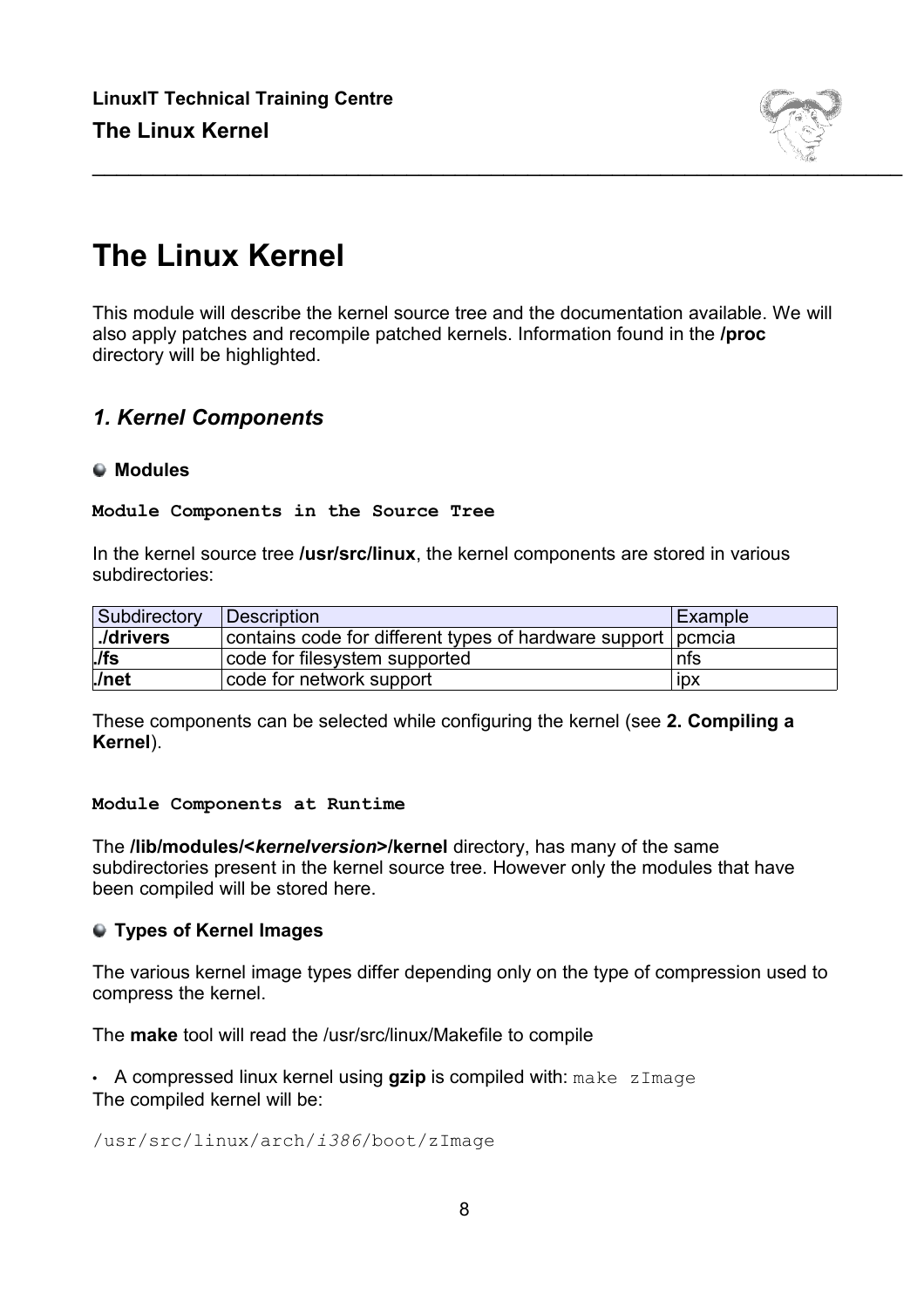

• A compressed linux kernel using better compression is compiled with: make bzImage The compiled image will be:

/usr/src/linux/arch/*i386*/boot/bzImage

• One can also use: make zdisk or make bzdisk to create compressed kernels on a floppy. The compiled kernel will be written to:

/dev/fd0

Remember to put a floppy in the drive!

# **Documentation**

Most documentation is available in the **/usr/src/linux/Documentation** directory. The main files are the following:

| <b>File</b>  | <b>Description</b>                                                   |  |
|--------------|----------------------------------------------------------------------|--|
| $ 00$ -INDEX | Summary of the contents for each file in the Documentation           |  |
|              | directory                                                            |  |
|              | Configure help Contains the help displayed when configuring a kernel |  |

The **Configure.help** file also provides further information for when a kernel module doesn't load properly. Specific options and aliases for **/etc/modules.conf** are specified in that file.

Information about compiling and documentation is available in **/usr/src/linux/README**.

The version of the kernel is set at the beginning of the Makefile.

VERSION = 2  $PATCHLEVEL = 4$  $SUBLEVEL = 22$ EXTRAVERSION =

Make sure to add something to the EXTRAVERSION line like EXTRAVERSION=-test

This will build a kernel called **2.4.22-test Notice:** You need the "**-**" sign in EXTRAVERSION or else the version will be 2.4.22test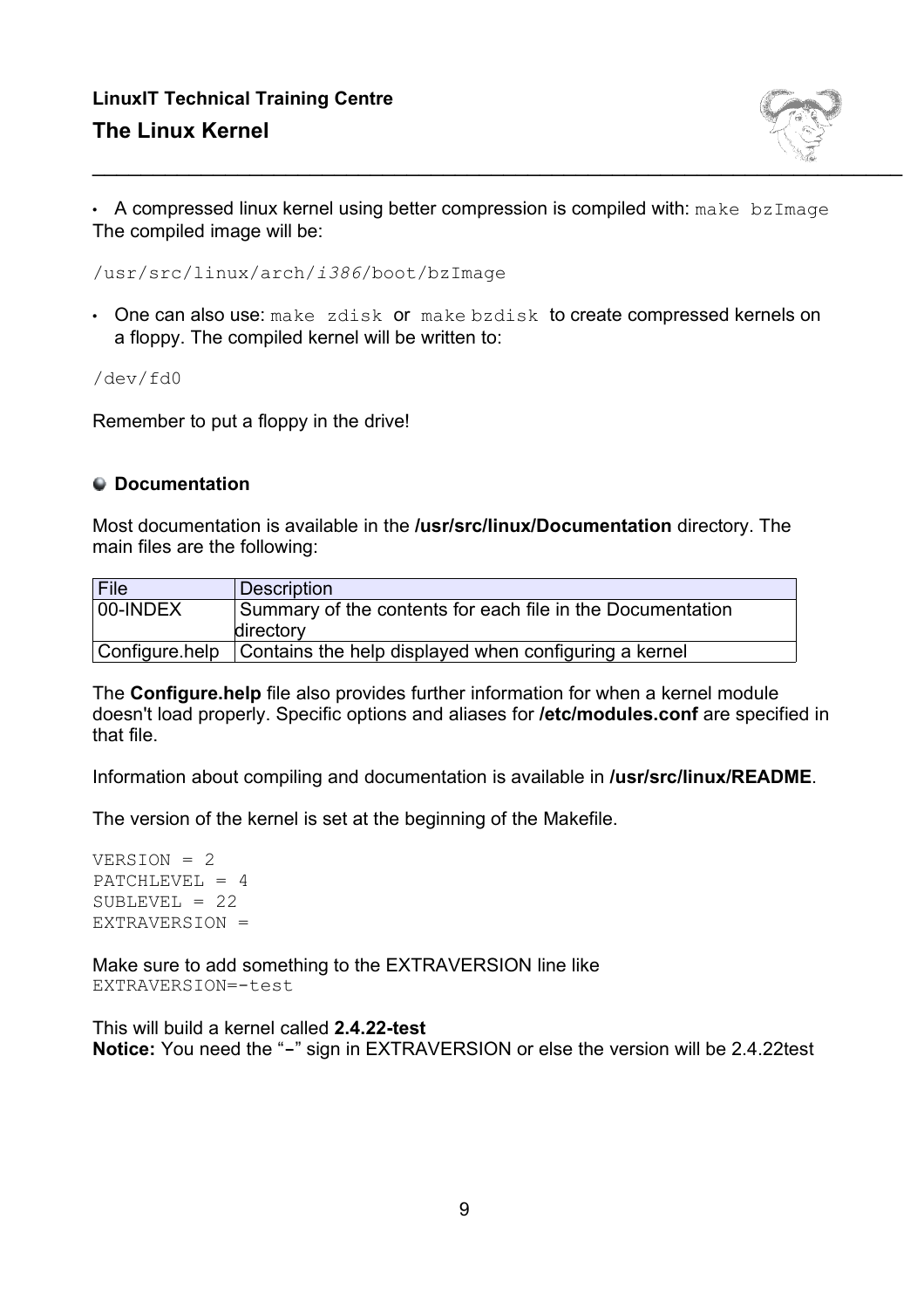

# *2. Compiling a Kernel*

Compiling and installing a kernel can be described in three stages.

# **Stage 1: configuring the kernel**

Here we need to decide what kind of hardware and network support needs to be included in the kernel as well as which type of kernel we wish to compile (modular or monolithic). These choices will be saved in a single file:

# /usr/src/linux/.config

| <b>Creating the .config file</b> |                                                    |  |  |
|----------------------------------|----------------------------------------------------|--|--|
| Command                          | <b>Description</b>                                 |  |  |
| make config                      | Edit each line of .config one at a time            |  |  |
| make menuconfig                  | Edit .config browsing through menus (uses ncurses) |  |  |
| make xconfig                     | Edit .config browsing through menus (uses GUI      |  |  |
|                                  | widgets)                                           |  |  |

When editing the **.config** file using any of the above methods the choices available for most kernel components are:

Do not use the module (n) Statically compile the module into the kernel (y) Compile the module as dynamically loadable (M)

Notice that some kernel components can only be statically compiled into the kernel. One cannot therefore have a totally modular kernel.

When compiling a **monolithic** kernel none of the components should be compiled dynamically.

# **Stage 2: compiling the modules and the kernel**

The next table outlines the various 'makes' and their function during this stage. Notice that not all commands actually compile code and that the **make modules\_install** has been included

| <b>Compiling</b> |                                                                           |
|------------------|---------------------------------------------------------------------------|
| Command          | Description                                                               |
| make clean       | makes sure no stale .o files have been left over from a previous<br>build |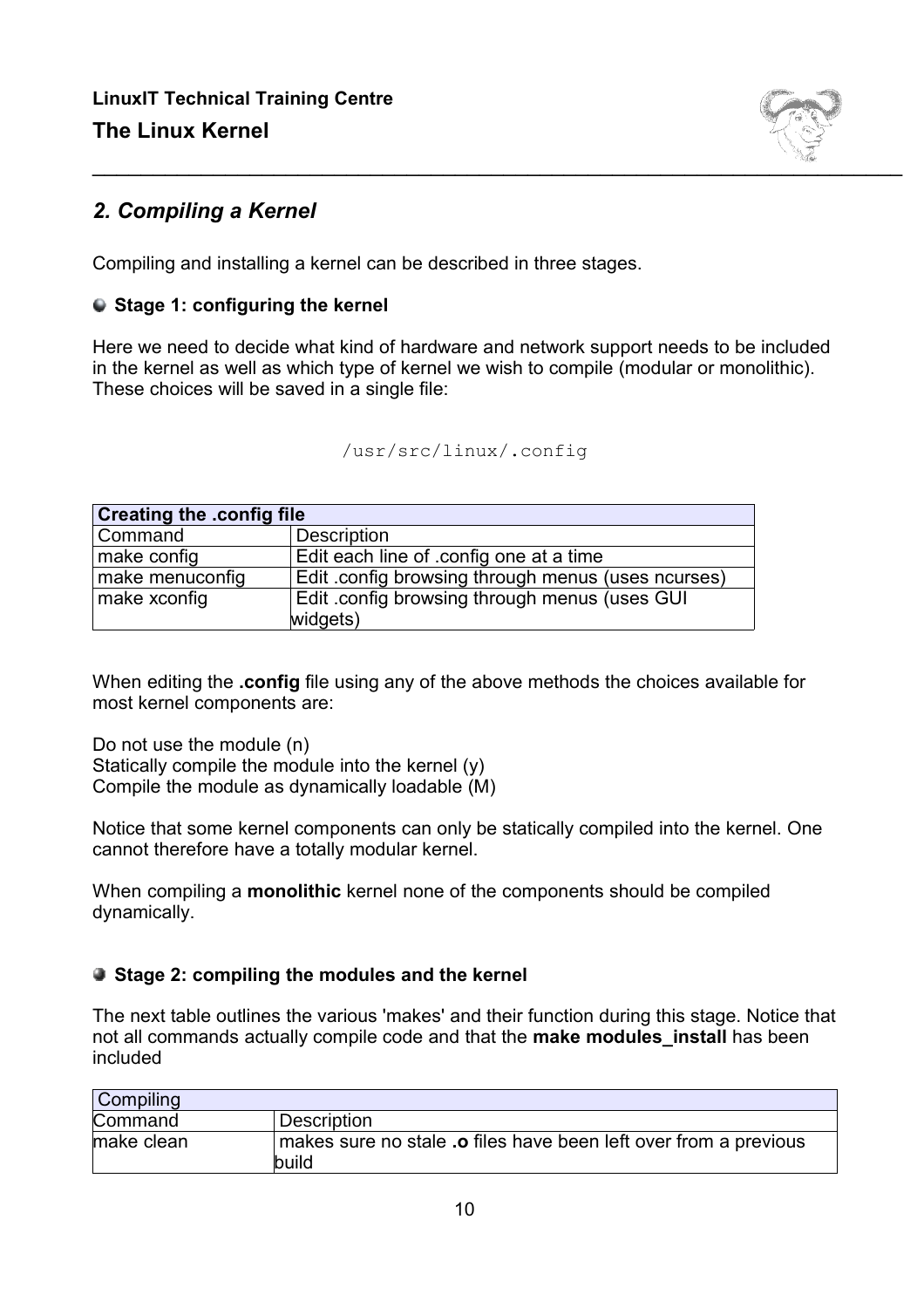

| make dep     | adds a <b>.depend</b> with headers specific to the kernel components             |
|--------------|----------------------------------------------------------------------------------|
| make         | build the kernel                                                                 |
| make modules | build the dynamic modules                                                        |
|              | make modules install install the modules in <b>/lib/modules/</b> kernel-version/ |

# **Stage 3: Installing the kernel image**

This stage has no script and involves copying the kernel image manually to the boot directory and configuring the bootloader (LILO or GRUB) to find the new kernel.

# *3. Patching a Kernel*

Incremental upgrades can be applied to an existing source tree. If you have downloaded the linux-2.4.21.tgz kernel source and you want to update to a more recent kernel linux-2.4.22 for example, you must download the patch-2.4.22.gz patch.

### **Applying the Patch**

The patch file attempts to overwrite files in the 2.4.21 tree. One way to apply the patch is to proceed as follows:

```
cd /usr/src
zcat patch-2.4.22.gz | patch -p0
```
The **-p** option can strip any number of directories the patch is expecting to find. In the above example the patch starts with:

```
--- linux-2.4.21/...
+++ linux-2.4.22/...
```
This indicates that the patch can be applied in the directory where the **linux-2.4.21** is.

However if we apply the patch from the **/usr/src/linux-2.4.21** directory then we need to strip the first part of all the paths in the patch. So that

--- linux-2.4.21/arch/arm/def-configs/adsagc +++ linux-2.4.22/arch/arm/def-configs/adsagc

becomes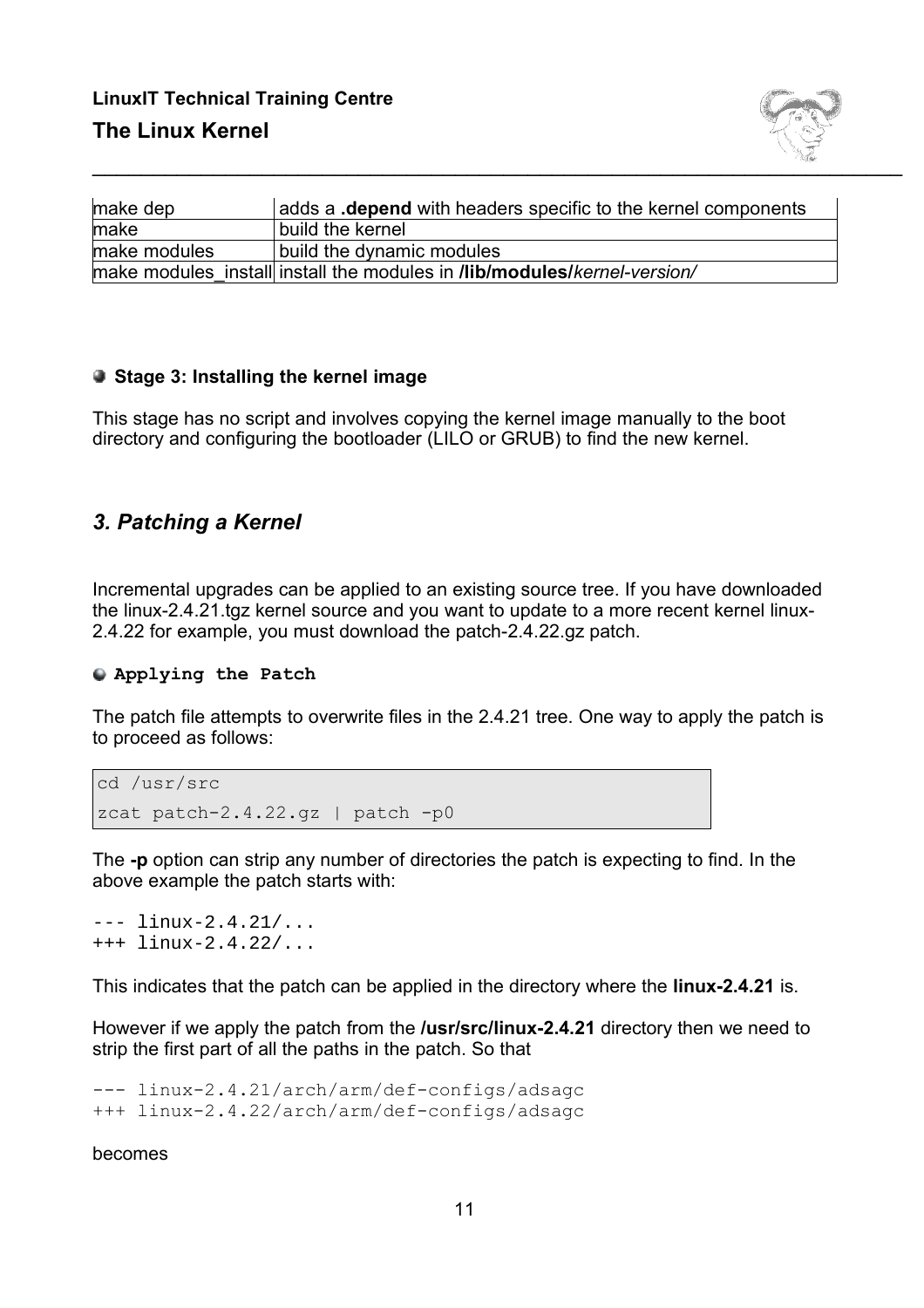

```
--- ./arch/arm/def-configs/adsagc 
+++ ./arch/arm/def-configs/adsagc
```
This is done with the **-p1** option of **patch** effectively telling it to strip the first directory.

cd /usr/src/linux-2.4.21 zcat patch-2.4.22.gz | patch -**p1**

#### **Testing the Patch**

Before applying a patch one can test what will be changed without making them:

patch -p1 –dry-run < *patchfile*

#### **Recovering the Old Source Tree**

To make sure the old configuration (.config file) is saved copy the .config file to the **/boot** directory.

cp .config /boot/config-kernelversion

The **patch** tool has two ways of keeping track of the changed files:

1. You can apply the patch with the **-b** option

patch -b -p0 < *patch-file*

By default this option keeps all the original files and appends a ".orig" to them.

### 2. You can backup the old changed file to a directory of your choice

```
mkdir oldfiles
patch -B oldfiles/ -p0 < patch-file
```
This has the advantage of letting you create a backup patch that can restore the source tree to it's original state.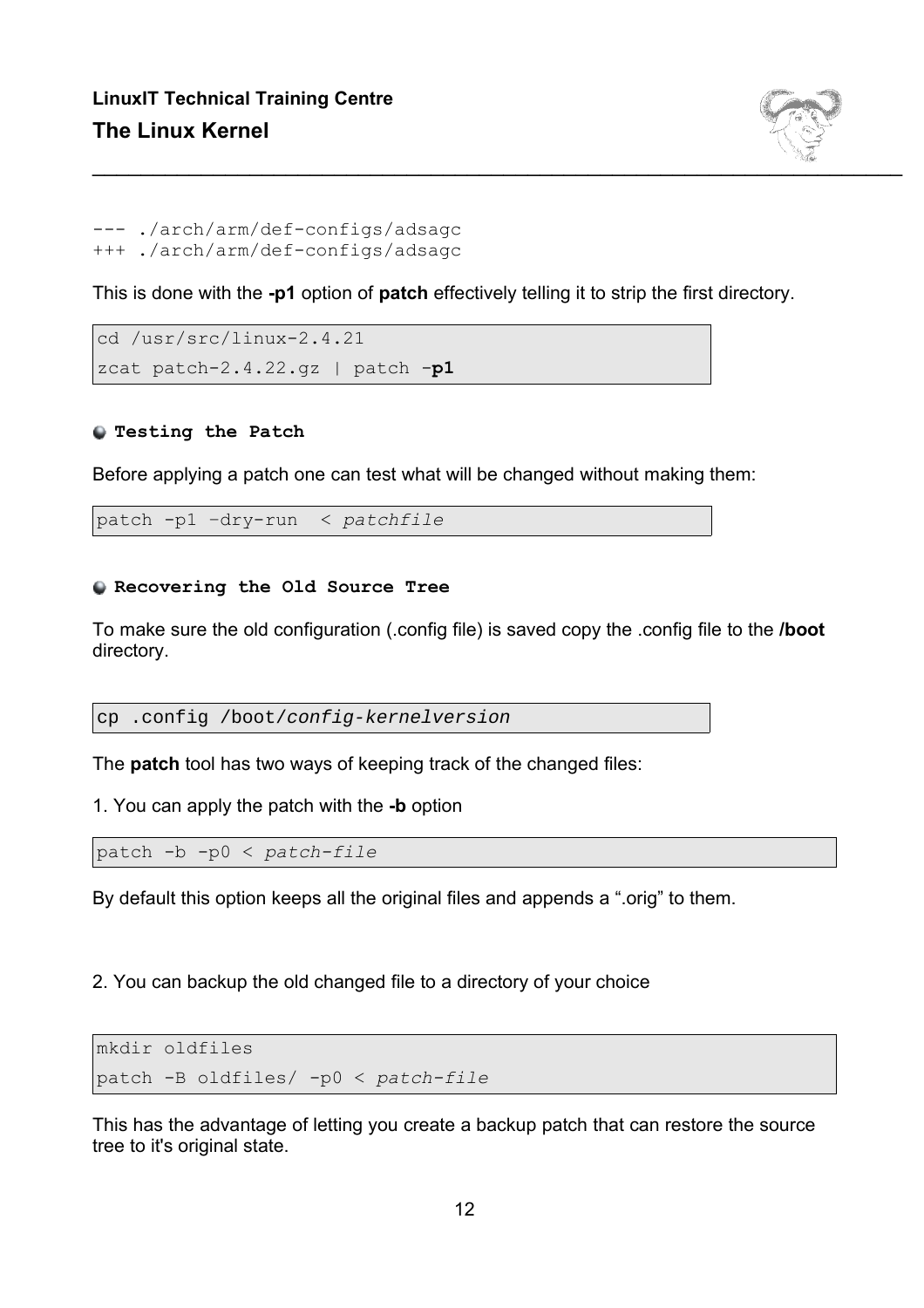

diff  $-ur$  linux-2.4.21 oldfiles/linux-2.4.21 >  $recover-2.4.21$ patch

NOTICE

Applying this recover-2.4.21-patch will have the effect of removing the 2.4.22 patch we just applied in the previous paragraph

#### **Building the New Kernel after a patch**

Simply copy the old .config to the top of the source directory.

```
cp /boot/config-kernelversion /usr/src/linux-
kernelversion/.config
```
Next 'make oldconfig' will only prompt for new features.

```
make oldconfig
make dep
make clean bzImage modules modules install
```
# *4. Customising a Kernel*

### **Loading Kernel modules**

Loadable modules are inserted into the kernel at runtime using various methods.

The **modprobe** tool can be used to selectively insert or remove modules and their dependencies.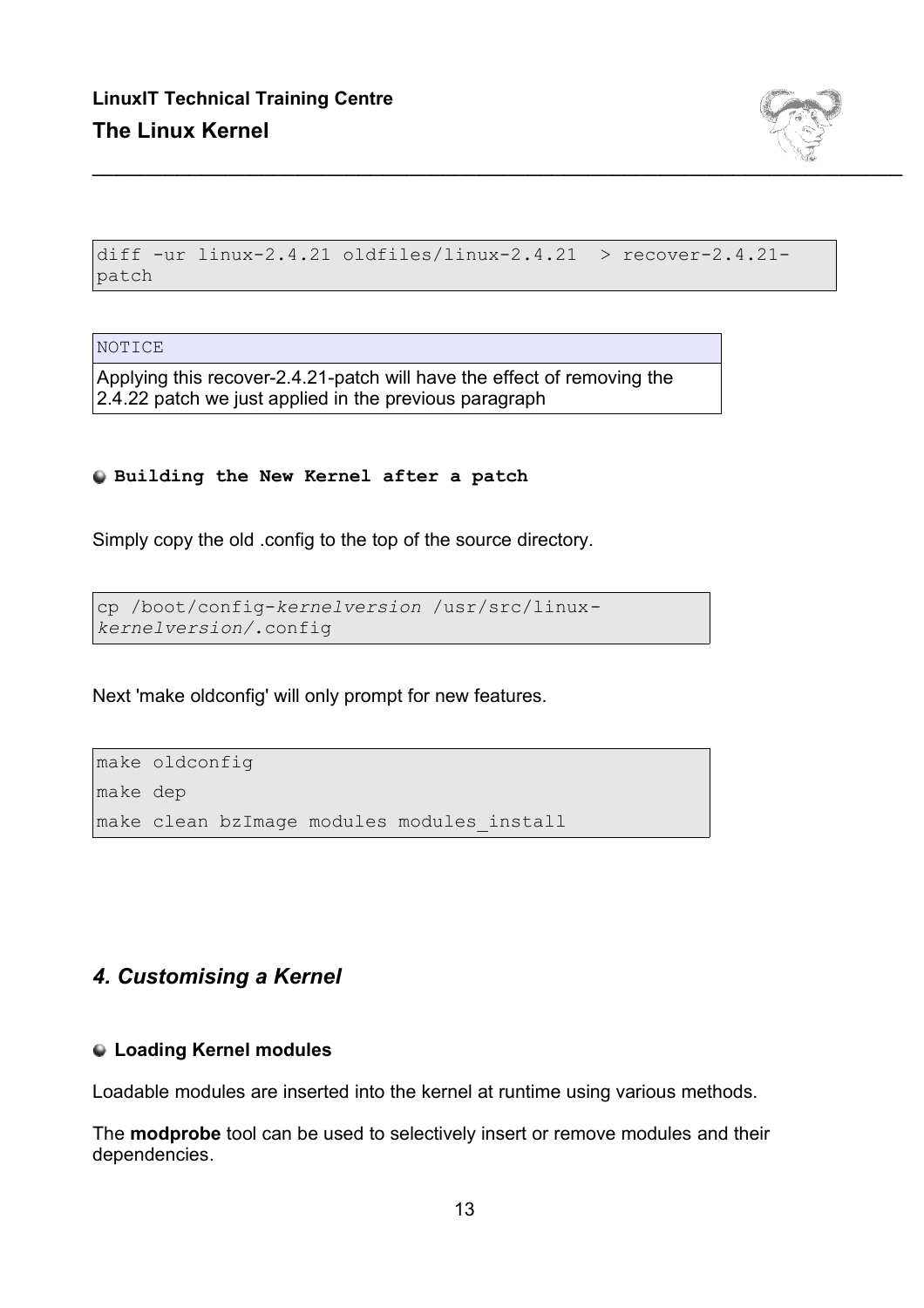

The kernel can automatically insert modules using the **kmod** module. This module has replaced the **kerneld** module.

When using **kmod** the kernel will use the tool listed in **/proc/sys/kernel/modprobe** whenever a module is needed.

Check that **kmod** has been selected in the source tree as a static component:

```
grep -i "kmod" /usr/src/linux/.config
CONFIG_KMOD=y
```
When making a monolithic kernel the CONFIG\_MODULES option must be set to no.

### **The /proc/ directory**

The kernel capabilities that have been selected in a default or a patched kernel are reflected in the **/proc** directory. We will list some of the files containing useful information:

#### **/proc/cmdline** Contains the command line passed at boot time to the kernel by the bootloader

**/proc/cpuinfo** CPU information is stored here

#### **/proc/meminfo**

Memory statistics are written to this file

#### **/proc/filesystems**

Filesystems currently supported by the kernel. Notice that by inserting a new module (e.g cramfs) this will add an entry to the file. So the file isn't a list of all filesystems supported by the kernel!

#### **/proc/partitions**

The partition layout is displayed with further information such as the name, the number of block, the major/minor numbers, etc

### **/proc/sys/**

The **/proc/sys** directory is the only place were files with write permission can be found (the rest of /proc is read-only). Values in this directory can be changed with the **sysctl**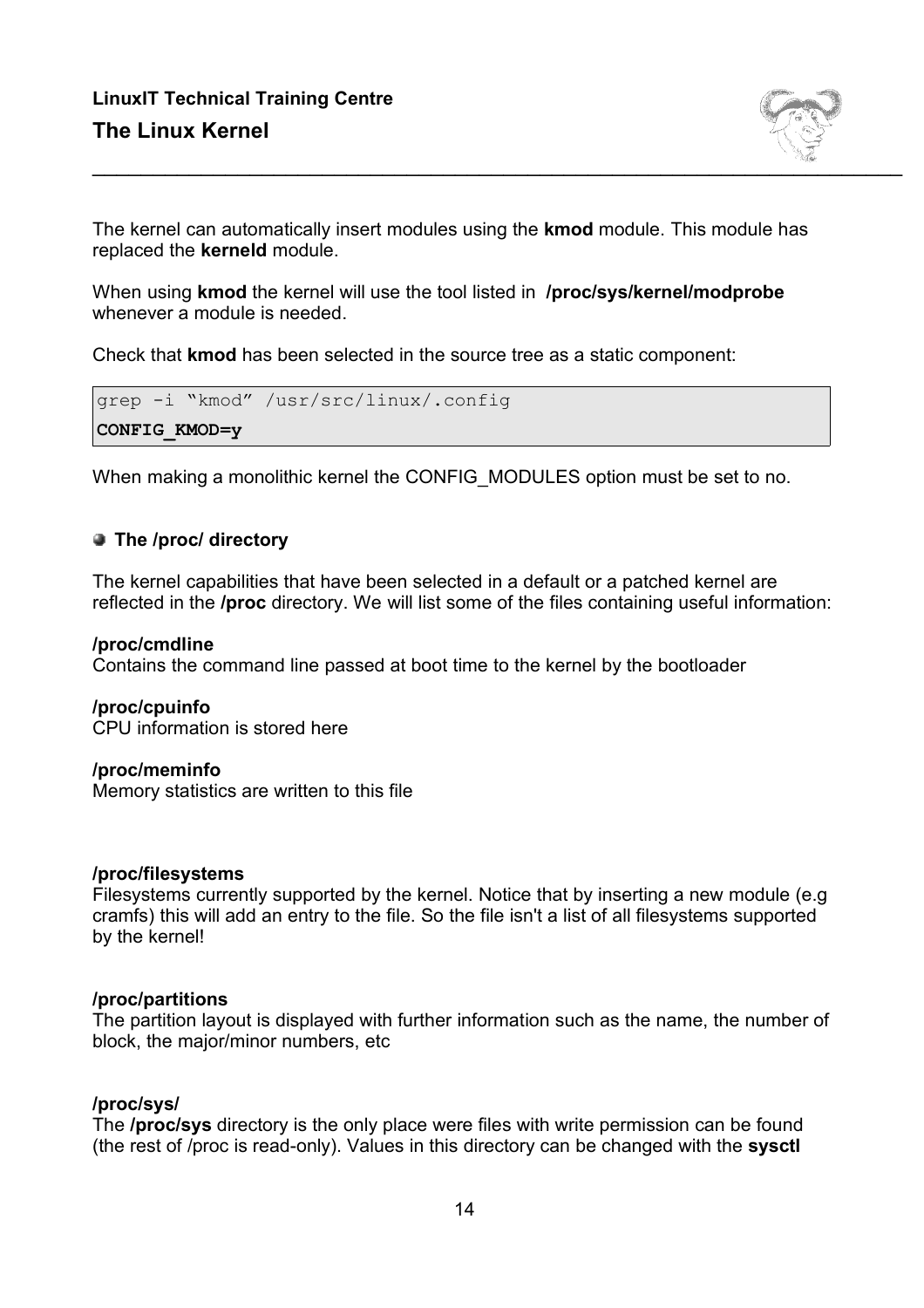

utility or set in the configuration file **/etc/sysctl.conf**

#### **/proc/sys/kernel/hotplug**

Path to the utility invoked by the kernel which implements hotplugin (used for USB devices or hotplug PCI and SCSI devices)

#### **/proc/sys/kernel/modprobe**

Path to the utility invoked by the kernel to insert modules

#### **/proc/sys/overflowgid/uid**

Maximum number of users on a system. The filesystem uses 16 bits for the user and group fields, so the maximum is  $2^{\wedge}16 = 65534$  which is usually mapped to the user **nobody** or **nfsnobody** more recently

#### **/proc/modules**

List of currently loaded modules, same as the output of **lsmod**

**Example:** Patch the linux-2.4.22-1.2149.nptl kernel to support Extended Attributes and Posix Access Control Lists (ACL) for ext2 and ext3 filesystems.

ACLs are beyond this course. All we need to know is that they provide a greater flexibility for directory and file permissions on the filesystem allowing, for example, several groups to access resources with different permissions.

#### WARNING

This patch will fail on older kernel versions (e.g linux-2.4.22-1.2115.nptl **)**

Install the 2.4.22-1.2149.nptl kernel and point the /usr/src/linux link to the new source. Then do:

cd /usr/src/linux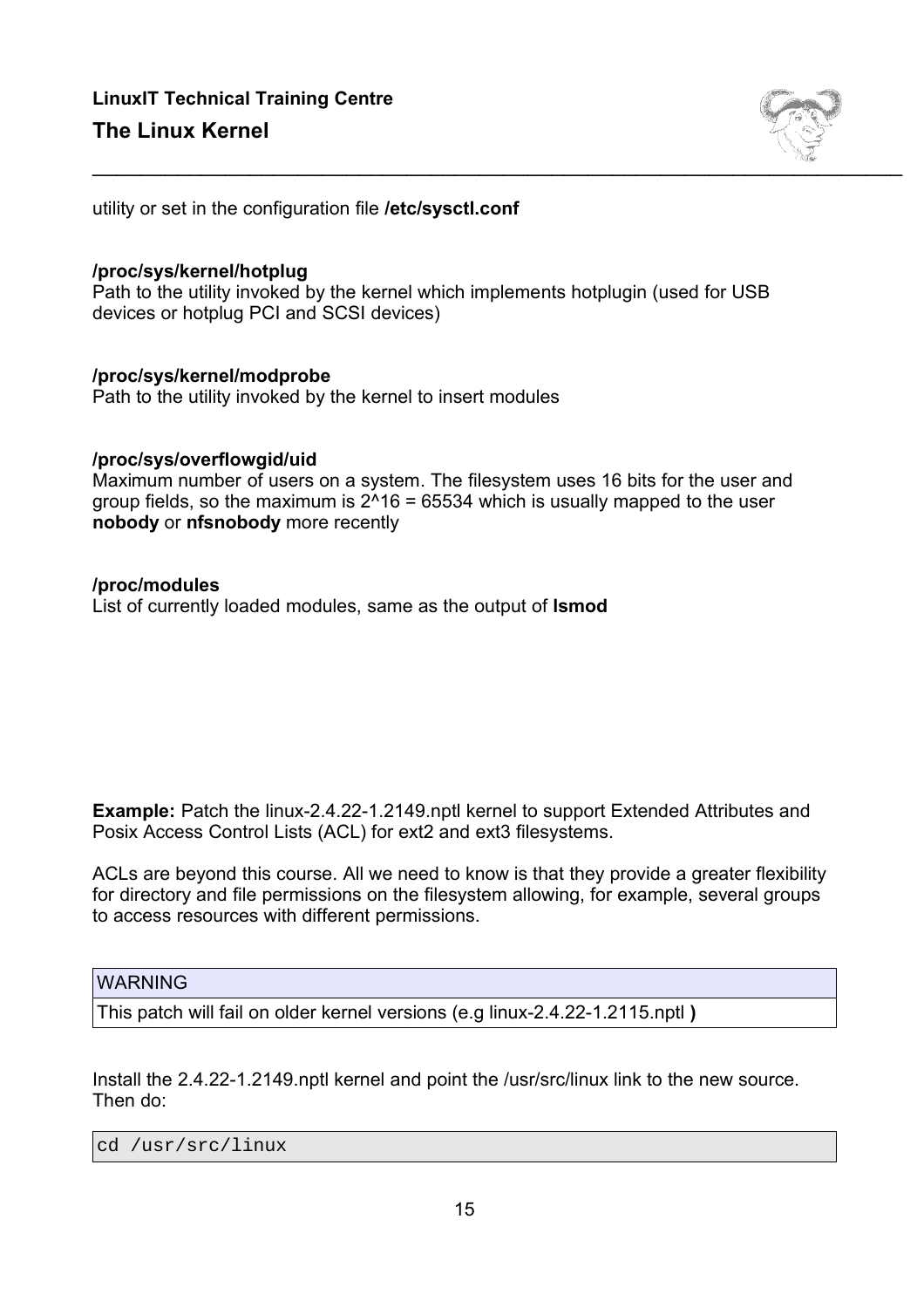# **LinuxIT Technical Training Centre The Linux Kernel**



```
bzcat /usr/src/ea+acl+nfsacl-2.4.22-0.8.65.patch.bz2 | patch -p1
–dry-run
```
If there are no error messages then run **patch** with no **–dry-run** option. Next, we compile the new kernel:

```
Add EXTRAVERSION=-acl to the Makefile
make mrproper
cp configs/kernel-2.4.22-i686.config .config
make oldconfig (answer y to all questions relative to ACLs)
make dep bzImage modules modules_install
```
#### **Quick test:**

Once you have rebooted with the new kernel, add the **acl** option into **/etc/fstab** on any EXT3 filesystem

|  | LABEL=/usr /usr ext3 defaults, acl 12 |  |
|--|---------------------------------------|--|
|--|---------------------------------------|--|

You can then use the **setfacl** to add assign permissions for different groups on the same directory.

We first create two groups **eng** and **sales**:  $\overline{\phantom{a}}$ 

```
groupadd eng
groupadd sales
```
Then add a directory called /usr*NEWS*:

mkdir /usr/NEWS

The **getfacl** is a tool that lists ACL privileges. So before we do anything lets look at the following output:

```
getfacl /usr/NEWS
# file: share
# owner: root
# group: root
```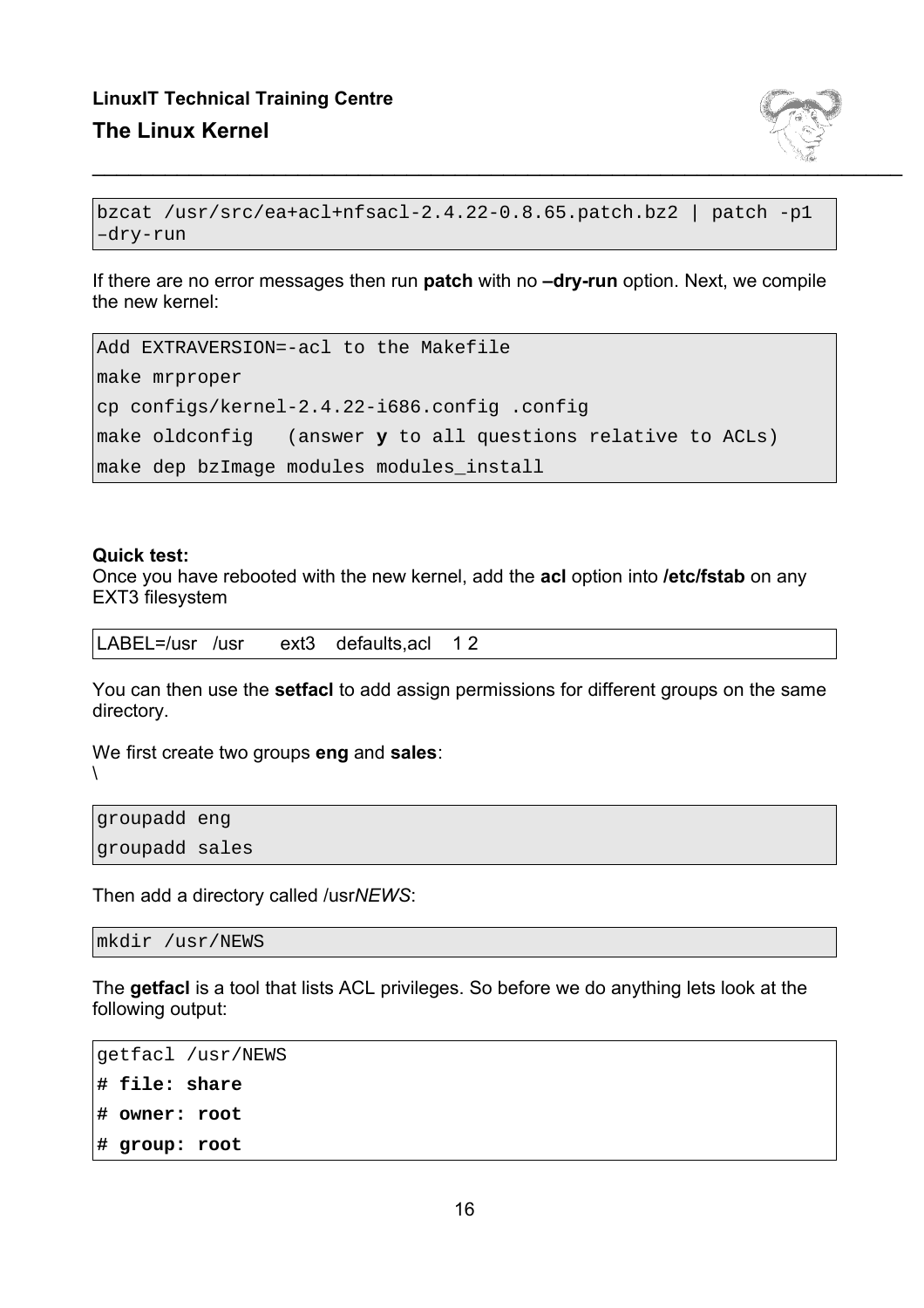# **LinuxIT Technical Training Centre The Linux Kernel**



**user::rwx group::r-x**

**other::r-x**

Next add **rwx** permissions on NEWS for the group sales:

setfacl -m g:sales: rwx NEWS/

List the ACL privileges:

| getfacl NEWS/   |  |
|-----------------|--|
| # file: NEWS    |  |
| # owner: root   |  |
| # group: sales  |  |
| user::rwx       |  |
| group∷r-x       |  |
| group:sales:rwx |  |
| mask::rwx       |  |
| other::r-x      |  |

Finally add **r\_x** permissions for the group **eng** and list the permissions:

| setfacl -m g:eng:r-x NEWS/ |
|----------------------------|
|                            |
| getfacl NEWS/              |
| # file: NEWS               |
| # owner: root              |
| # group: sales             |
| user::rwx                  |
| group::r-x                 |
| group:sales:rwx            |
| group:eng:r-x              |
| mask::rwx                  |
| other::r-x                 |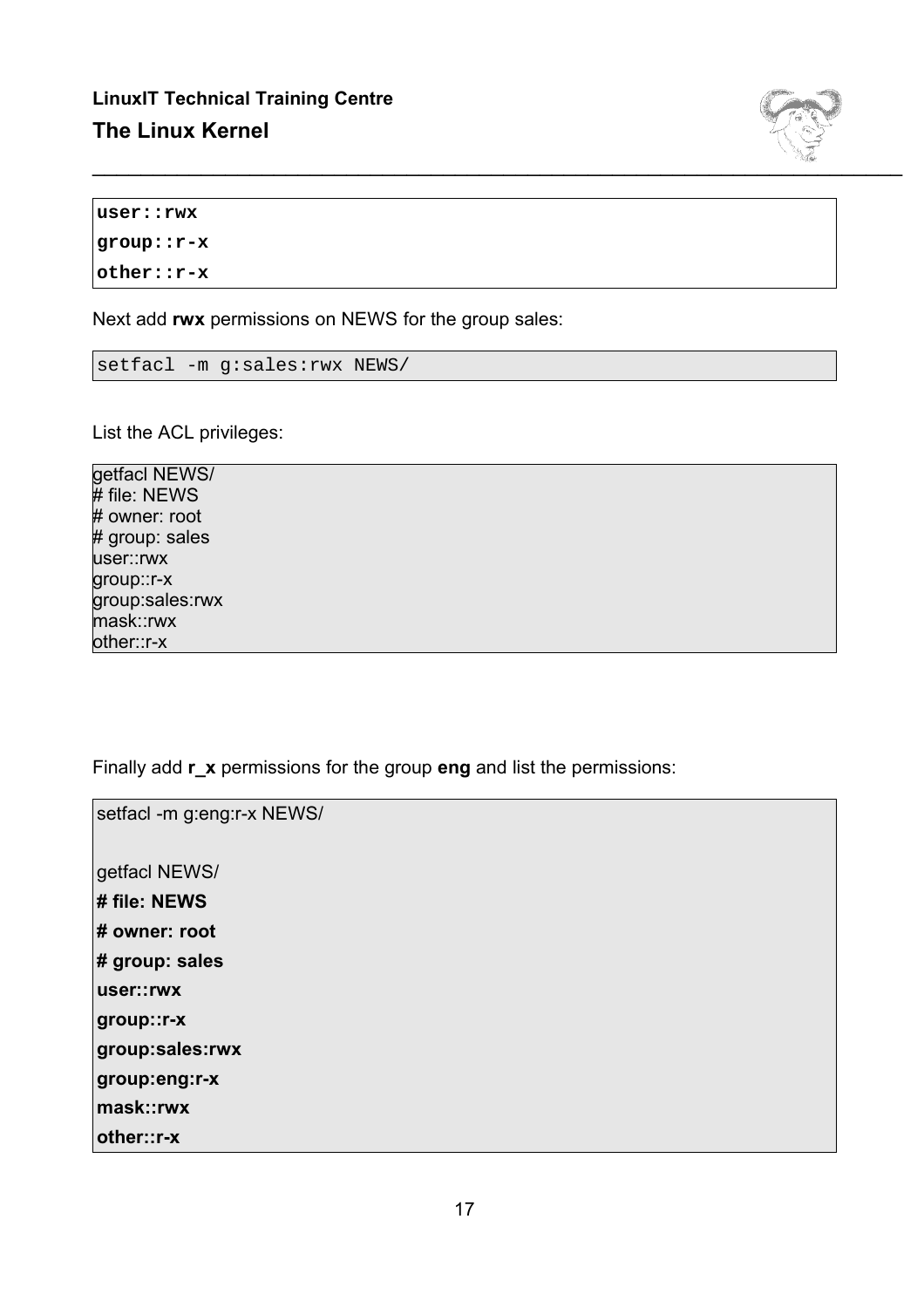

The kernel patch has worked. The above tools are not in the 201 objectives.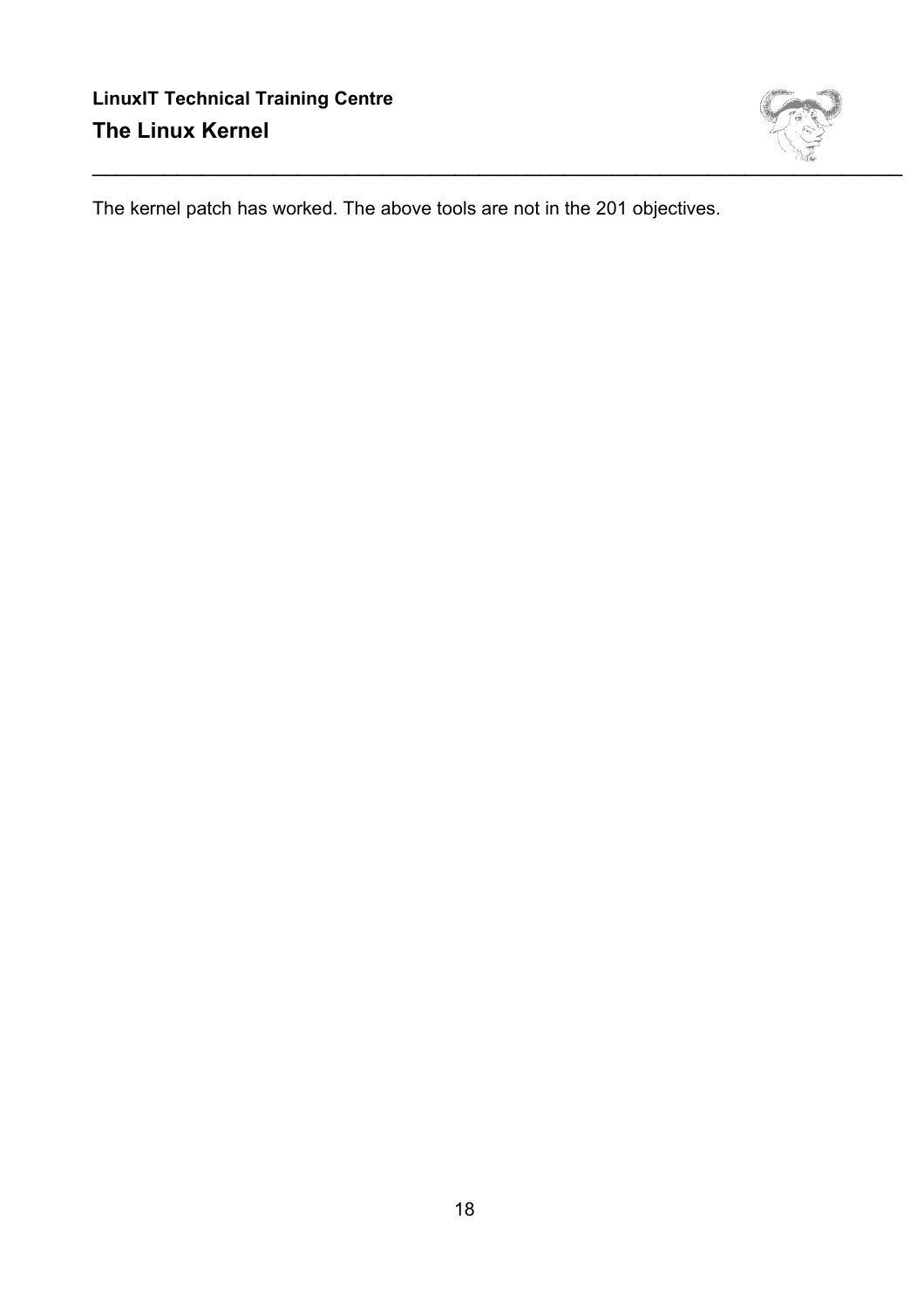

# **System Startup**

Customising the boot process involves understanding how startup script are called. The chapter also describes common problems that arise at different points during the booting process as well as some recovery techniques. Finally we focus our attention on the "initial ram disk" (or initial root device) *initrd* stage of the booting process. This will allow us to make decisions as to when new initial ram disks need to be made.

# *1. Customising the Boot Process*

### **Overview of init**

In order to prevent processes run by users from interfering with the kernel two distinct memory areas are defined. These are referred to as "kernel space memory" and "user space memory". The **init** process is the first program to run in user-space.

**Init** is therefore the parent of all processes. The init program's configuration file is **/ etc/inittab**

#### **Runlevels**

.

Runlevels determine which processes should run together. All processes that can be started or stopped at a given runlevel are controlled by a script (called an "init script" or an "rc script") in **/etc/rc.d/init.d**

| List of rc scripts on a typical system |           |            |            |          |           |
|----------------------------------------|-----------|------------|------------|----------|-----------|
| anacron<br>ypxfrd                      | halt      | kudzu      | ntpd       | rusersd  | syslog    |
| apmd                                   | identd    | <b>lpd</b> | portmap    | rwalld   | vncserver |
| atd                                    | ipchains  | netfs      | radvd      | rwhod    | xfs       |
| autofs                                 | iptables  | network    | random     | sendmail | xinetd    |
| crond                                  | kdcrotate | nfs        | rawdevices | single   | ypbind    |
| functions                              | keytable  | nfslock    | rhnsd      | snmpd    | yppasswdd |
| qpm                                    | killall   | nscd       | rstatd     | sshd     | ypserv    |

Selecting a process to run or be stopped in a given runlevel is done by creating symbolic links in the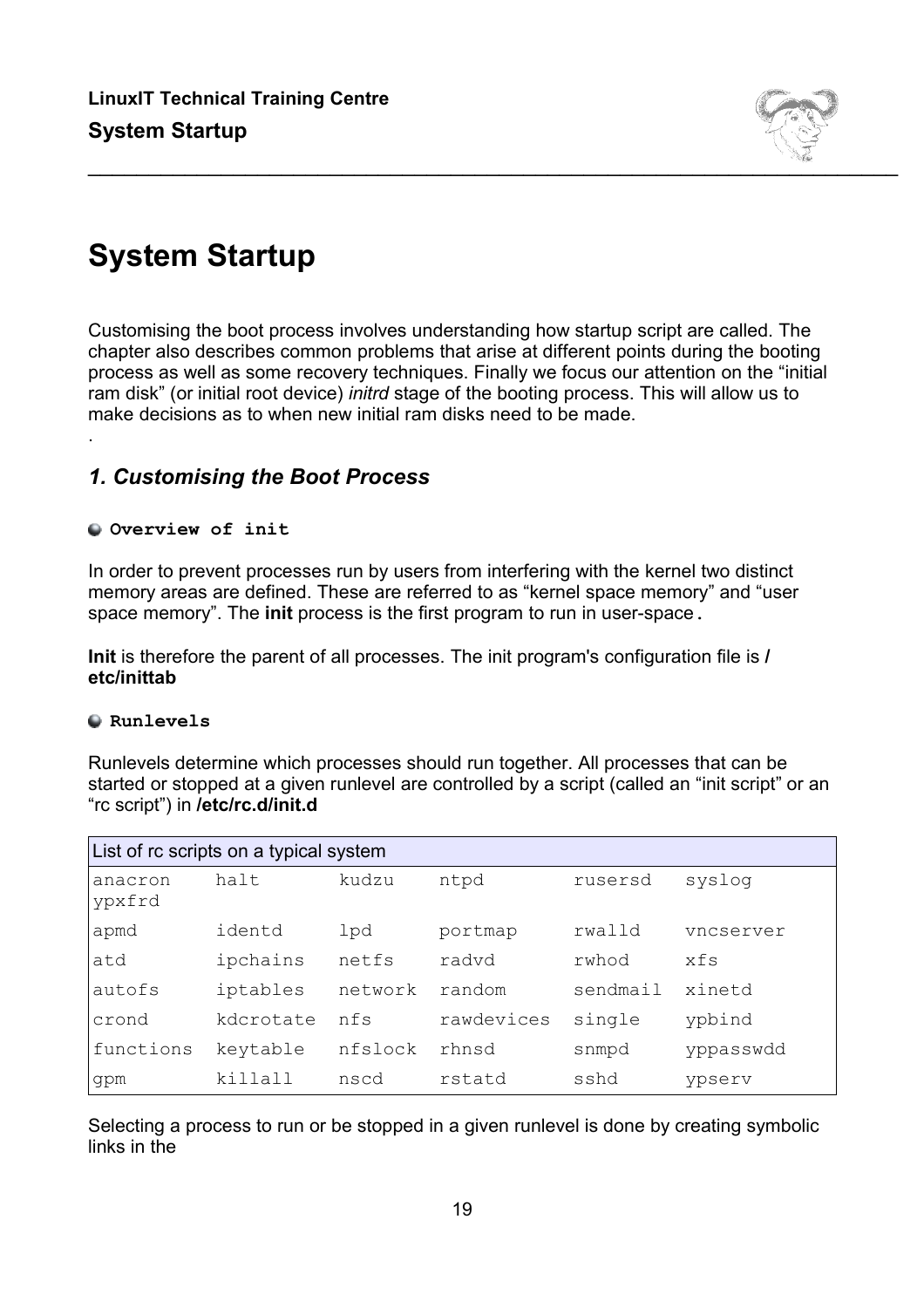

**/etc/rc.d/rcN.d/** directory, where N is a runlevel.

Example 1: selecting **httpd** process for runlevel 3:

ln -s /etc/rc.d/init.d/httpd /etc/rc.d/rc3.d/S85httpd

Notice that the name of the link is the same as the name of the process and is preceded by an **S** for *start* and a number representing the order of execution.

Example 2: stopping **httpd** process for runlevel 3:

rm /etc/rc.d/rc3.d/S85httpd ln -s /etc/rc.d/init.d/httpd /etc/rc.d/rc3.d/K15httpd

This time the name of the link starts with a **K** for *kill* to make sure the process is stopped when switching from one runlevel to another.

## **Starting Local scripts**

We want to run a script at a given run level. Our script will be called **printtotty10** and will simply print the message given as an argument to /dev/tty10.

| /bin/printtotty10                        |
|------------------------------------------|
| $\vert \text{#!}/\text{bin}/\text{bash}$ |
| echo \$1 > /dev/tty10                    |
|                                          |

1. One way to have the script started at a specific run level is to add a line in **/etc/inittab** like

pr10:3:once:/bin/printtotty10 "Printtotty was started in inittab"

This is not always the best way to do this. What if many scripts need to be started? The inittab file would look messy.

2. We can write a custom rc-script. We follow the usage to call the script the same name as the actual tool we want to startup.

/etc/rc.d/init.d/printtotty10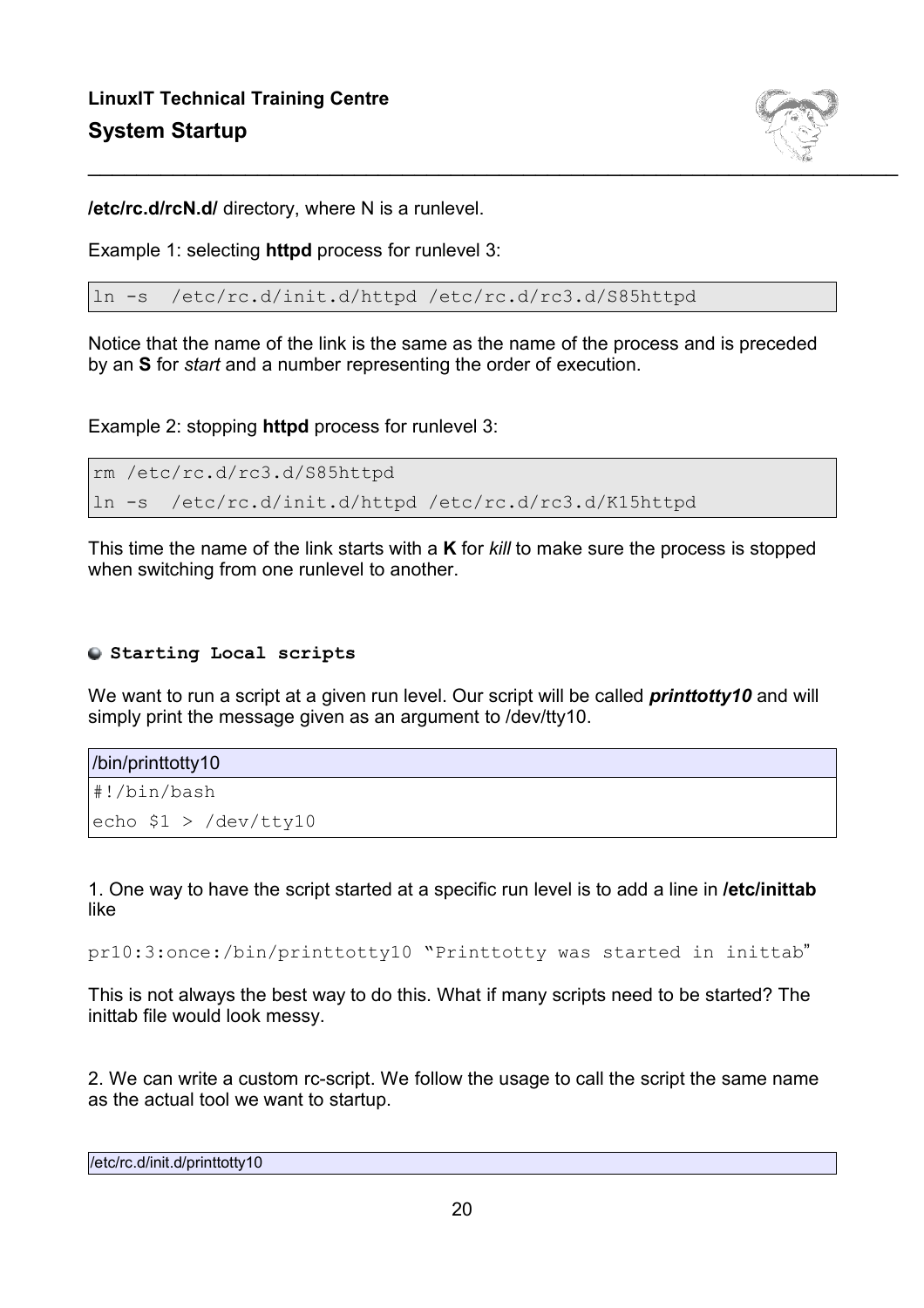# **LinuxIT Technical Training Centre System Startup**



```
#!/bin/sh
# chkconfig: 345 85 15
# description: This line has to be here for chkconfig to work ... \
#The script will display a message on /dev/tty10
#First source some predefined functions such as echo success()
./etc/rc.d/init.d/functions
start() {
         echo -n "Starting printtotty10"
         /bin/printtotty10 "printtotty10 was started with an rc-script "
         echo_success
         echo
}
stop() {
         echo -n "Stopping custom-rc"
         /bin/printtotty10 "The custom script has stopped"
         echo_success
         echo
}
case "$1" in
  start)
        start;;
  stop)
        stop;;
esac
exit 0
```
3. The *prittotty10* script can be started at boot time by placing the command in **/ etc/rc.d/rc.local**. The **rc.local** script is the last rc-script to be run.

**Notice:** When setting up a linux server as a router it is possible to switch on ip-forwarding at boot time by adding the following line to **rc.local**:

echo  $1 >$  /proc/sys/net/ipv4/ip\_forward

However it is better to use the **sysctl** mechanism to switch ip-forwarding on every time the network interface is started. This is done by adding the following line to **/etc/sysctl.conf**:

 $net.jpg 4.jpg$  forward = 1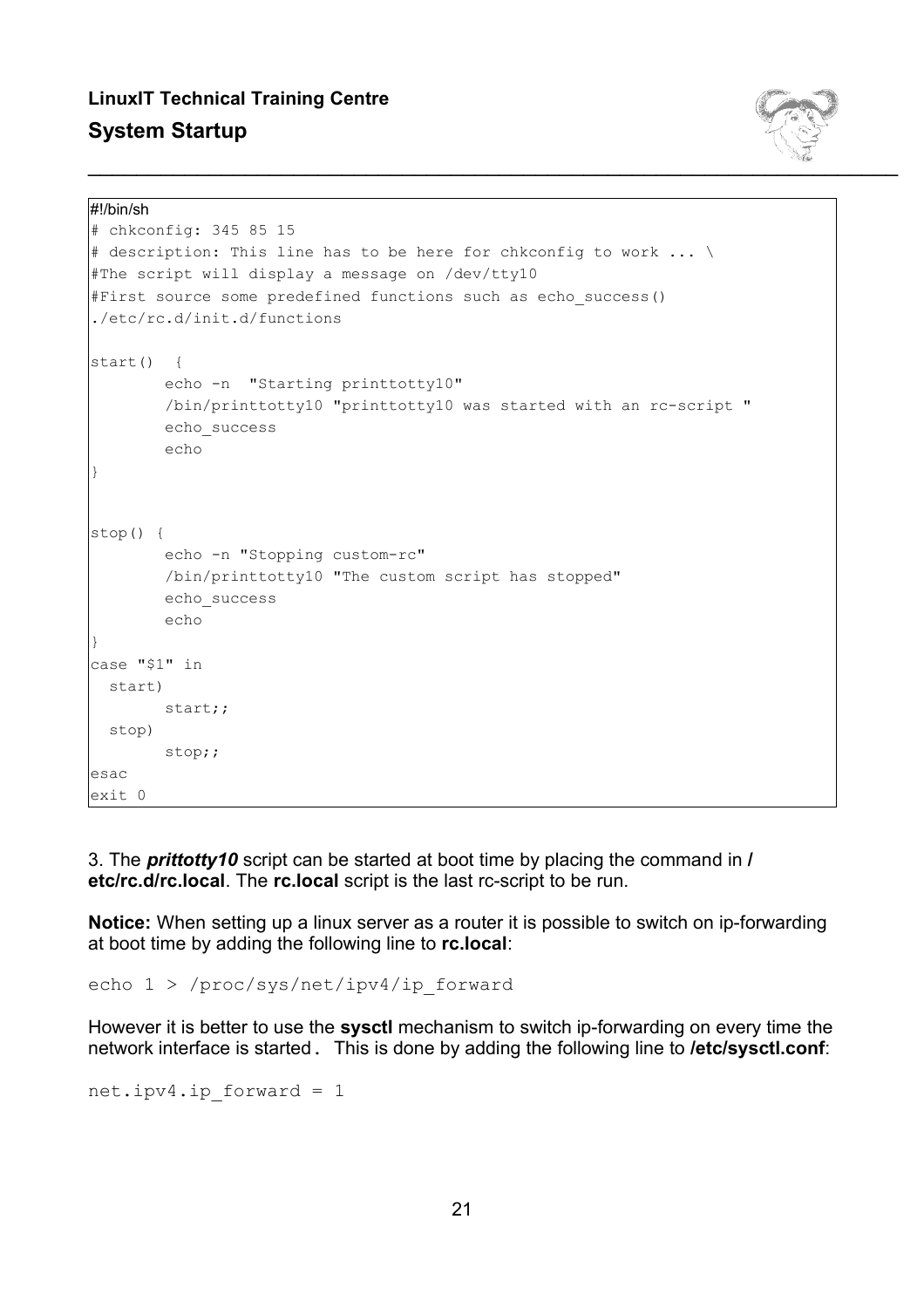# **System Startup**



# *2. System Recovery*

When a system crashes and fails to restart it is necessary to alter the normal booting process. We will describe a few solutions here.

## **Overriding the INIT stage**

This is necessary if the boot process fails due to a faulty init script. Once the kernel successfully locates the root file system it will attempt to run **/sbin/init**. But the kernel can be instructed to run a shell instead which will allow us to have access to the system before the services are started.

At the LILO or GRUB boot prompt add the following kernel parameter:

init=/bin/bash

At the end of the kernel boot stage you should get a **bash** prompt. Read-write access to the root filesystem is achieved with the following

mount /proc mount  $-\circ$  remount, rw /

### **Errors at the end of the kernel stage**

• If the kernel can't mount the root filesystem it will print the following message:

Kernel panic: VFS: Unable to mount root fs on 03:05

The number 03 is the major number for the first IDE controller, and 05 is the 5<sup>th</sup> partition on the disk. The problem is that the kernel is missing the proper modules to access the disk.

We need to boot the system using an alternative method. The fix next involves creating a custom **initrd** and using it for the normal boot process.

*Question*: In the case above since the drive isn't a SCSI drive what could have caused the problem?

• If the wrong root filesystem was parsed to the kernel by the boot loader (LILO or GRUB) then the INIT stage cannot start since **/sbin/init** will be missing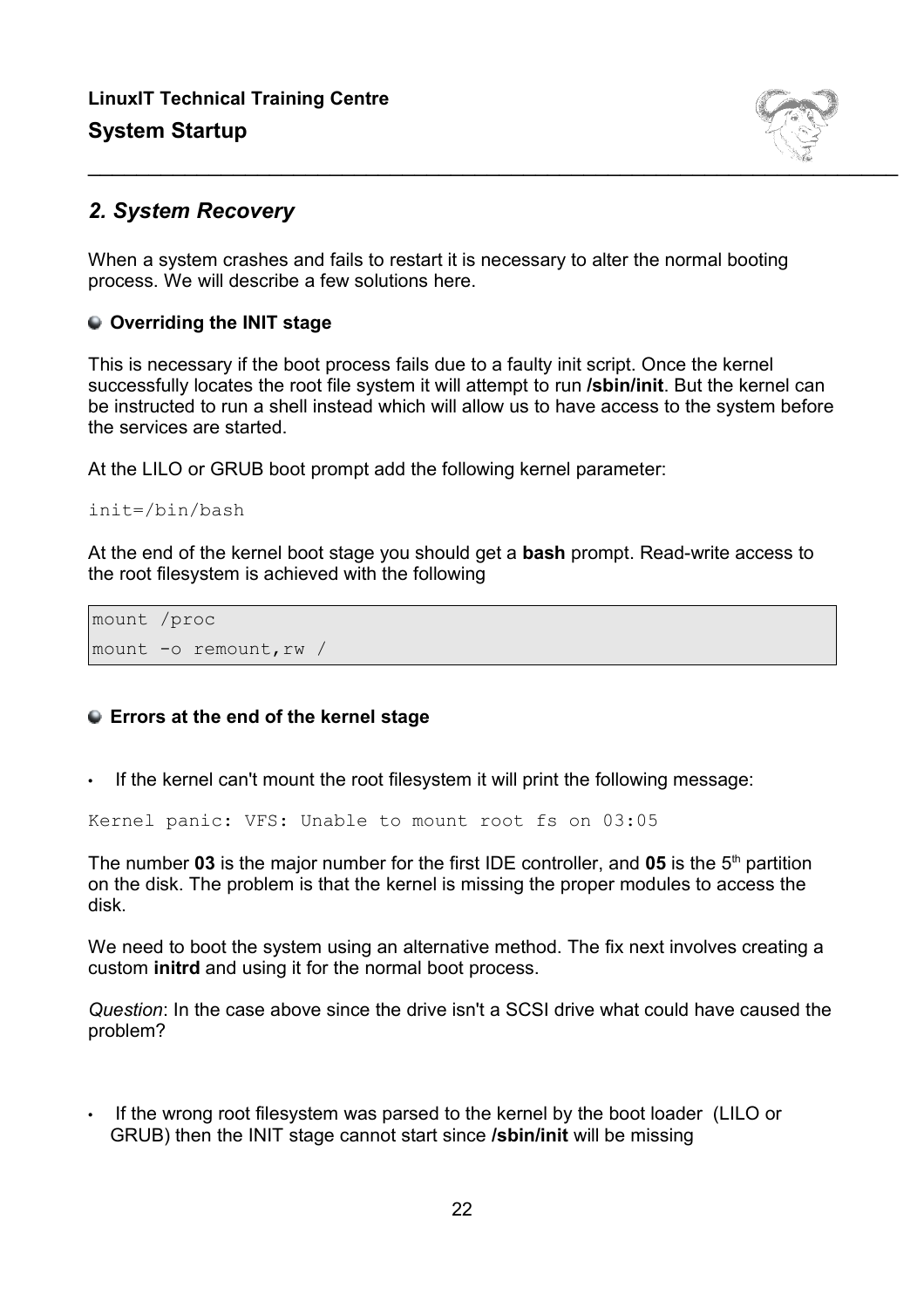

Kernel Panic: No init found. Try passing init= option to kernel

Again we need to boot the system using a different method, then edit the bootloader's configuration file (telling the kernel to use another device as the root filesystem), and reboot.

In both scenarios above it isn't always necessary to use a rescue disk. In fact, it often is a case of booting with a properly configured kernel. But what happens if the we don't have the option? What if the bootloader was reconfigured with the wrong kernels using no initial root disks or trying to mount the wrong root filesystem?

This leads us to the next possible cause of booting problems.

#### **Missconfigured Bootloaders**

At this stage we need to use a rescue method to boot the system. We already know from 101 that any Linux distribution CD can be used to start a system in *rescue mode*. The advantage of these CDs is that they work on any Linux system.

We next describes a preventative method which can only recover a specific system. We will create a floppy rescue disk which we then use in the case of an emergency (simple!)

All we need is a floppy with a Linux kernel image that can boot, and this image must be told were the root filesystem on the hard drive is.

The following creates a bootable floppy which will launch a linux kernel image

```
dd if=/boot/vmlinuz of=/dev/fd0
```
Finally **rdev** is used to tell the kernel where the root filesystem is. The next command must be run on the system we wish to protect and the floppy with the kernel must be in the drive

rdev /dev/fd0 /dev/hda2

#### **Bootloader Kernel Parameters**

| load ramdisk=n | If n is 1 then load a ramdisk, the default is 0                                        |  |
|----------------|----------------------------------------------------------------------------------------|--|
|                | $ $ prompt_ramdisk=n $ $ If n is 1 prompt to insert a floppy disk containing a ramdisk |  |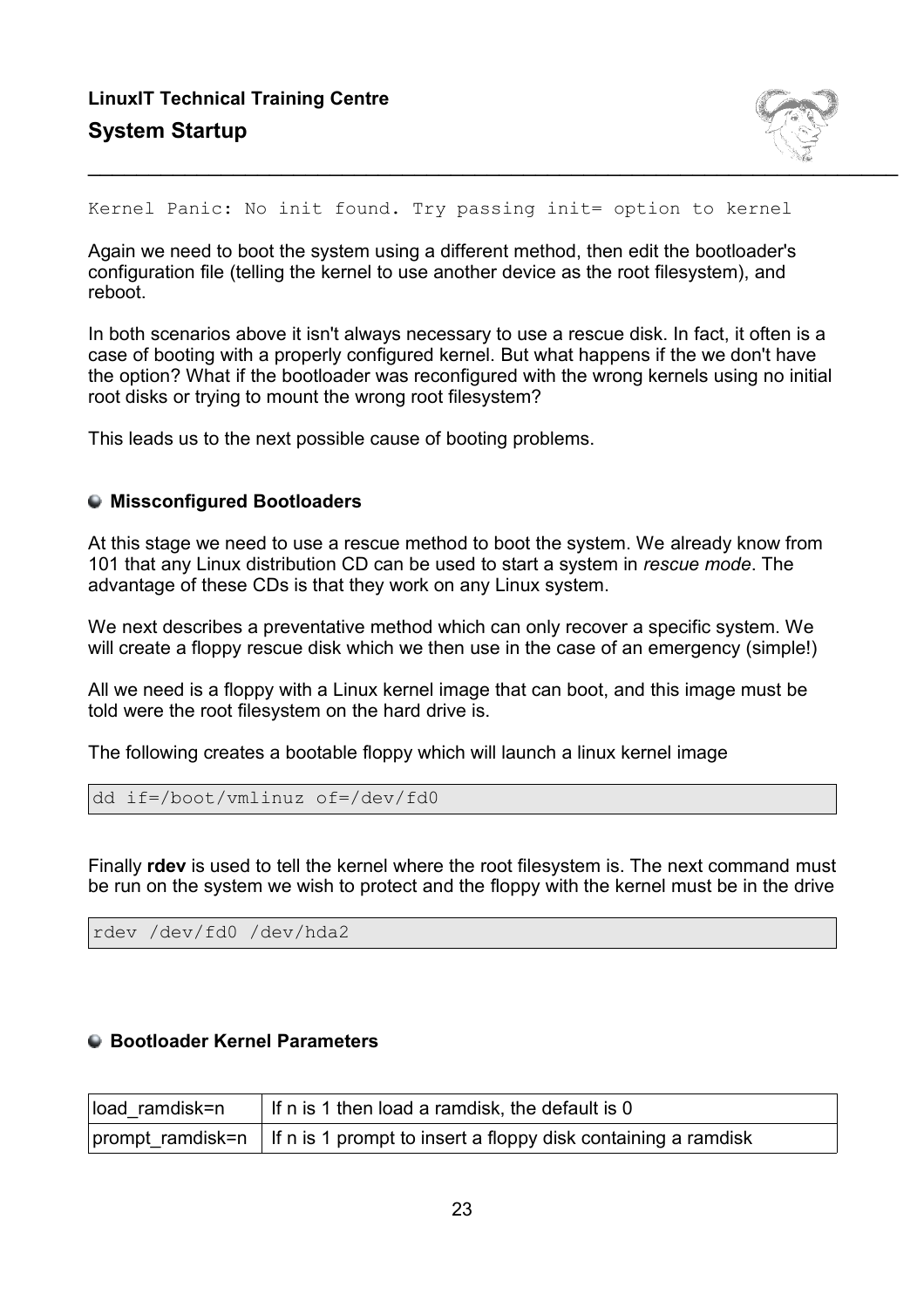# **LinuxIT Technical Training Centre System Startup**



| nosmp or<br>maxcpus=N | Disable or limit the number of CPUs                                         |  |  |  |
|-----------------------|-----------------------------------------------------------------------------|--|--|--|
| apm=off               | Disable APM, sometime needed to boot from yet unsupported<br>motherboards   |  |  |  |
| $init =$              | Defaults to /sbin/init but may also be a shell or an alternative<br>process |  |  |  |
| $root =$              | Set the root filesystem device (can be set with rdev*)                      |  |  |  |
| $m$ em=               | Assign available RAM size                                                   |  |  |  |
| $vga =$               | Change the console video mode (can be changed with rdev*)                   |  |  |  |

\*The **rdev** manual pages say; "The rdev utility, when used other than to find a name for the current root device, is an ancient hack that works by patching a kernel image at a magic offset with magic numbers. It does not work on architectures other than i386. Its use is strongly discouraged. Use a boot loader like SysLinux or LILO instead"

# **Troubleshooting LILO**

When installing LILO the bootloader mapper, **/sbin/lilo**, will backup the existing bootloader.

For example if you install LILO on a floppy, the original bootloader will be save to /boot/boot.0200

Similarly when changing the bootloader on an IDE or a SCSI disk the files will be called boot.0300 and boot.0800 respectively. The original bootloader can be restored with:

By default the second stage LILO is called **/boot/boot.b** and when it is successfully loaded it will prompt you with a "boot: ".

Here the possible errors during the boot stage (taken from the LILO README)

- nothing LILO is either not installed or the partition isn't active
- L The first stage loader has been loaded but the second stage has failed
- LI The second stage boot loader has loaded but was unable to execute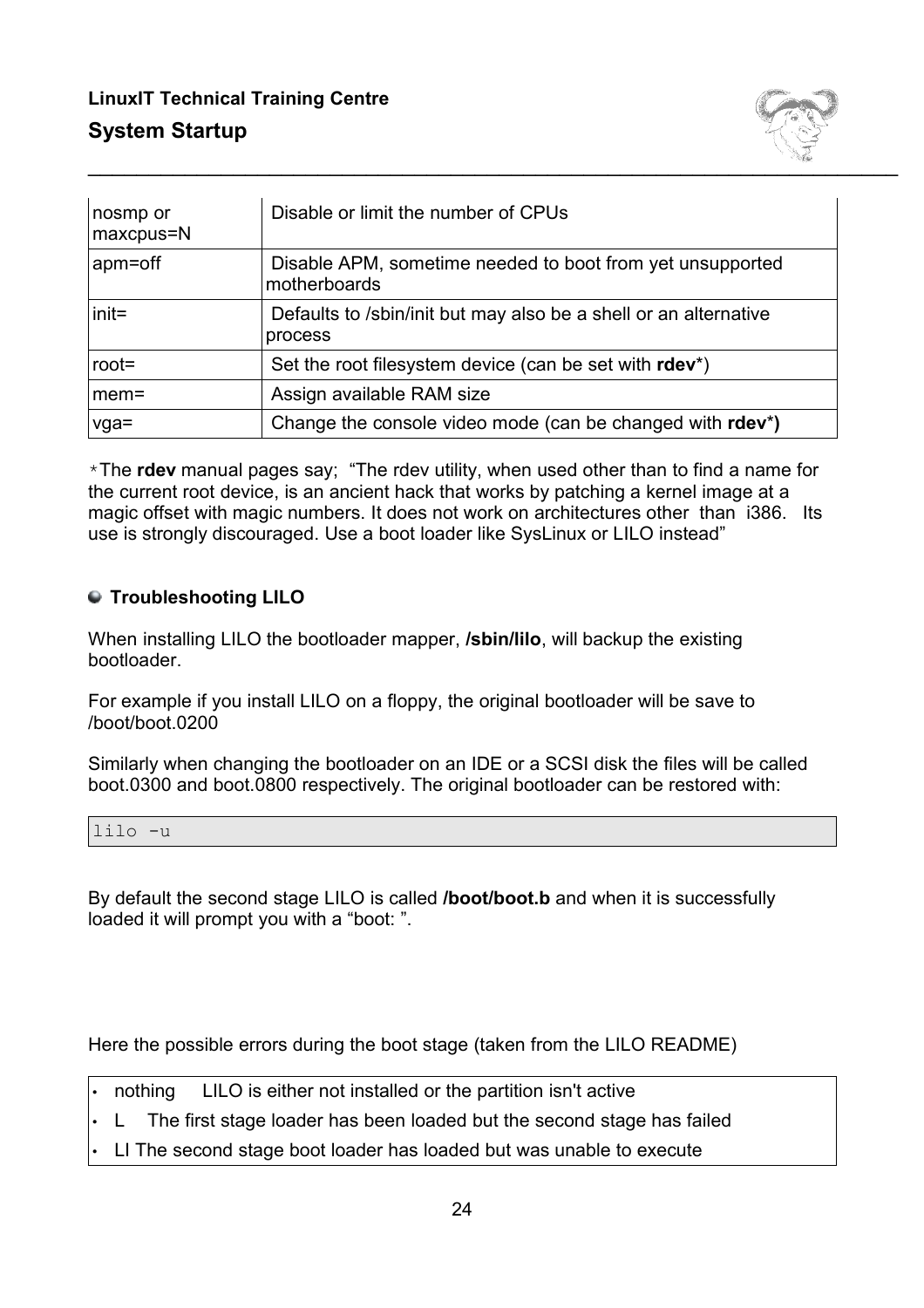# **LinuxIT Technical Training Centre**

# **System Startup**



This could be cause if /boot/boot.b moved and /sbin/lilo wasn't rerun

• LIL The second stage boot loader has been started, but it can't load the descriptor table from the map file or the second stage boot loader has been loaded at an incorrect address

This could be cause if /boot/boot.b moved and /sbin/lilo wasn't rerun.

• LIL- The descriptor table is corrupt

This could be cause if /boot/map moved and /sbin/lilo wasn't rerun.

# *3. Customised initrd*

In most cases a "customised initrd" requires running **mkinitrd** which will determine the kernel modules needed to support block devices and filesystems used on the root device.

The mkinitrd script

The following are methods used in the **mkinitrd** script to determine critical information about the root device and filesystem.

-The root filesystem type:

Using **/etc/fstab** the script determines which filesystem is used on the root device and the corresponding module (for example **ext3** or **xfs**).

-Software RAID:

Using **/etc/raidtab** the **mkinitrd** script deduces the names of the raid arrays to start all the devices (even non root).

-LVM root device

Once the root device \$rootdev is determined in **/etc/fstab** the major number is obtained from the following line:

root major= $$$ (/bin/ls -l \$rootdev | awk '{ print \$5 }')

If this corresponds to a logical volume, the logical volume commands are copied onto the ram disk.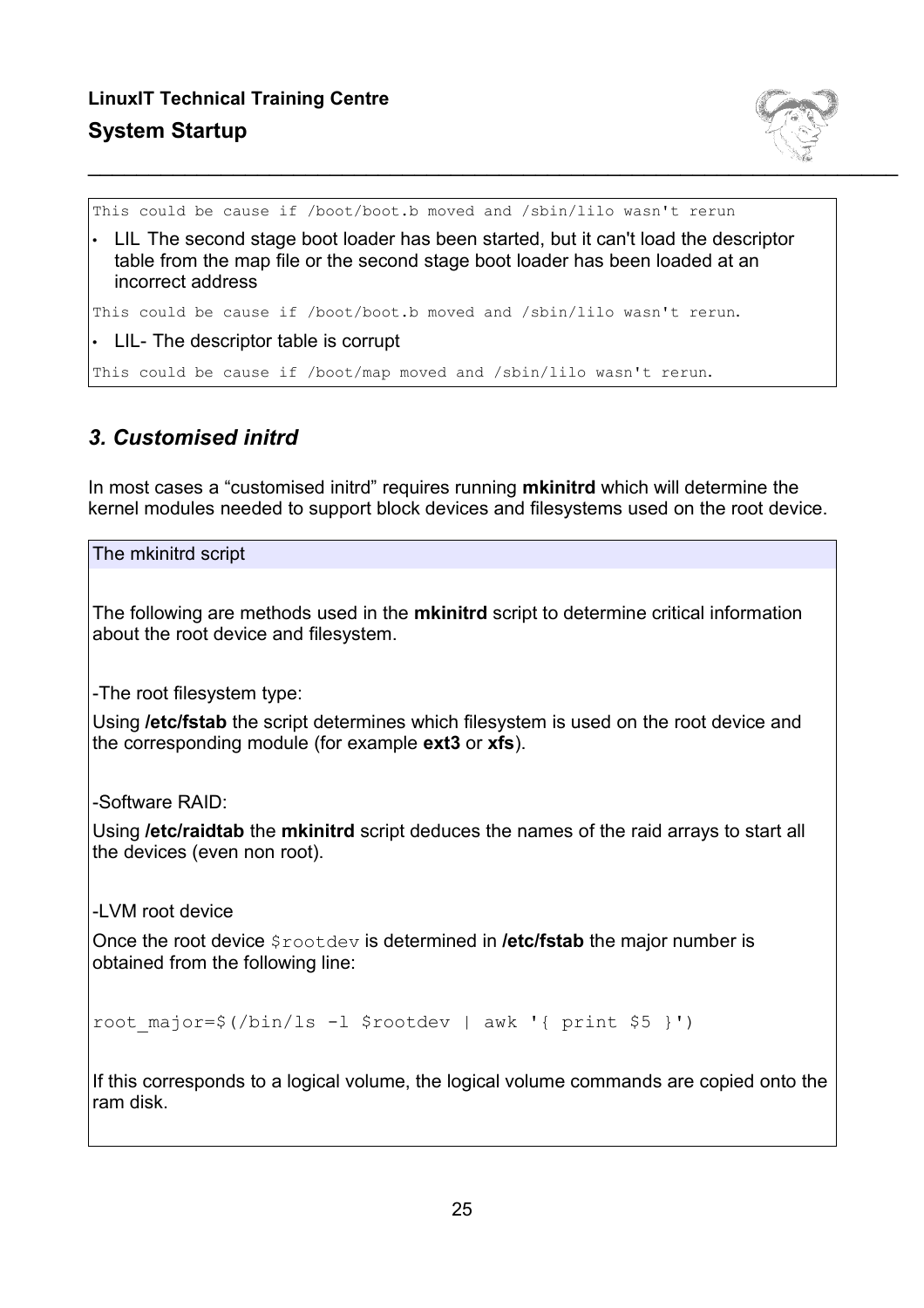# **LinuxIT Technical Training Centre**

# **System Startup**



The **mkinitrd** script will transfer all the required tools and modules to a file mounted as a loop device on a temporary directory. Once unmounted, the file is compressed and can be used as an initrd.

### **Example**:

As an example we will copy the content of an existing initrd to a new initrd and change the root filesystem type form ext3 to ext2..

#### 1. Uncompress the current initrd

```
cp /boot/initrd-your-kernel-version.img /tmp/initrd.img.gz
```
gunzip /tmp/initrd.img.gz

#### 2. Mount the current initrd using a loop device

mkdir /mnt/current mount -o loop /tmp/initrd.img /mnt/current

#### 3. Estimate the size needed for the new initrd:

| df -k /mnt/current                                  |           |     |                                |             |  |
|-----------------------------------------------------|-----------|-----|--------------------------------|-------------|--|
| Filesystem                                          | 1K-blocks |     | Used Available Use% Mounted on |             |  |
| $\frac{1}{\text{tmp/initial}}$ . img<br>mnt/current | 317       | 191 |                                | $126$ 61% / |  |

#### 4. Create a new image file called initrd-new.img of size 161K

dd if=/dev/zero of=/tmp/initrd-new.img bs=1K count=*317*

#### 5. Estimate the number of inodes needed in the current initrd:

df -i /mnt/current **Filesystem Inodes IUsed IFree IUse% Mounted on /tmp/initrd.img 48 33 15 69% /mnt/current**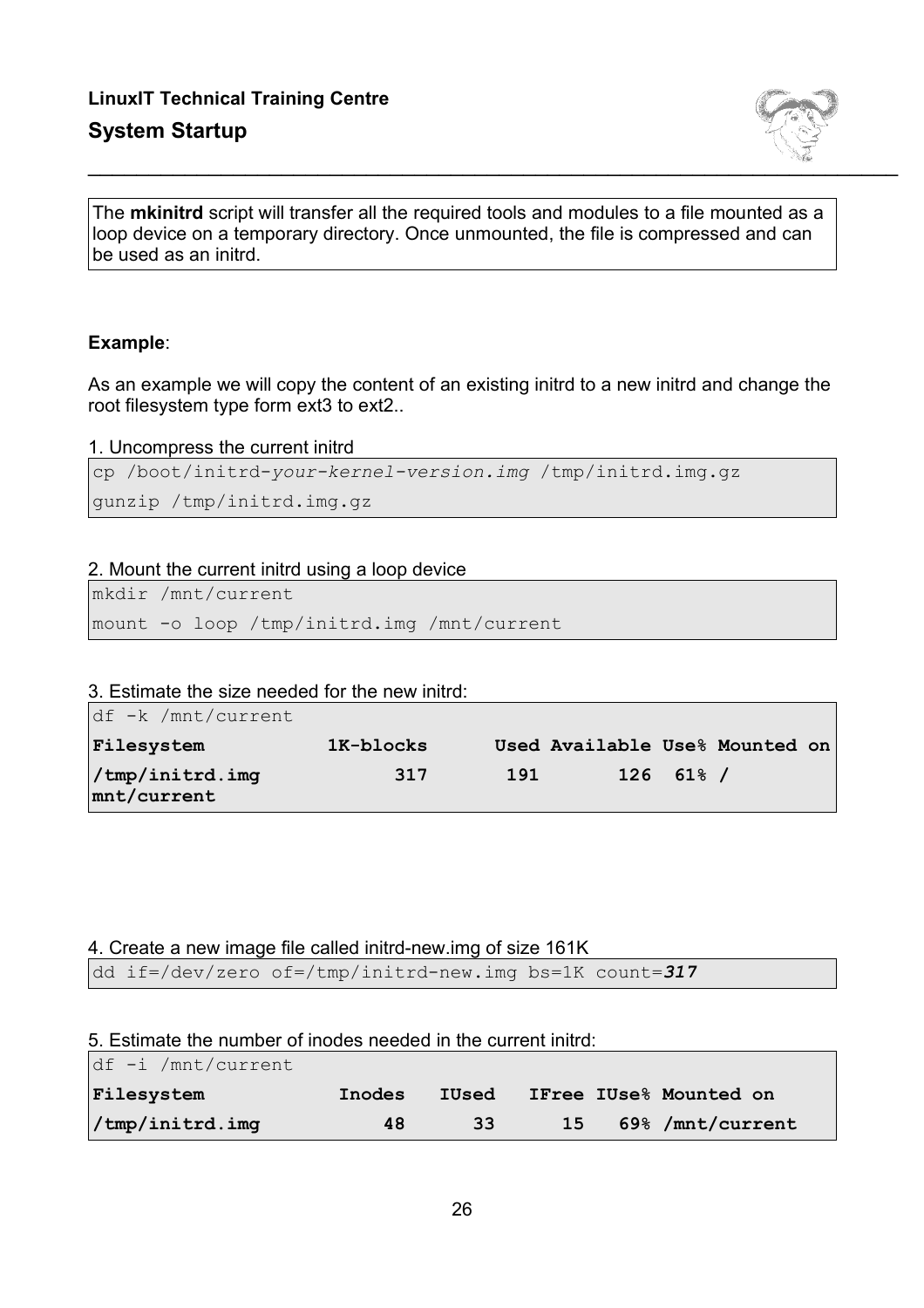

#### 6. Create a filesystem on the file /tmp/initrd-new.img with 48 inodes

mke2fs -F -m 0 -N *48* /tmp/initrd-new.img

# 7. Mount the file on a new directory and copy across all the files of the current initrd to the new one:

mkdir /mnt/new mount -o loop /tmp/initrd-new.img /mnt/new (cd /mnt/current/; tar cf - .) | (cd /mnt/new; tar  $xf -$ )

8. Edit the /mnt/new/linuxrc file and delete the line where the *ext3* module is inserted. Also replace the *ext3* option by **ext2** at the **mount** command.

9. Finally, unmount the /tmp/initrd-new.img then compress and rename it.

```
gzip /tmp/initrd-new.img ; mv /tmp/initrd-new.img.gz /boot/initrd-
test.img
```
Or

gzip < /tmp/initrd-new.img > /boot/initrd-test.img

10. Create a new kernel entry in /etc/lilo.conf or /boot/grub/grub.conf instructing the bootloader to use the new initrd.

### Sample **grub.conf:**

title linux (2.4.22) root (hd0,1) kernel /vmlinuz-2.4.22 ro root=LABEL=/ initrd /initrd-2.4.22.img title broken? root (hd0,1) kernel /vmlinuz-2.4.22-1.2115.nptl ro root=LABEL=/  **initrd /initrd-new.img**

Sample **lilo.conf**: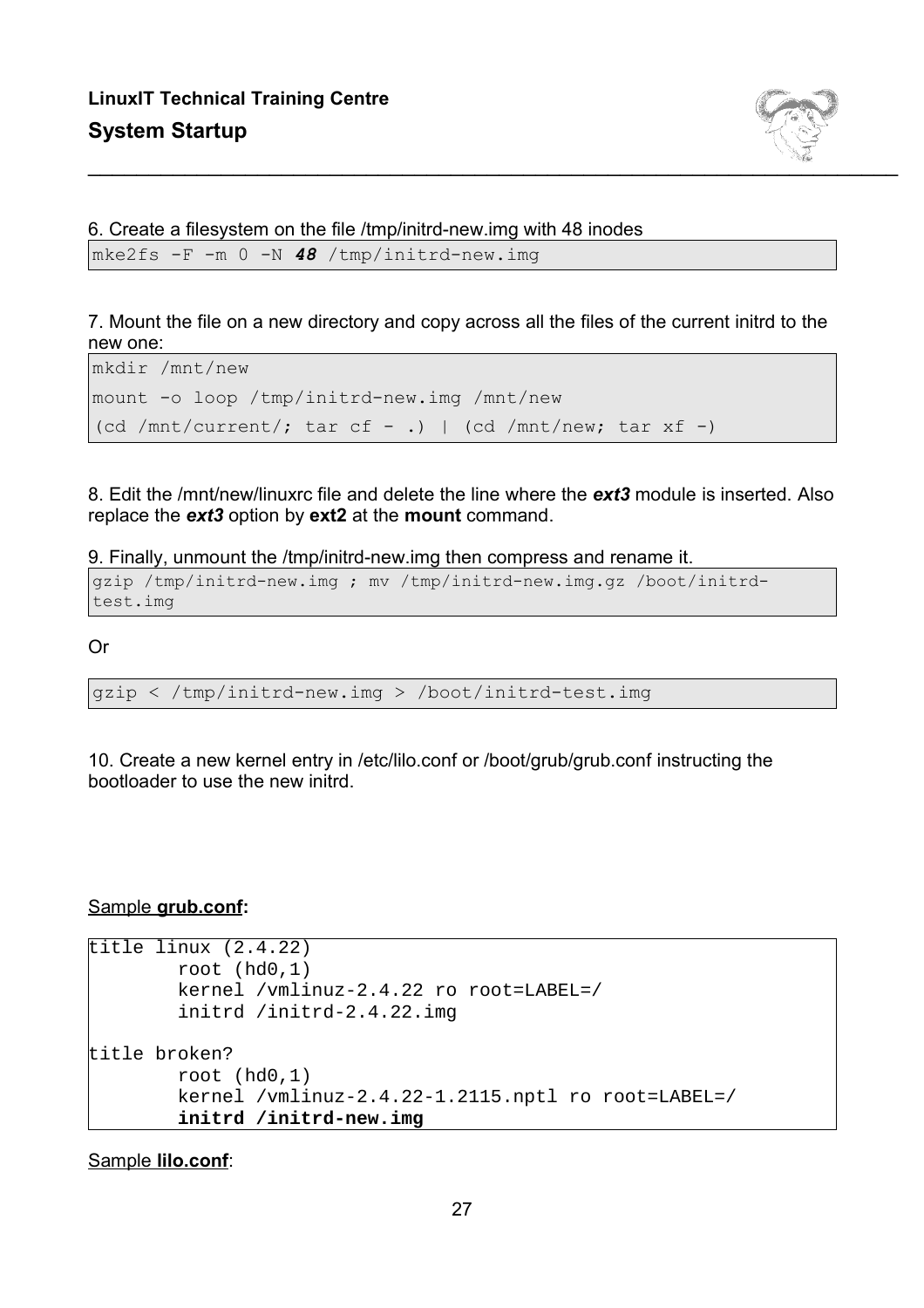

```
image=/boot/vmlinuz-2.4.22-1.2115.nptl
    initrd=/boot/initrd-2.4.22.img
    read-only
     label=linux
     append="root=LABEL=/"
image=/boot/vmlinuz-2.4.22-1.2115.nptl
     initrd=/boot/initrd-new.img
    read-only
    label=broken?
     append="root=LABEL=/"
```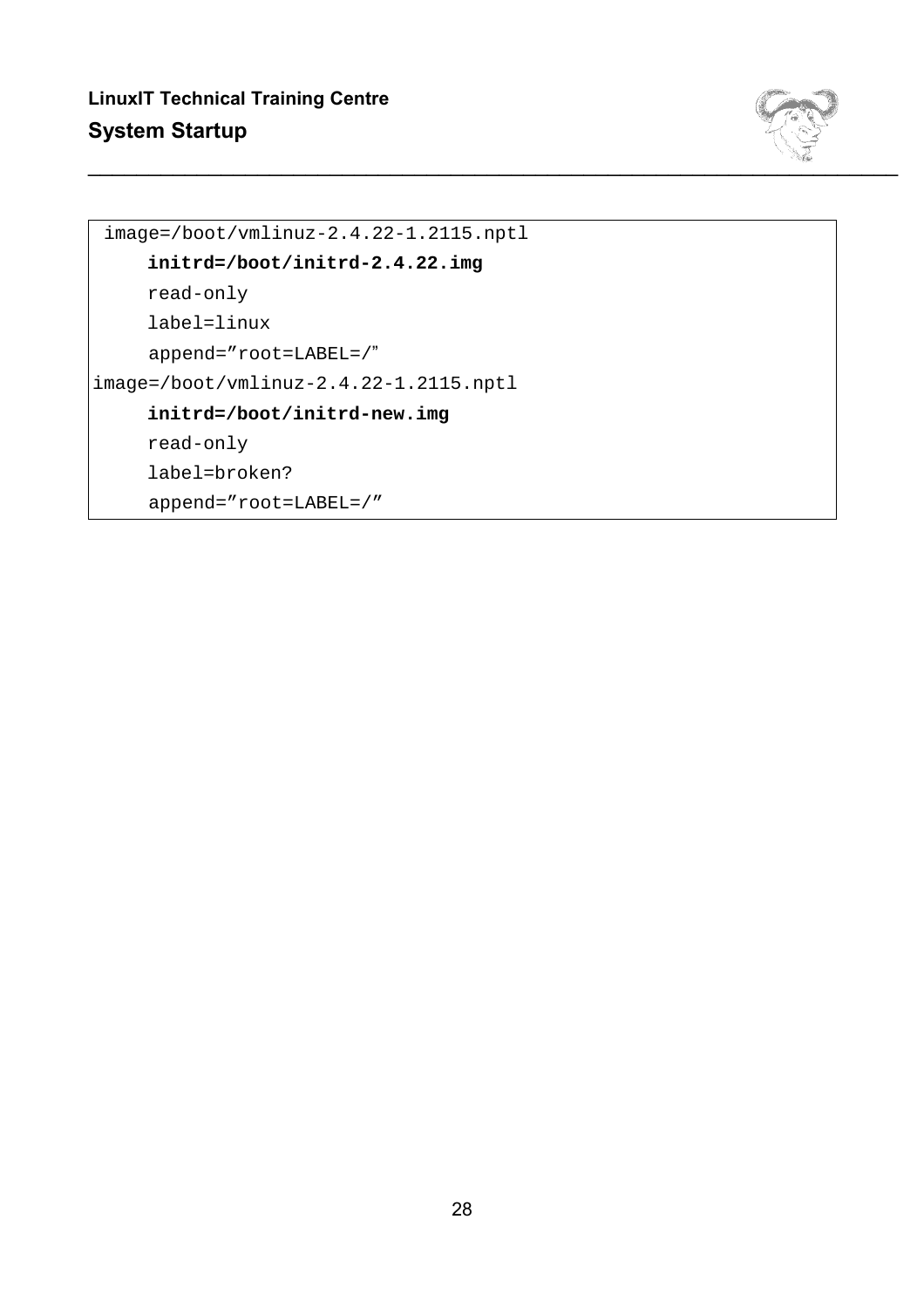![](_page_28_Picture_1.jpeg)

# **The Linux Filesystem**

This objective covers most points seen in LPI 101. Configuring **automount** is a new feature where special attention has to be payed to the syntax.

# *1. Operating the Linux Filesystem*

When adding new filesystems to the existing root filesystem the key file involved is **/ etc/fstab** which assigns a mount point, a mount order and global options per device.

| /etc/fstab options |                                                                                                                            |  |  |  |  |  |
|--------------------|----------------------------------------------------------------------------------------------------------------------------|--|--|--|--|--|
| ro or rw           | Read only or read write                                                                                                    |  |  |  |  |  |
| noauto             | Do not respond to <b>mount -a.</b> Used for external devices CDROMs                                                        |  |  |  |  |  |
| noexec             | Executables cannot be started from the device                                                                              |  |  |  |  |  |
| nosuid             | Ignore SUID bit throughout the filesystem                                                                                  |  |  |  |  |  |
| nodev              | Special device files such as block or character devices are ignored                                                        |  |  |  |  |  |
| noatime            | Do not update atimes (performance gain)                                                                                    |  |  |  |  |  |
| owner              | The device can be mounted only by it's owner                                                                               |  |  |  |  |  |
| user               | Implies noexec, nosuid and nodev. A single user's name is added to<br>mtab so that other users may not unmount the devices |  |  |  |  |  |
| users              | Same as user but the device may be unmounted by any other user                                                             |  |  |  |  |  |

Mount will also keep track of mounted operations by updating **/etc/mtab**. The content of this file is similar to another table held by the kernel in **/proc/mounts**.

### **Regular local filesystems**

When the system boots all local filesytems are mounted from the **rc.sysinit** scrpt. The **mount** command will mount every thing in **/etc/fstab** that has not yet been mounted and that is not encrypted or networked:

mount -a -t nonfs, smbfs, ncpfs -0 no netdev, noloop, noencrypted

When shutting down, all filesystem are unmounted by the **halt** script by scanning the **/ proc/mounts** file with the help of some **awk** commands!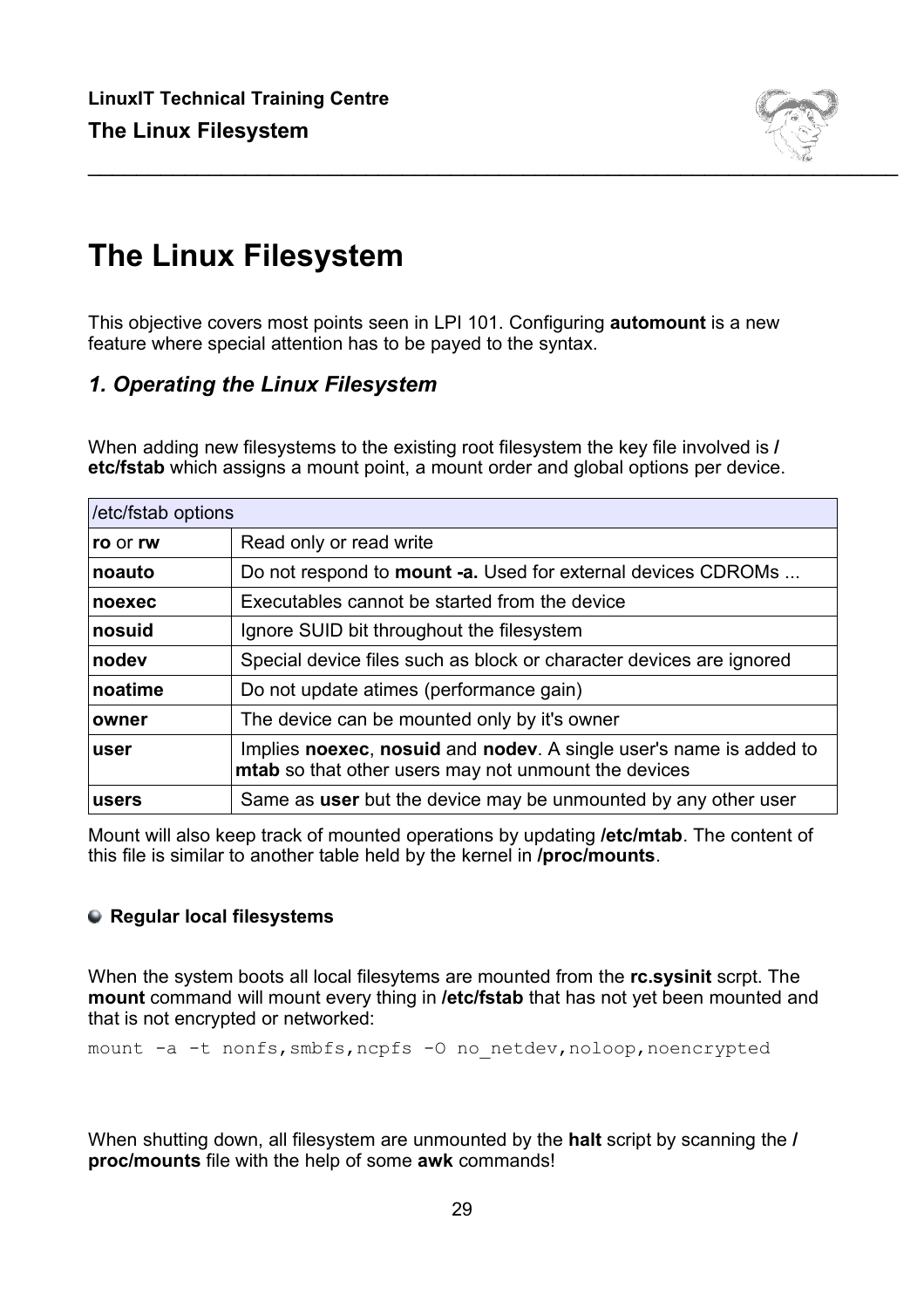![](_page_29_Picture_1.jpeg)

# **Swap Partions and SWAP files**

At boot time, swap partitions are activated in **/etc/rc.d/rc.sysinit** swapon -a

Similarly when the system shuts down swap is turned off in the **halt** rc-script:

```
SWAPS=`awk '! /^Filename/ { print $1 }' /proc/swaps`
[ -n "$SWAPS" ] && runcmd "Turning off swap: " swapoff $SWAPS
```
### **Example 1: Making a swap file of 10MB**

1.

dd if=/dev/zero of=/tmp/SWAPFILE bs=1k count=10240

2.

mkswap /tmp/SWAPFILE

3.

swapon /tmp/SWAPFILE

5.

| cat /proc/swaps |           |              |      |          |
|-----------------|-----------|--------------|------|----------|
| Filename        | Type      | Size         | Used | Priority |
| /dev/hda6       | partition | 522072 39744 |      | $-1$     |
| /tmp/SWAPFILE   | file      | 10232        |      | $-2$     |

### **Example 2: Making a swap partition of 16MB**

- 1. Make a new partition (e.g /dev/hda16) of type swap (82) and size 16MB. Reboot
- 2. Make a swap filesystem on the devices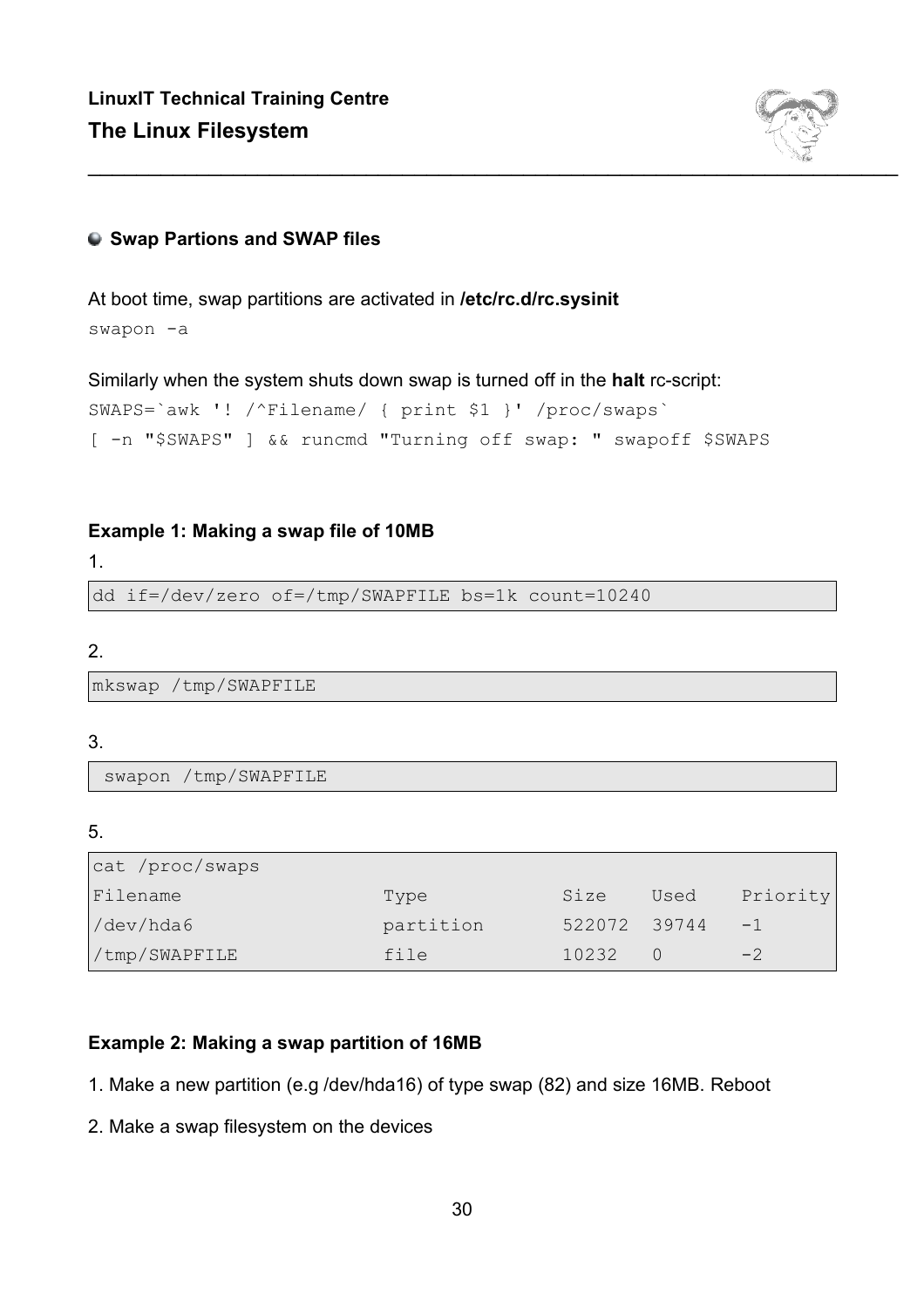# **LinuxIT Technical Training Centre The Linux Filesystem**

![](_page_30_Picture_1.jpeg)

mkswap /dev/hda16

### 3. Add the following to **/etc/fstab**

/dev/hda16 swap swap pri=-1 0 0

4. Make the swap partition available with swapon  $-a$ 

Notice that if two swap partition are defined the kernel will automatically access them in "striped"mode, provided they have been mounted with the same priority determined by the **pri=** option in **/etc/fstab**

# *2. Maintaining a Linux Filesystem*

This section covers a list of commands related to filesystem maintenance.

#### **fsck - check and repair a Linux file system**

Main options:

- -b use alternative superblck
- -c check for bad blocks
- -f force checking even when partition is marked clean
- -p automatic repair
- -y answer yes to all question

#### **sync - flush filesystem buffers**

Updates modified superblocks and inodes and executes delayed writes. The operating system keeps data in RAM in order to speed up operations. This may cause data to be lost in the event of a crash unless sync is executed. Sync will simply call the 'sync' system call. Another way of doing this is to use the 'ALT+sysreq+s' key combination

### **badblocks - search a device for bad blocks**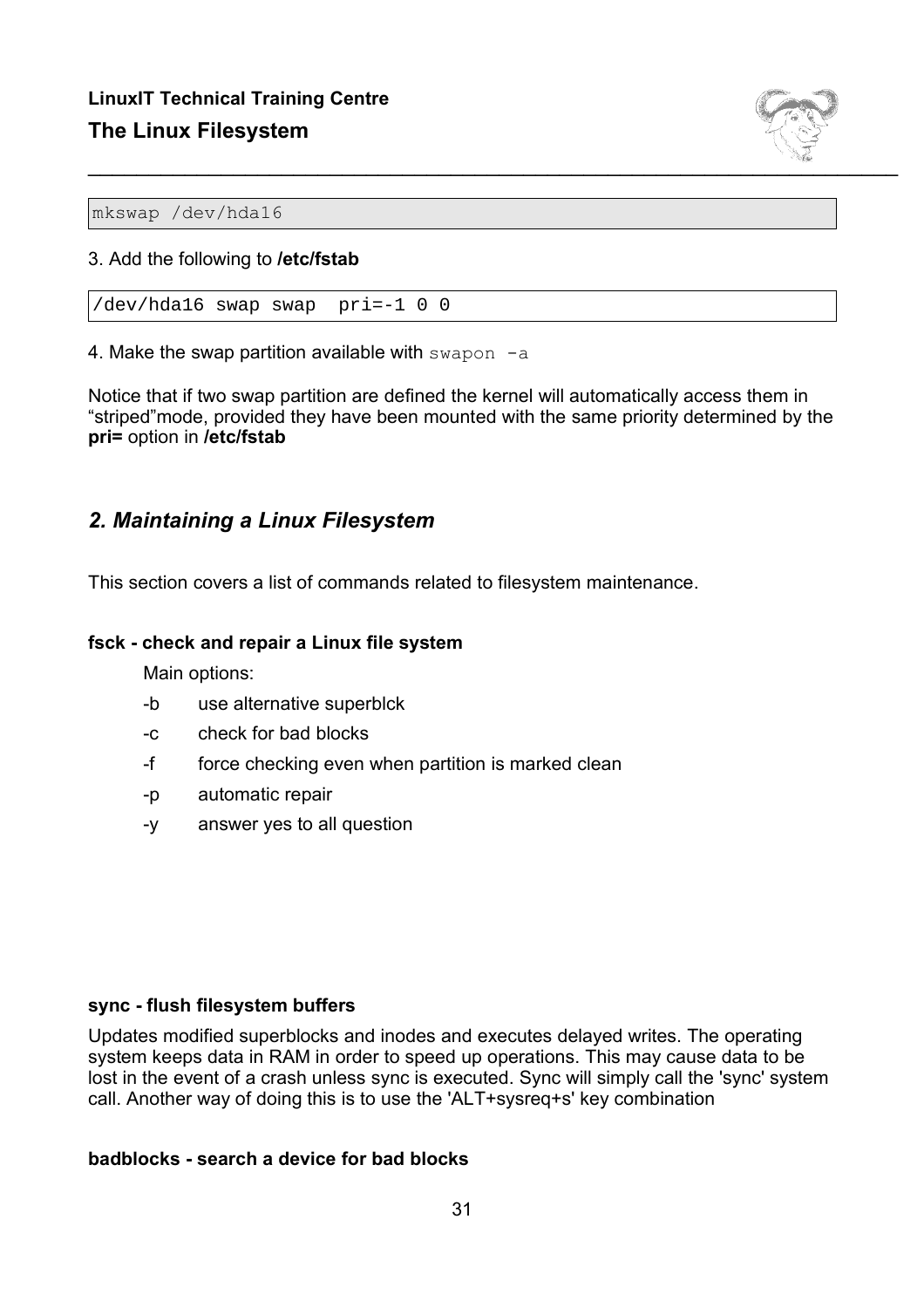![](_page_31_Picture_1.jpeg)

It is recommended NOT to use badblocks directly but to use the **-c** flag with **fsck** or **mkfs**.

Main options:

- -b block size
- -c number of blocks tested at a time
- -i file with a list of known bad blocks, these blocks will be skipped
- -o output file, passed to **mkfs**

### **mke2fs - create an ext2/3 filesyste**

Main options:

- -b blocksize
- -i number of bytes between consecutive inodes 'bytes-per-inode'
- -N number of inodes
- -m Percentage of blocks reserved for user root
- -c Check for bad blocks
- -l Read bad blocks from file
- -L Set a volume LABEL
- -j/-J Create journal (ext3)
- -T Optimise filesystem "type", values are:

| news       | one inode per 4kb block   |
|------------|---------------------------|
| largefile  | one inode per megabyte    |
| largefile4 | one inode per 4 megabytes |

### **dumpe2fs - dump filesystem information**

dumpe2fs prints the super block and blocks group information for the filesystem present on a device

### **debugfs - ext2 file system debugger**

debugfs is used to test and repair an ext2 filesystem. The main options are:

- -w open the filesystem as writeable
- -b blocksize

### **tune2fs - adjust tunable filesystem parameters on second extended filesystems**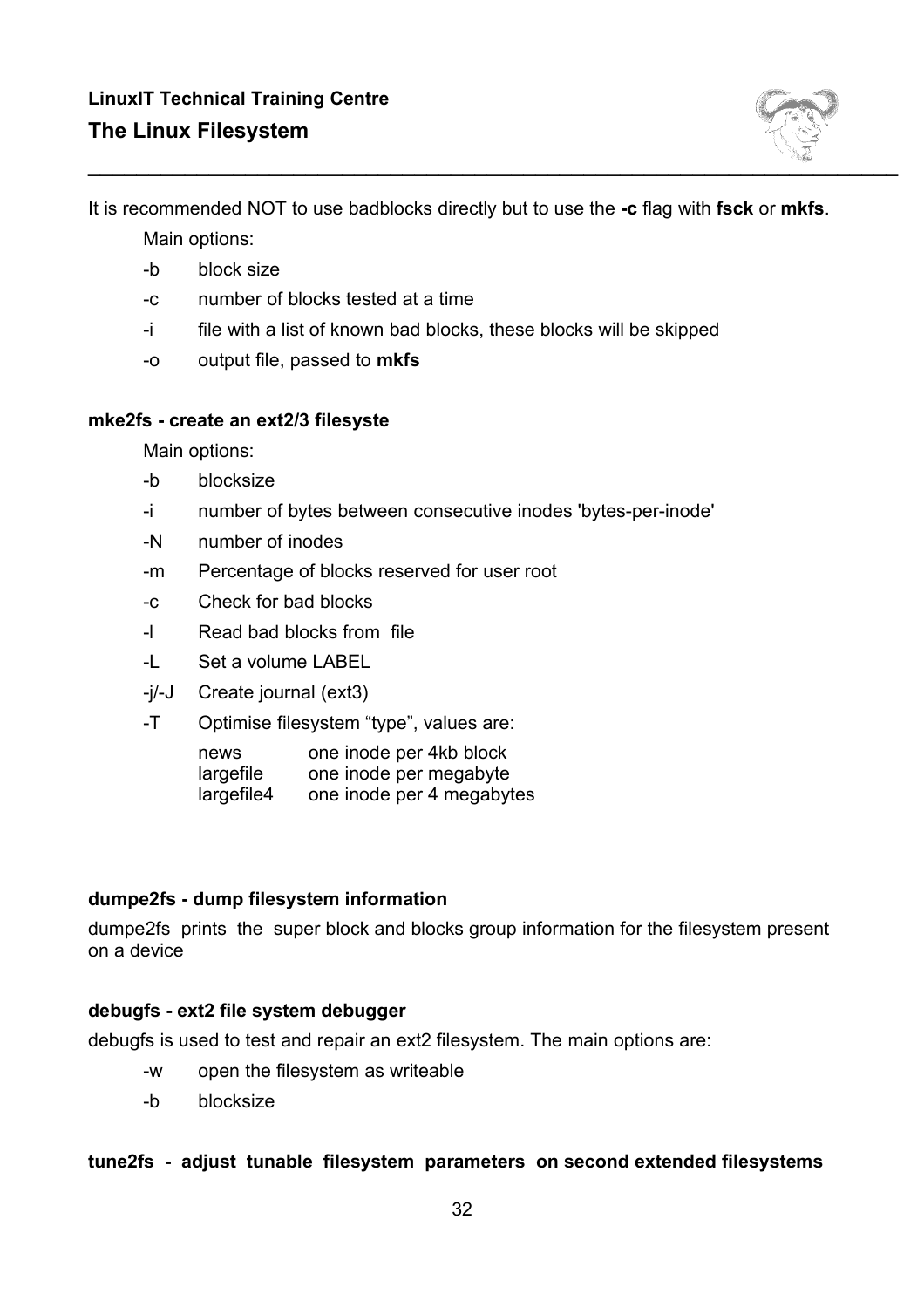![](_page_32_Picture_1.jpeg)

Main options:

| -1           | read the superblock                                  |
|--------------|------------------------------------------------------|
| $-1$         | set the device's volume LABEL                        |
| -m           | change the filesystems reserved blocks for user root |
| $-i$ or $-J$ | set a journal                                        |

# *3. Configuring automount*

Mounting can be automated using a mechanism called **automount** or **autofs**.

The **/usr/sbin/automount** is invoked with the rc-script **/etc/init.d/autofs**.

service autofs start

This script reads the configuration file **/etc/auto.master** also called a *map*. The map file defines mount points to be monitored by individual **automount** daemons.

| Sample /etc/auto.master |  |
|-------------------------|--|
| //extra/etc/auto.extra  |  |
| /home/etc/auto.home     |  |

![](_page_32_Figure_10.jpeg)

When **autofs** is started it will invoke an instance of **/usr/sbin/automount** for each mount point defined in the master map **/etc/auto.master**.

When the map file **/etc/auto.master** is changed it is necessary to restart **autofs**. For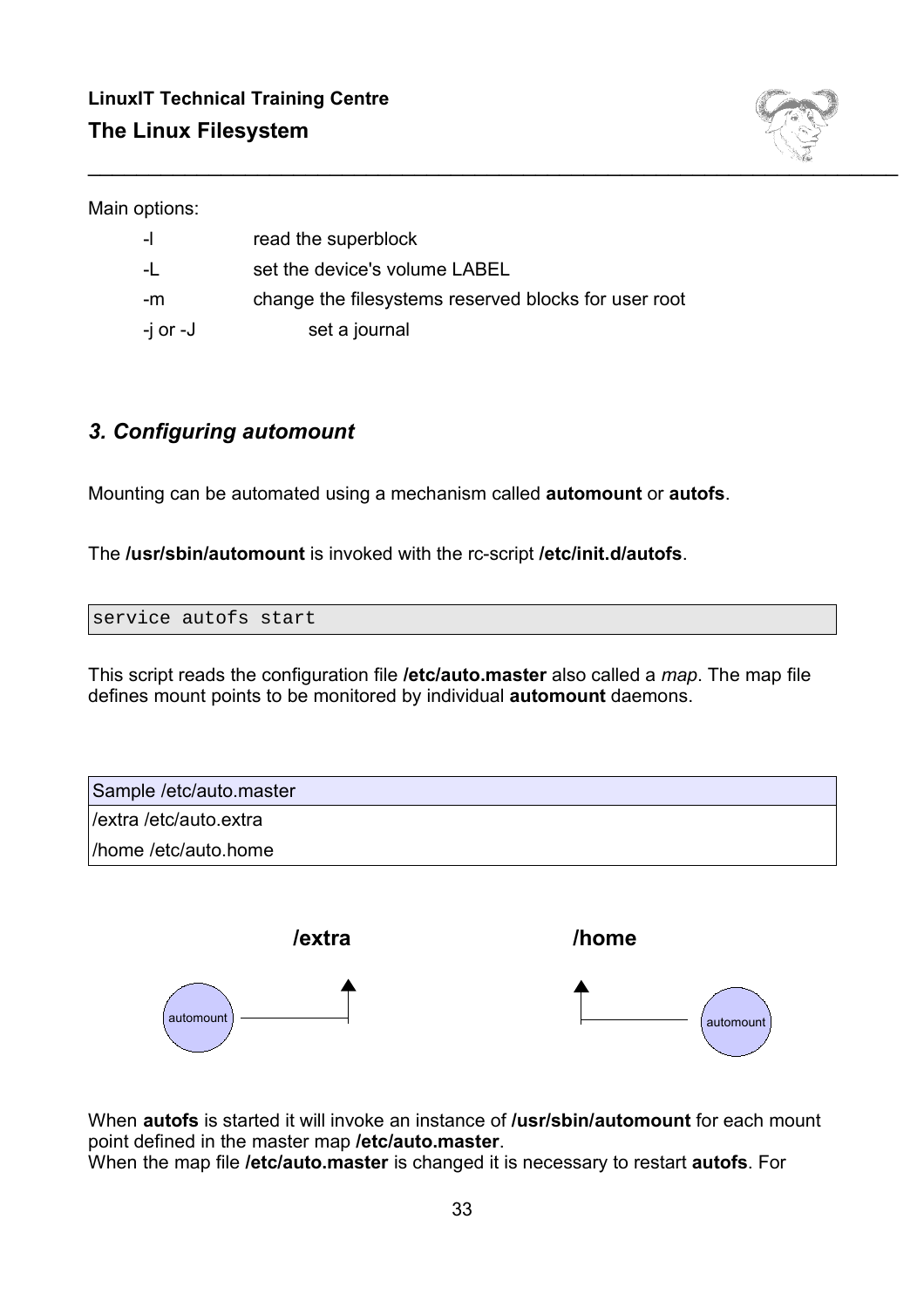# **LinuxIT Technical Training Centre The Linux Filesystem**

![](_page_33_Picture_1.jpeg)

example if mount points have been deleted, then the associated **automount** daemon is terminated. Likewise, new daemons are started for newly defined mount points.

Multiple filesystems can be mounted on a single mount point. These filesystems as well as the mount options needed (filesystem type, read-write permissions, etc) are defined in a separate file.

| Sample /etc/auto.extra |                                           |                              |  |  |  |
|------------------------|-------------------------------------------|------------------------------|--|--|--|
| cdrom                  | -fstype=iso9660,ro,user,exec,nodev,nosuid | :/dev/cdrom                  |  |  |  |
| nfs                    | -fstype=nfs,soft,intr,rsize=8192,wsize=8  | 192 192.168.3.100:/usr/local |  |  |  |

![](_page_33_Figure_5.jpeg)

The CDROM will automatically be accessible in **/extra/cdrom** and the NFS share is mounted as soon as the **/extra/nfs** directory is accessed

# **NOTICE**

In the above example:

The directories /extra/cdrom and /extra/nfs **must not be created**

New entries in **/etc/auto.extra** are immediately made available: adding 'new -fstype=*ext3* :*/dev/hda2*' to the file will automatically make **/extra/new** available

By default a mounted device will stay mounted for 5 minutes: if we uncomment the 'cdrom' device in the map file **/etc/auto.extra** shortly after the CDROM has been accessed, then the device will still be available for approximately 5 minutes in **/ extra/cdrom**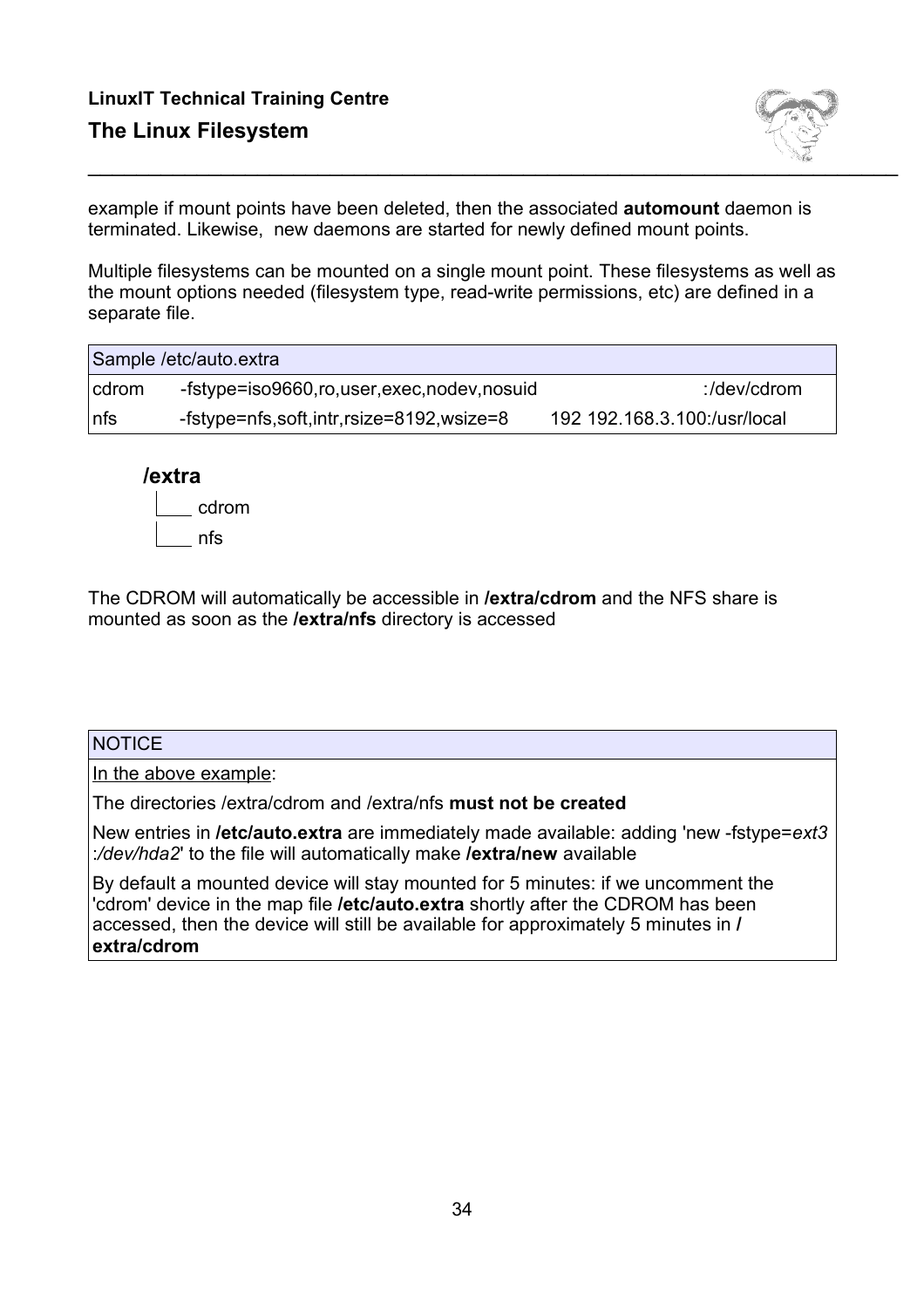![](_page_34_Picture_1.jpeg)

# **Hardware and Software Configuration**

This module will cover the configuration of components which need both kernel support and software tools.

# *1. Software RAID*

RAID stands for "Redundant Array of Inexpensive Disks" and was originally designed to combine cheap hard disks together. RAID can either increase **speed** or **reliability** depending on the RAID level used.

# **RAID Levels**

|               | <b>RAID-Linear</b> |                |   |            | RAID-0 (stripe) |            |                                       | RAID-1 (mirror) |                         |
|---------------|--------------------|----------------|---|------------|-----------------|------------|---------------------------------------|-----------------|-------------------------|
|               |                    | 5              |   |            | $\overline{2}$  |            |                                       |                 |                         |
| 2             |                    | 6              |   | 3          | 4               |            | 2                                     |                 | $\overline{2}$          |
| 3             |                    | 7              |   | 5          | 6               |            | 3                                     |                 | 3                       |
| 4             |                    | 8              |   | ⇁          | 8               |            | 4                                     |                 | $\overline{\mathbf{4}}$ |
|               |                    |                |   |            |                 |            |                                       |                 |                         |
| read          | write              | redundancy     |   | read       | write           | redundancy | write<br>read                         |                 | redundancy              |
| 0             | 0<br>no            |                |   | $+$<br>$+$ | no              |            | $\ddot{}$<br>$\overline{\phantom{a}}$ | yes             |                         |
|               |                    |                |   |            |                 |            |                                       |                 |                         |
| <b>RAID-4</b> |                    |                |   |            |                 | RAID-5     |                                       |                 |                         |
|               |                    | $\overline{2}$ | p |            |                 |            | $\overline{2}$                        |                 | p                       |
| 3             |                    | 4              | p |            |                 | р          | 3                                     |                 | 4                       |
| 5             |                    | 6              | p |            |                 | 5          | p                                     |                 | $6\phantom{1}6$         |
| 7             |                    | 8              | p |            |                 | 7          | 8                                     |                 | p                       |
|               |                    |                |   |            |                 |            |                                       |                 |                         |

| read | write | max<br>- -<br>ື<br>,,,,<br>. TALIC.V | reac | write | $\sim$<br>$\sim$<br>∣IUV |
|------|-------|--------------------------------------|------|-------|--------------------------|
|      |       | <b>VAS</b><br>ິ                      |      |       | ves                      |

# **Spare Disks**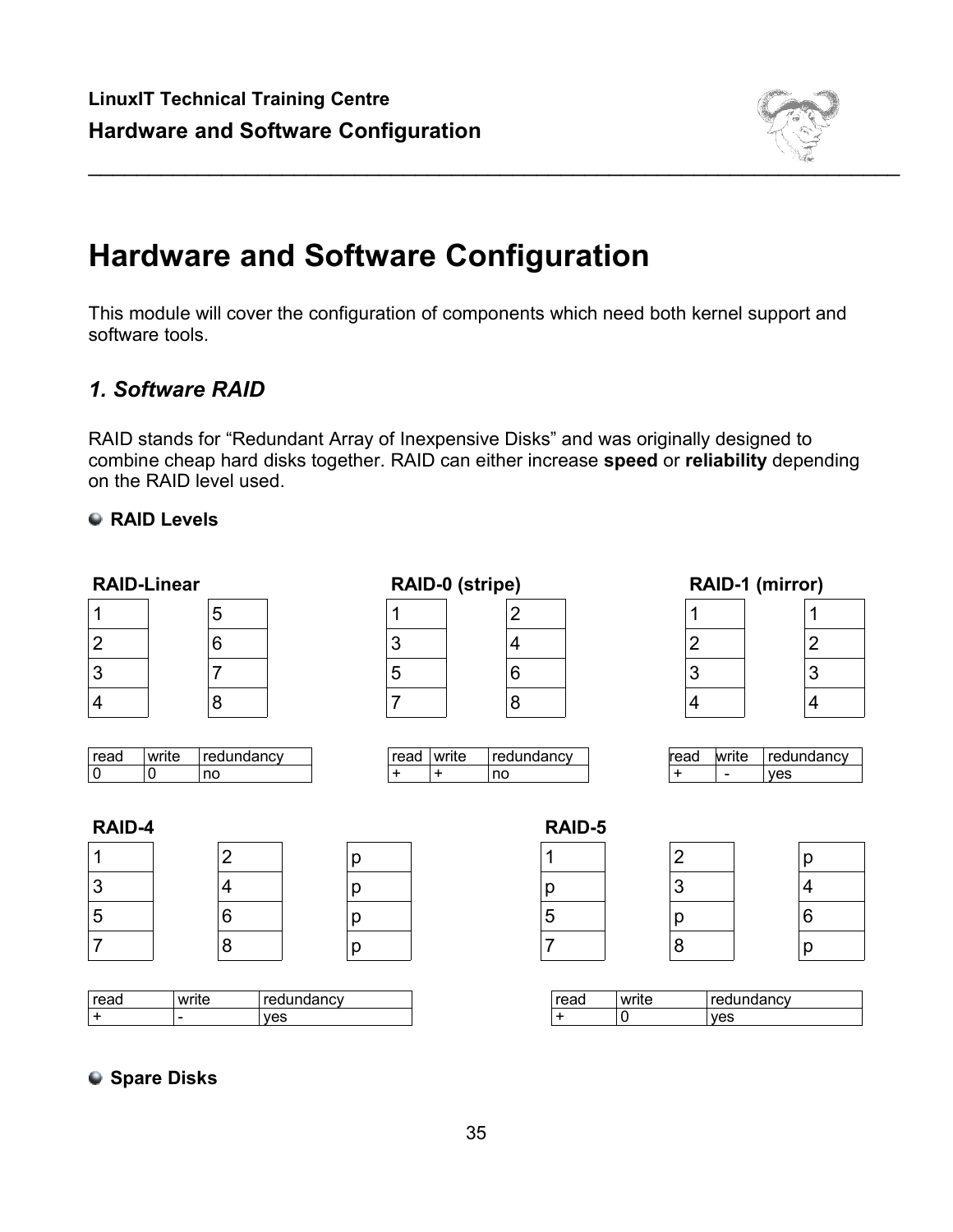![](_page_35_Picture_1.jpeg)

If spare disks are configured they will be used in the RAID array as soon as one of the array disks fail.

# **Kernel and software components**

Software raid is handle by the following kernel module:

| <b>RAID0</b>   | raid0.o |
|----------------|---------|
| RAID1          | raid1.o |
| RAID4 or RAID5 | raid5.o |

The **raidtools** package will provide these most common tools:

/sbin/lsraid query raid devices /sbin/mkraid create md devices from instructions given in **/etc/raidtab** /sbin/raidstart and raidstop start and stop the md devices

Once a meta device has been successfully created the information can be found in

# **/proc/mdstats**

# **Booting from a RAID root device (exercise)**

1. Make two new partitions of the same size as the root device of type "Linux raid autodetect".

One can make a smaller new root partition by checking the actual used space on the current root device

| $df - h /$ |  |                     |                                 |
|------------|--|---------------------|---------------------------------|
| Filesystem |  |                     | Size Used Avail Use% Mounted on |
| /dev/hda7  |  | 286M 71M 201M 27% / |                                 |

Use **fdisk** to create the new partions (e.g /dev/hda14 and /dev/hda15) Reboot.

### 2. Configure software RAID 1 on these partitions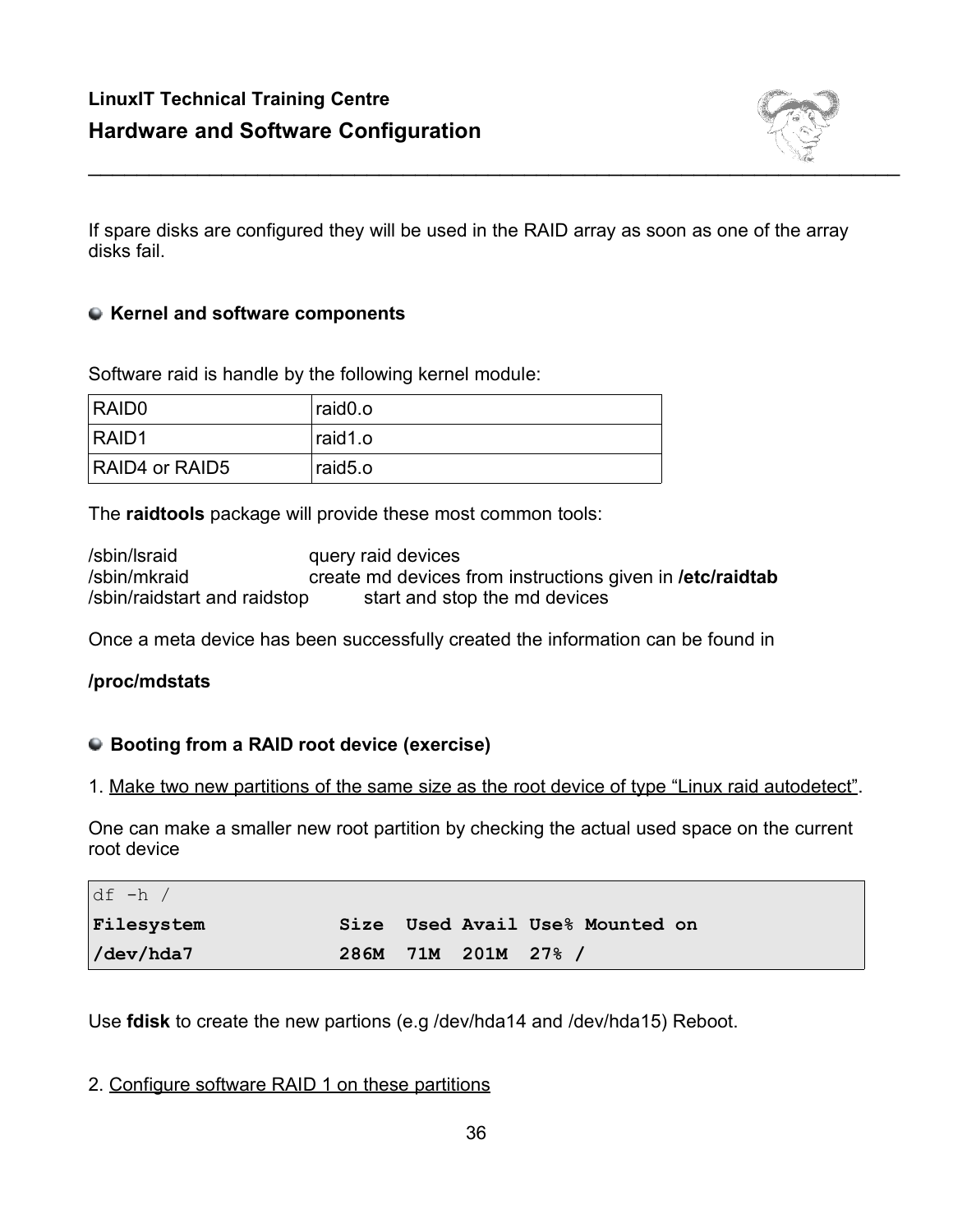

| /etc/raidtab |                         |
|--------------|-------------------------|
| raiddev      | /dev/md0                |
|              | raidlevel 1             |
|              | nr-raid-disks 2         |
|              | nr-spare-disks 0        |
|              | chunk-size 4            |
|              | persistent-superblock 1 |
|              | device /dev/hda14       |
|              | raid-disk 0             |
|              | device /dev/hda15       |
|              | raid-disk 1             |

Use the raidtools to make the array and start it up:

mkraid /dev/md0 raidstart /dev/md0

Make an EXT2 filesystem on the new meta device and mount it on **/mnt/sys**:

```
mke2fs /dev/md0
mkdir /mnt/sys
mount /dev/md0 /mnt/sys
```
3. Copy all files on the current root device to the new root device:

 $(tar lcvf - /)$  | (cd /mnt/sys; tar xvf -)

The **l** option for **tar** is an instruction to stay on the same file system.

### 4. Prepare to reboot

The **mkinitrd** script will read **/etc/raitab** and **/mnt/sys/etc/fstab** to customise an initrd.

Edit **/mnt/sys/etc/fstab** and change the root device to **/dev/md0** as well as the filesystem type to **ext2.**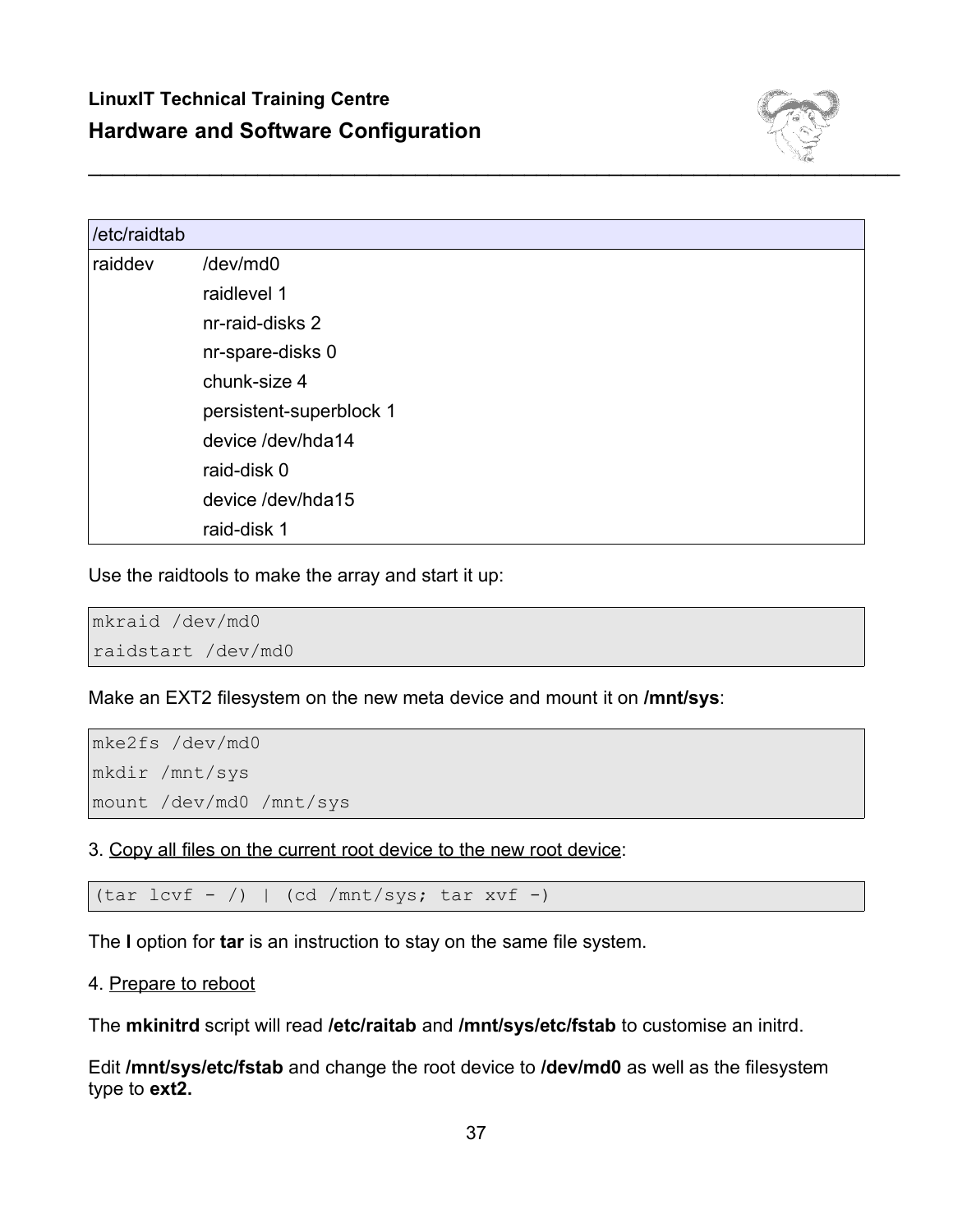



Make the initial rootdisk and call it *initrd-raid.img*

mkinitrd --fstab=/mnt/sys/etc/fstab /boot/initrd-raid.img \$(uname -r)

Uncompress /boot/initrd-raid.img and mount it on a loop device to check that **linuxrc** will insert the correct modules.

Reconfigure LILO/GRUB to change the following

#### Sample **lilo.conf**:

```
image=/boot/vmlinuz-2.4.22-1.2115.nptl
   initrd=/boot/initrd-raid.img
   read-only
   root=/dev/md0
   label=linux-raid
```
# *2. LVM Configuration*

Logical Volume Management (LVM)

The Logical Volume Management framework allows one to group different block devices (disks, partitions, RAID arrays...) together as a single larger device, the volume group (VG).

Individual devices used to form a volume group are referred to as physical volumes (PV).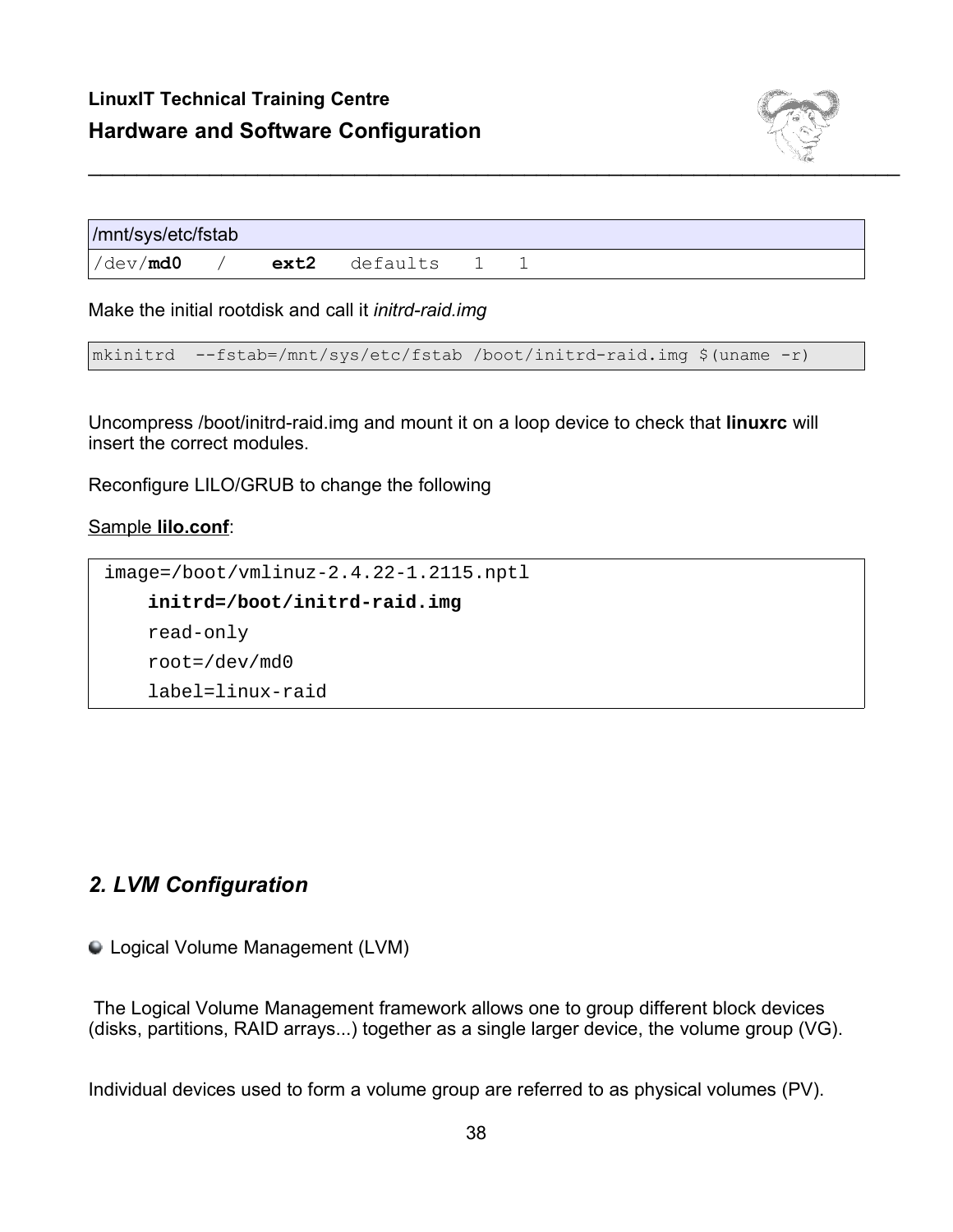# **Hardware and Software Configuration**



Physical volumes once regrouped into a volume group lose their individual character. Instead the entire volume group is divided into physical extents (PE) of fixed size (4MB by default) from which logical volumes (LV) are created. A logical volume can be thought of as a partition.



#### **Kernel and software components**

The LVM kernel module is **lvm-mod.o**. The software tools are installed by the **lvm** package which provides in particular **/sbin/vgscan**. This command will start the LVM environment by scanning all the volume groups and build the **/etc/lvmtab** as well as databases in **/ etc/lvmtab.d** which are used by all the other LVM tools.

Main LVM tools :

| <b>PV</b> tools: | pvcreate, pvmove, pvchange, pvdisplay, pvscan   |
|------------------|-------------------------------------------------|
| VG tools:        | vgcreate, vgremove, vgchange, vgdisplay, vgscan |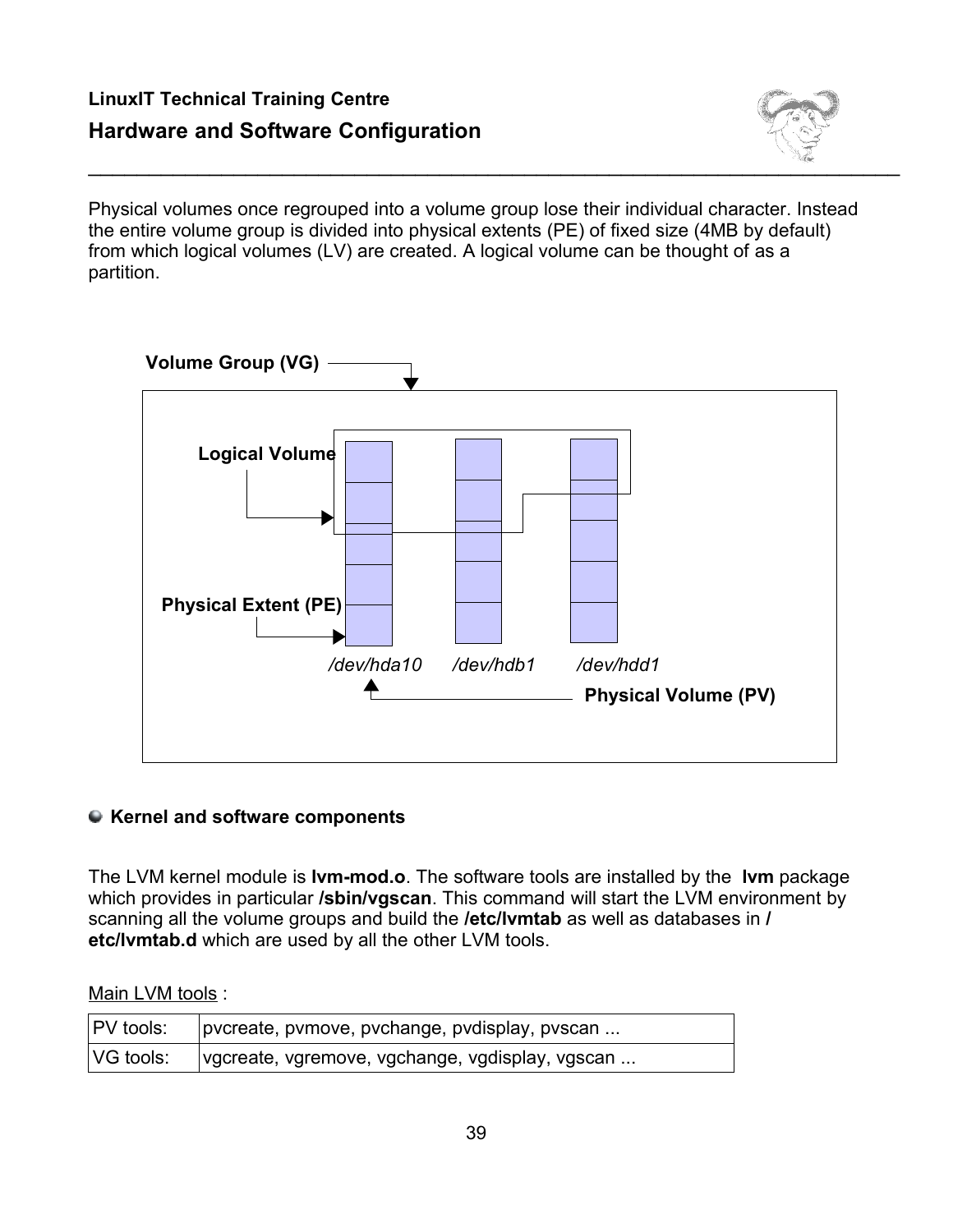# **Hardware and Software Configuration**



LV tools: | lvcreate, lvextend, lvreduce, lvremove, lvchange, lvscan ...

We won't need to use or know all the above tools. We will rather focus on the various LVM components (as depicted in the next diagram) and the commands needed to create these components: **pvcreate**,**vgcreate** and **lvcreate**.

#### **Example:**

Create a volume group called *volumeA* with three physical volumes ( 3 partitions in this case) and create a logical volume called *lv0* of size 150MB initially.

1. Run **vgscan** to create the **/etc/lvmtab** file

2. Create three new partitions (say /dev/hda16, /dev/hda17, /dev/hda18) of 100MB each. Make sure you toggle the partition type to **8e** (Linux LVM). Then reboot.

3. Prepare the physical volumes pvcreate /dev/hda16

pvcreate /dev/hda17

pvcreate /dev/hda18

4. Create a volume group called *volumeA* with the above physical volumes:

vgcreate volumeA /dev/hda16 /dev/hda17 /dev/hda18

This will create a directory called  $/\text{dev/volumA}/$ . The default PE size of 4MB will be used, one can change this with the **-s** option.

5. Create a logical volume called lv0 of size 150MB on this volume group

lvcreate -L 150M -n lv0 volumeA

This will create the block device  $/$  dev $/$ volume $1/1$ v0

#### 6. Make a filesystem on lv0 and mount it on **/mnt/lvm**

```
mkfs -t ext3 /dev/volumeA/lv0
mkdir /mnt/lvm
mount /dev/volumeA/lv0 /mnt/lvm
```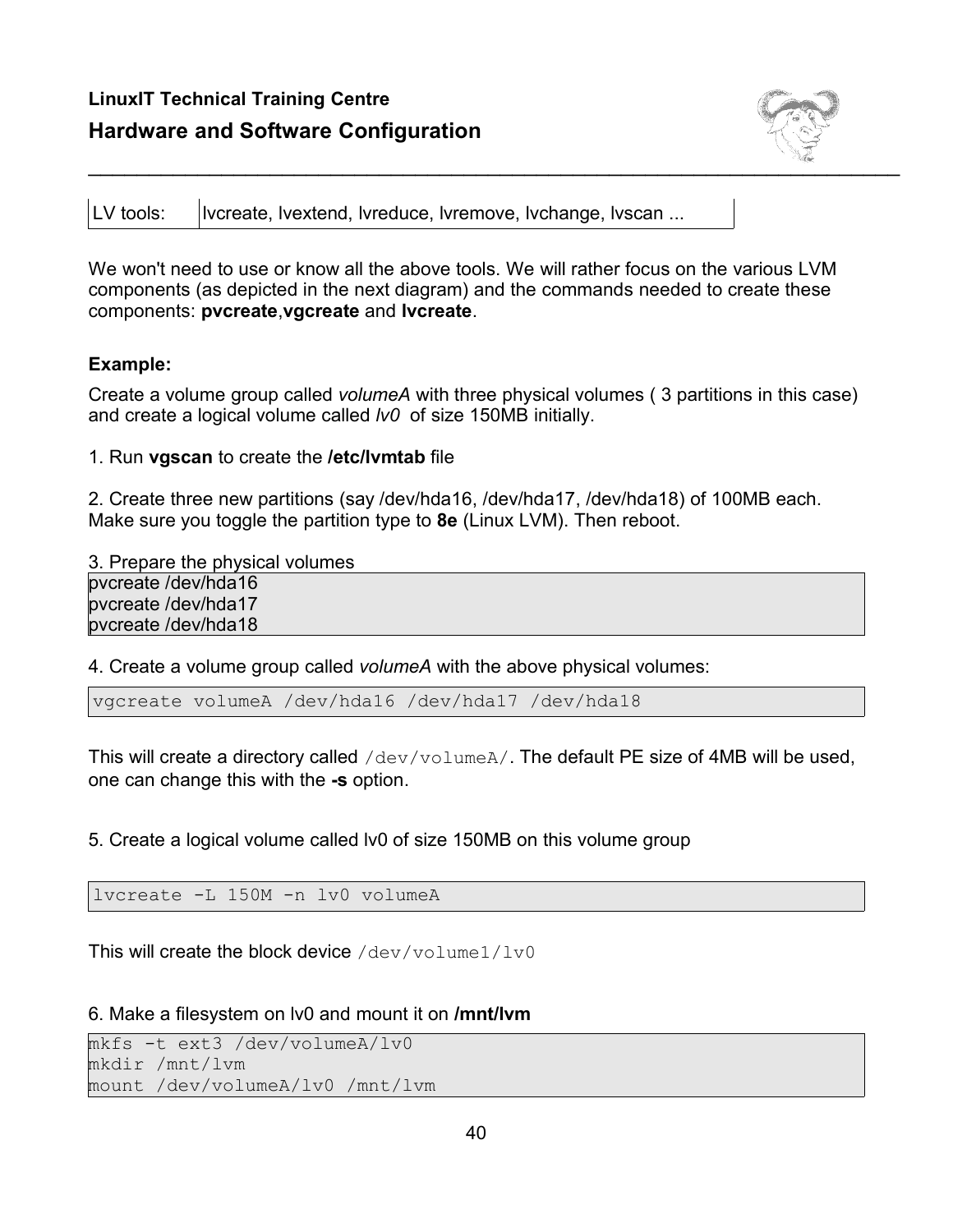

This wouldn't be very different from other partition types if it weren't for the possibility to change the logical volume's size at anytime. Let's first show how to reduce the existing 150MB logical volume **lv0** with the **esfsadm** tool installed by the **lvm** package.

umount /mnt/lvm e2fsadm -L 25 /dev/volumeA/lv0

#### **NOTICE**

.

The **-L** option refers to size in megabytes. The is the case with most LVM tools. The **-l** option can be used to specify logical extents (LE) instead. The default size of an LE is 4MB.

The next section will show how to add a new physical volume (a disk) to a volume group and demonstrates how an existing logical volume can be made larger by including physical extents available in the volume group to itself. Once this is done the **e2fsadm** tool will resize the filesystem across the logical volume.

Extending the Volume Group with a RAID 0 device

| So far we have:                                    |  |
|----------------------------------------------------|--|
| $VG = /dev/hda16 + /dev/hda17 + /dev/hda18$        |  |
| and we would like to add a RAID0 device to<br>this |  |

**1.** Create three more partitions (e.g /dev/hda19, /dev/hda20 and /dev/hda21) of size 50MB and of type "Linux raid autodetect" (fd) – reboot!

**2.** Edit /etc/mtab to add the following RAID 0 device:

raiddev /dev/md1 raid-level 0 nr-raid-disks 3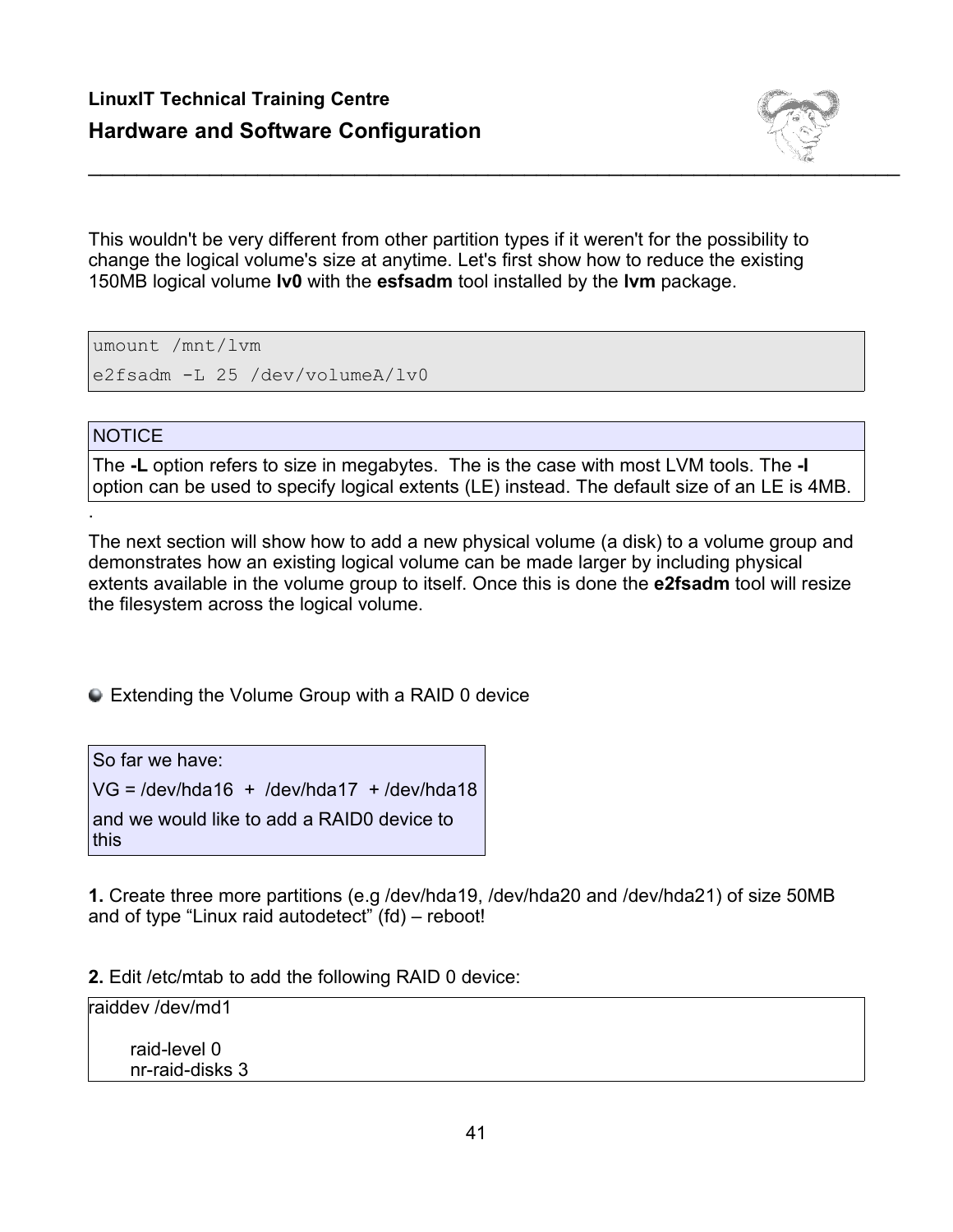# **Hardware and Software Configuration**



 nr-spare-disks 0 persistent-superblock 1 chunk-size 4 device /dev/hda19 raid-disk 0 device /dev/hda20 raid-disk 1 device /dev/hda21 raid-disk 2

#### **3.** Start the raid meta device:

mkraid /dev/md1 raidstart /dev/md1

#### **4.** Add this device to the Volume Group *volumeA*

Before adding the device to the volume group run **pvscan** to see which physical volumes are available. Notice that **/dev/md1** is not listed.

We now prepare /dev/md1 as a PV (physical volume):

pvcreate /dev/md1

When running **pvscan** again the output should look like the following. Notice that */dev/md1* is now listed.

```
pvscan
pvscan -- reading all physical volumes (this may take a while...)
pvscan -- ACTIVE PV "/dev/md1" is in no VG [305.62 MB]
pvscan -- ACTIVE PV "/dev/hda10" of VG "volumeA"[96 MB / 0 free]
pvscan -- ACTIVE PV "/dev/hda11" of VG "volumeA"[96 MB / 0 free]
pvscan -- ACTIVE PV "/dev/hda12" of VG "volumeA"[96 MB / 84 MB free]
pvscan -- total:4[611.46 MB] /in use:3[305.83 MB] /in no VG:1 [305.62 MB]
```
We next add the device */dev/md1* to the volume group *volumeA***:**

vgextend volumeA /dev/md1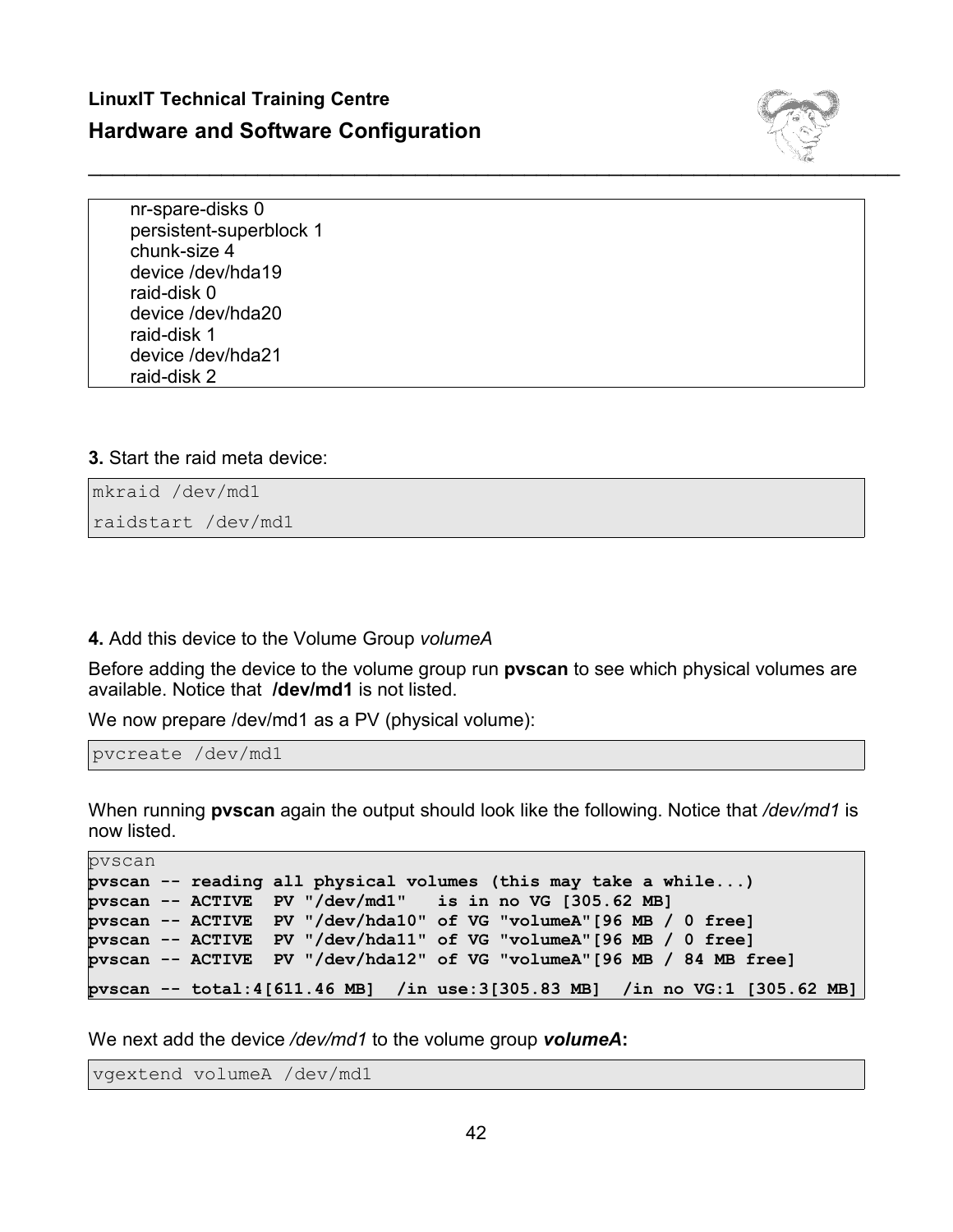

At this stage the volume group has four devices:

VolumeA =  $devhda10 + /devhda11 + /devhda12 + /devm41$ 

We can take 50MB from */dev/md1* and add them to **lv0** (unmount the volume first)

```
lvextend -L +50 /dev/volumeA/lv0 /dev/md1
```
The original **lv0** volume had 150 megabytes. The **+** flag in front of the requested size has added 50MB to the logical volume, making it about 200 megabytes. But we haven't extended the filesystem across the entire logical volume yet.

The output of **lvscan** will show 80MB available. This corresponds to the 25 megabytes resizing done with **e2fsadm** on p. 21 plus the 50MB added by **lvextend** above

lvscan **lvscan -- ACTIVE "/dev/volumeA/lv0" [80 MB] lvscan -- 1 logical volumes with 80 MB total in 1 volume group lvscan -- 1 active logical volume**

The next command will extend the filesystem to 80 megabytes:

e2fsadm -L 80 /dev/volume/lv0

If you remount this volume on **/mnt/lvm** you can see the new available space with **df**.

#### REBOOT WARNING

.

The LVM tools need the **lvm-mod.o** module and in our case the metadevice **/dev/md1**. You need to create a new initrd with **mkinitrd** or add the following lines to a new initrd:

insmod /lib/lvm-mod.o

raidautorun /dev/md1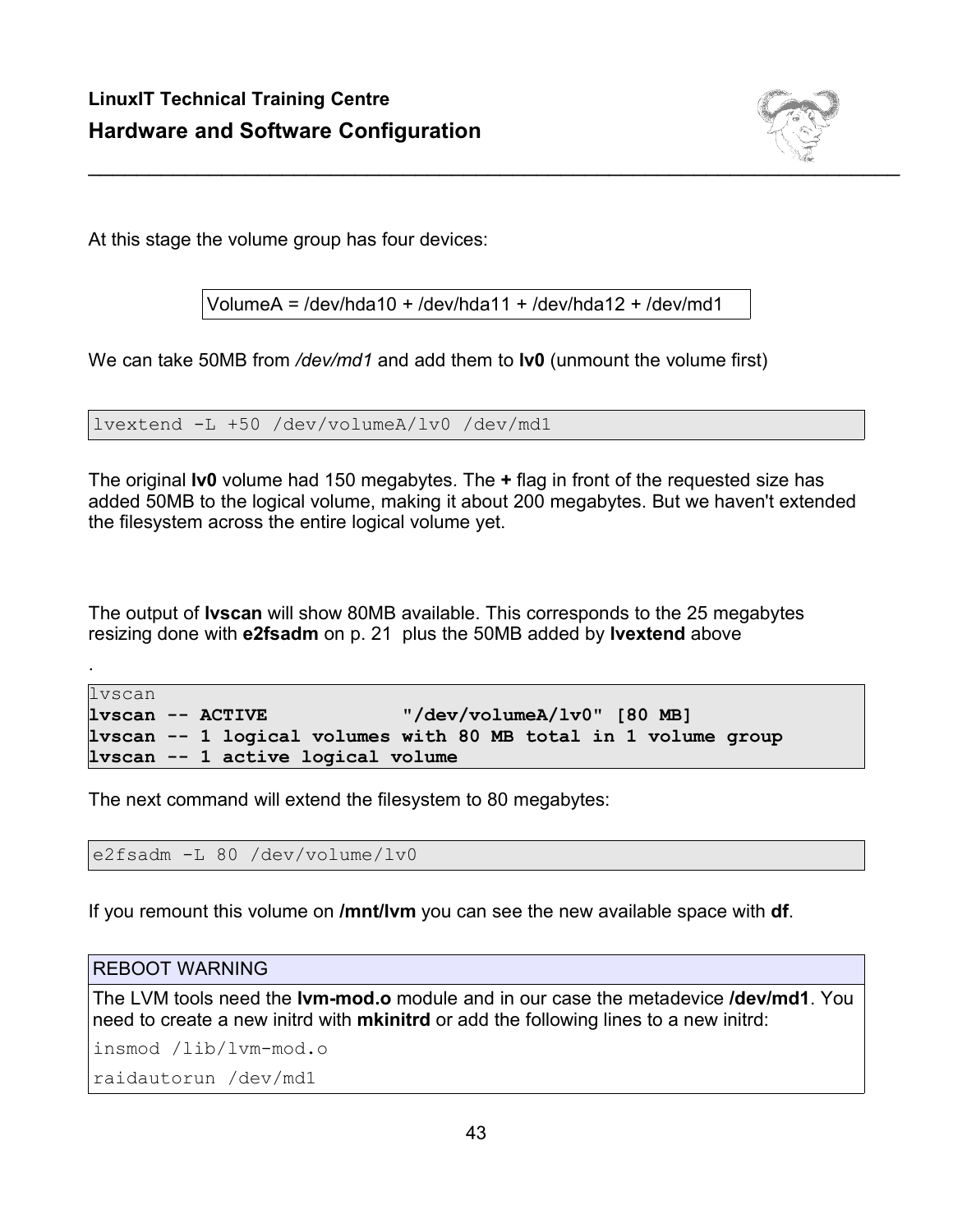

#### REBOOT WARNING

The volume group is then activated with **vgscan** from the **rc.sysinit** script.

#### **Booting from a logical volume root device**

As with software RAID we are going to investigate some issues we need to consider when using LVM on the root device.

First make sure the volume we have created previously is mounted. If it isn't then do

mount /dev/volumeA/lv0 /mnt/lvm

Next we archive the root device in the same way as we did for RAID:

tar clvf -  $/$  | (cd /mnt/lvm/; tar xvf -)

### Edit **/mnt/lvm/etc/fstab** and enter

| $/\text{dev/volumeA/lv0}$ |  | ext2 defaults 0 1 |  |
|---------------------------|--|-------------------|--|
|---------------------------|--|-------------------|--|

Edit /etc/lilo.conf or /etc/grub.conf to add a new entry where the kernel points to the new root logical volume. For a 2.4.22 kernel an additional entry in **/etc/grub.conf** looks like this:

title lvm-root root (hd0,1) kernel /vmlinuz-2.4.22 ro root=LABEL=/ initrd /*initrd-2.4.22-lvm.img*

All we need is the initrd **initrd-2.4.22-lvm.img**.

Once again we will run **mkinitrd** with –-fstab=<fstab> which we will use to make the script read our new fstab file **/mnt/lvm/etc/fstab**. We test this:

mkinitrd --fstab=/mnt/lvm/etc/fstab /boot/initrd-lvm.img \$(uname -r)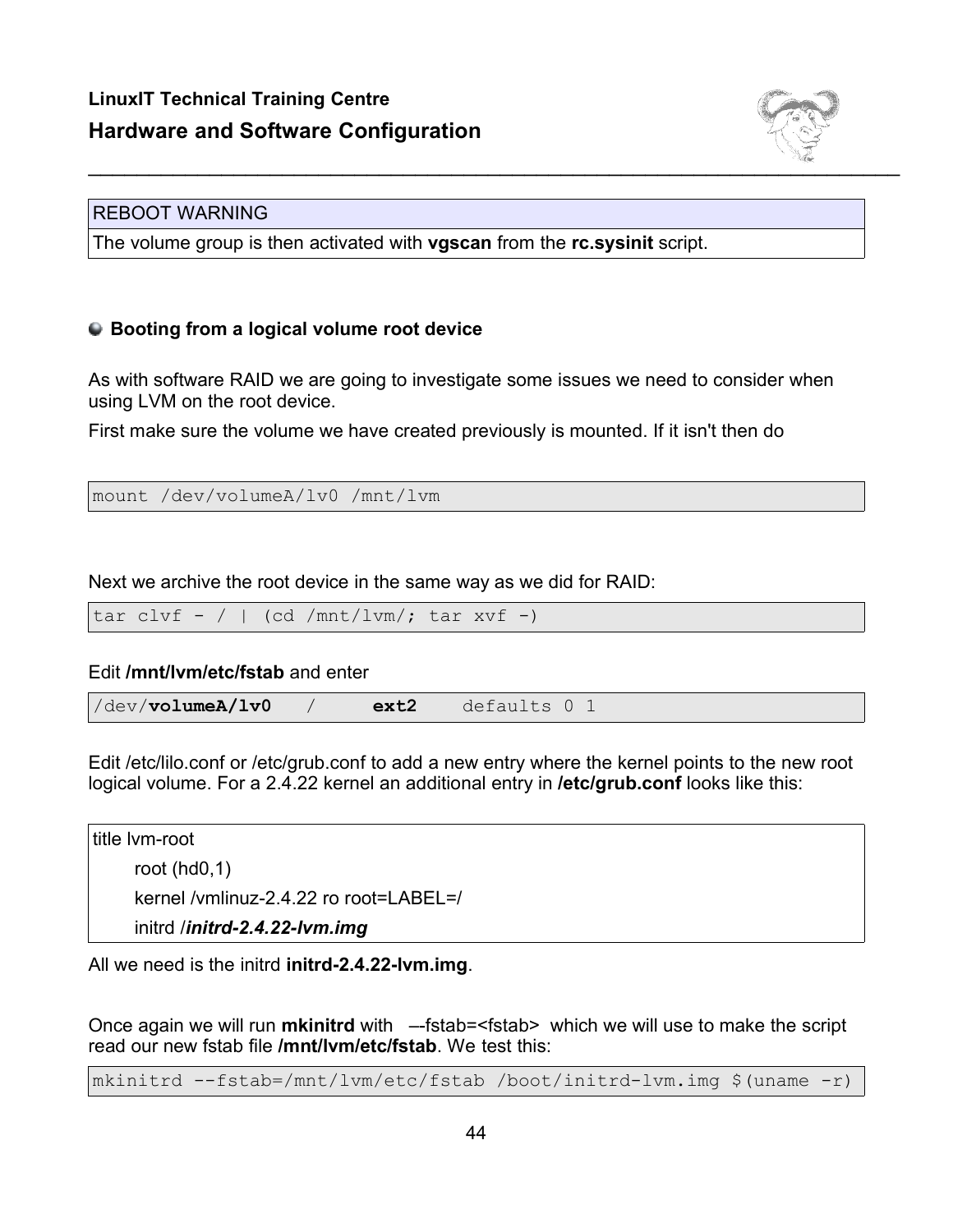

If we mount this initial ram disk we can see that this is going to work by looking at the **linuxrc** script.

```
linuxrc
echo "Loading lvm-mod.o module"
insmod /lib/lvm-mod.o
echo Creating block devices
mkdevices /dev
echo Scanning logical volumes
vgscan
echo Activating logical volumes
vgchange -ay
----snip---
```
# *3. CD Burners and Linux*

## **Hardware detection**

The tools available on the commandline to burn CDs assume that the CD writer is a SCSI device. However most cheaper CD burner are IDE devices and we need a **ide-scsi.o** module to drive the CD burner device.

If you run **cdrecord** with the **-scanbus** option you will see that the tool is looking for a SCSI device.

If the CD burner is attached as a secondary master (./dev/hdc) then the following entry in

/etc/modules.conf will enable the **ide-sci** module for this device :

/etc/modules.conf (from the CD-Writing HOWTO) options ide-scsi=/dev/hdb options ide-cd ignore=hdb alias scd0 sr\_mod pre-install sg modprobe ide-scsi # load ide-scsi before sg pre-install sr\_mod modprobe ide-scsi # load ide-scsi before sr\_mod pre-install ide-scsi modprobe ide-cd # load ide-cd before ide-scsi

The device will be seen as **/dev/scd0** and can be added to **/etc/fstab** with it's own mount point.

The following command shows that the hardware has been correctly detected: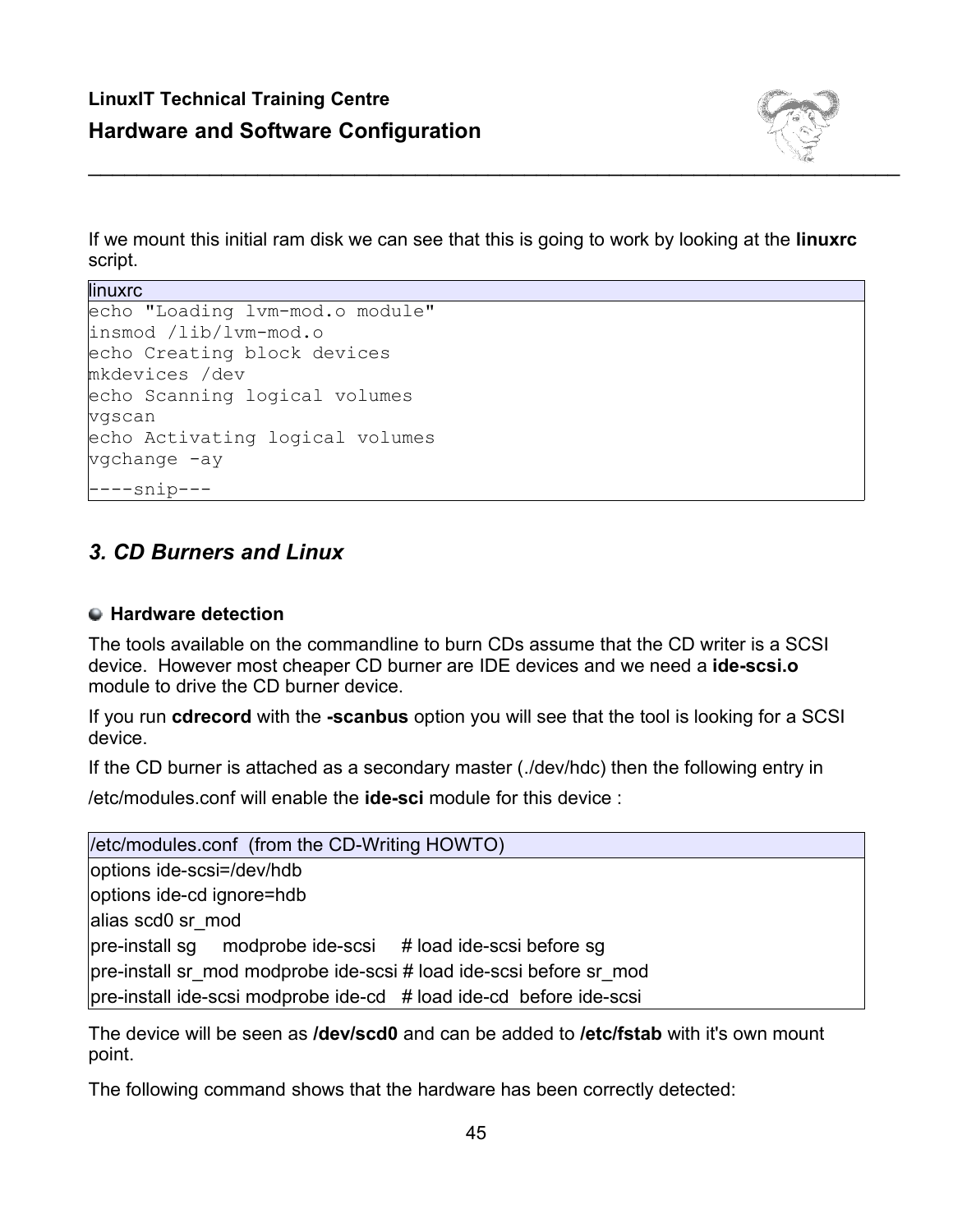**Hardware and Software Configuration**



```
cdrecord -scanbus
Cdrecord 2.0 (i686-pc-linux-gnu) Copyright (C) 1995-2002 Jrg Schilling
Linux sg driver version: 3.1.24
Using libscg version 'schily-0.7'
cdrecord: Warning: using inofficial libscg transport code version (schily - Red
Hat-scsi-linux-sg.c-1.75-RH '@(#)scsi-linux-sg.c 1.75 02/10/21 Copyright
1997 J. Schilling').
scsibus0:
        0,0,0 0) 'PHILIPS ' 'CDRW48A ' 'P1.3' Removable CD-ROM
       0,1,0 1) *
        0,2,0 2) *
        0,3,0 3) *
        0,4,0 4) *
        0,5,0 5) *
        0,6,0 6) *
        0,7,0 7) *
```
#### **Iso9660 Filesystem and burning CDs**

Store all the data that need to be copied in a separated directory (e.g backups/). We next need to create an isoimage of this directory as follows:

```
mkisofs -o baskups-image.iso backups/
```
Check the image file by mounting it as a loop device:

```
mount -o loop backups-image.iso /mnt
ls /mnt
umount /mnt
```
Finally, burn the CD with **cdrecord**. From the output of cdrecord -scanbus on the previous page we see that the CD writer device is seen as *dev=0,0,0* so we type:

```
cdrecord -v dev=0,0,0 backups-image.iso
```
#### **Copying Bootable CDs**

This is useful for example when copying the first disk for a Linux distribution.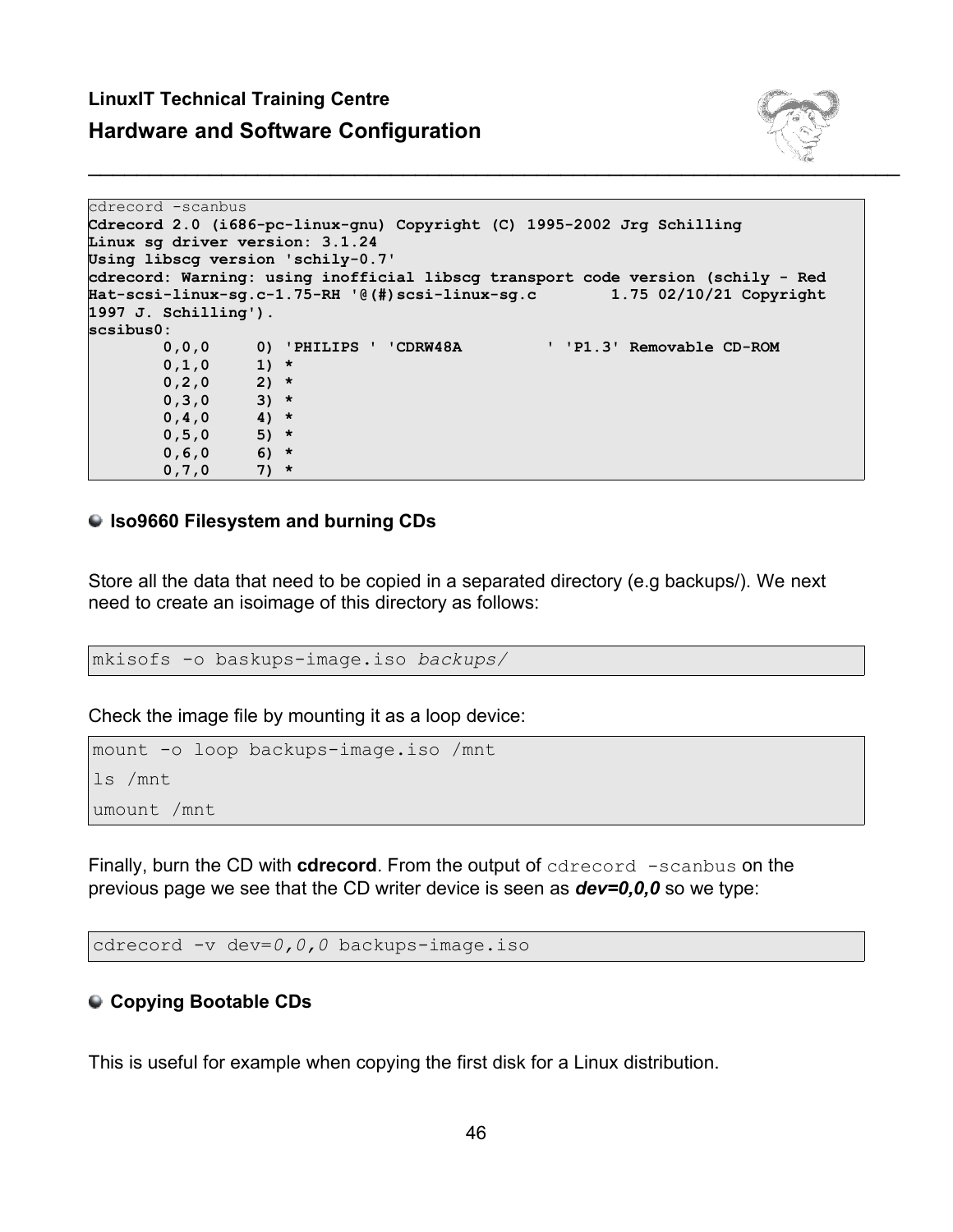

Put the bootable CD into the CDROM tray. Do not mount the disk! Then type:

dd if=/dev/cdrom of=distro-inst1.iso

Once this is done you can update the image with **rsync** before burning it, this will fix data corruptions that could have been copied from the CD:

rsync -av ftp.somesite.org::/path-to-iso/distro-inst1.iso .

# *5. Configuring PCMCIA Devices*

The **cardmgr** utility monitors the PCMCIA slots. It will scan the **/proc/devices** file searching for the *pcmcia* entry. If this entry isn't there then **cardmgr** will exit.

In order to get the kernel to write an entry into **/proc/devices** it is necessary to load the relevant modules. Only once kernel support is enabled will **cardmgr** work properly. The module names are kept in the following configuration files:

For RedHat like distributions: **/etc/sysconfig/pcmcia**

For Debian like distributions: **/etc/pcmcia.conf**

The main module is called **pcmcia\_core** and uses two other modules called **yenta\_socket** and **ds**.

One can start **cardmgr** on the commandline after having inserted the above kernel modules

```
modprobe pcmcia_core
modprobe yenta_socket
modprobe ds
cardmgr
cardmgr[18772]: watching 2 sockets
```
But it is best to use the rc-script provided with the **pcmcia-cs** package: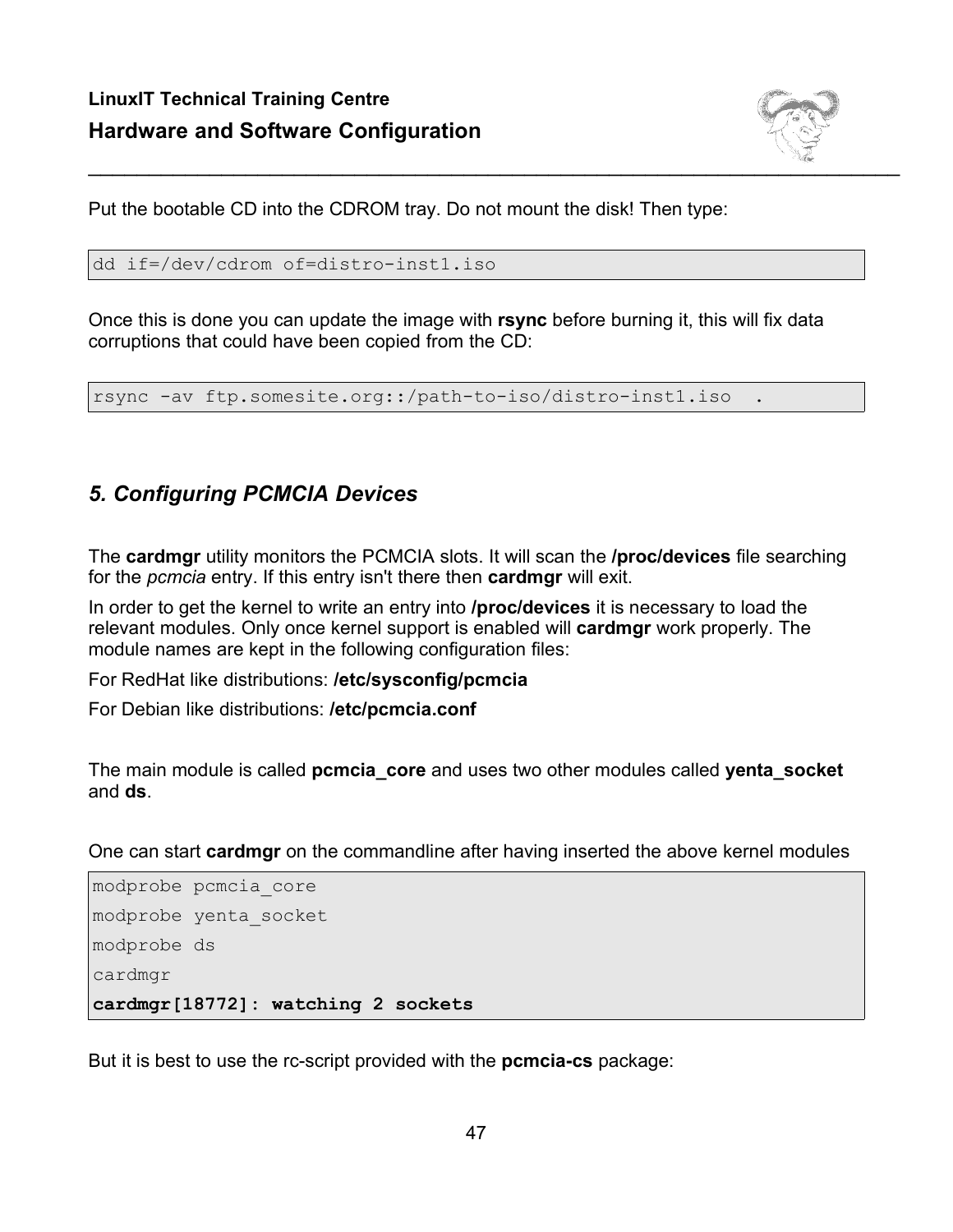

/etc/rc.d/init.d/pcmcia restart

The configuration file with a database of possible devices (e.g modems, wireless network interfaces, memory cards ...) is called **/etc/pcmcia/config**.

To get infornation about your pcmcia card use the **cardctl** utility. Put the card into the pcmcia slot and run:

```
cardctl info
....snip....
PRODID_1="Xircom"
PRODID_2="CardBus Ethernet 10/100 + Modem 56"
PRODID_3="CBEM56G"
....snip....
```
We can check that this card is listed in **/etc/pcmcia/config**. The next table shows the information relevant to this card, in particular the **xircom\_cb** module needed.

/etc/pcmcia/config – section relevent to scanned card

card "Xircom CBEM56G-100 CardBus 10/100 Ethernet + 56K Modem"

version "Xircom", "\*", "CBEM56G"

bind "xircom\_cb" to 0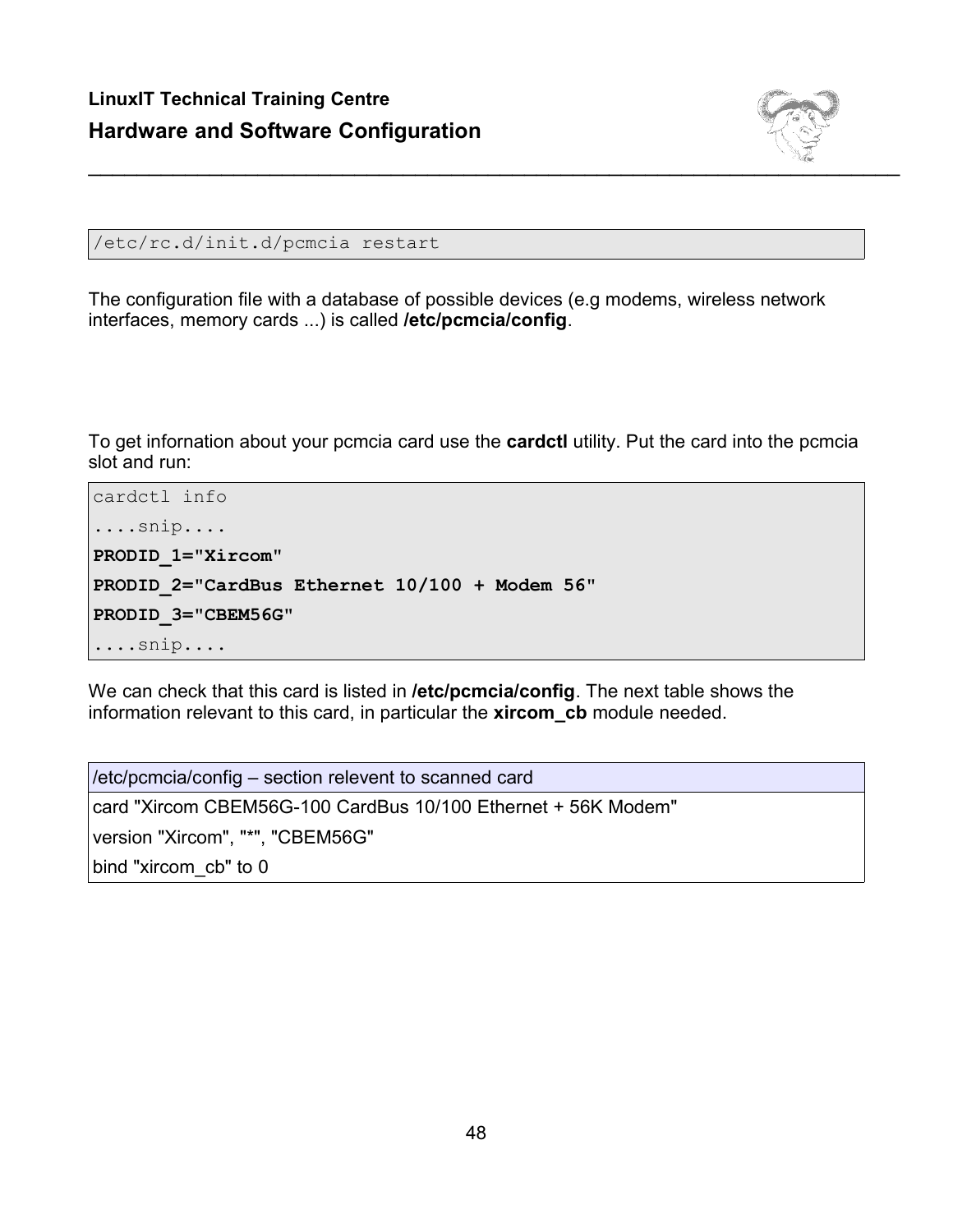

# **File and Service Sharing**

This module covers SAMBA and NFS. The objectives state a few specific implementations such as file servers and printer shares.

# *1. Samba Client Tools*

nmblookup

nmblookup trainer-1

**querying trainer-1 on 192.168.3.255**

**192.168.3.101 trainer-1<00>**

| smbpasswd         |                     |  |
|-------------------|---------------------|--|
| smbpasswd -a USER | add a samba user    |  |
| smbpasswd -e USER | enable a samba user |  |

## smbtar

Script using smbclient to archive SMB shares directly to tape

| smbclient           |                                                      |
|---------------------|------------------------------------------------------|
|                     | smbclient //HOST/SHARE Logs onto the specified share |
| smbclient -L //HOST | List all available shares                            |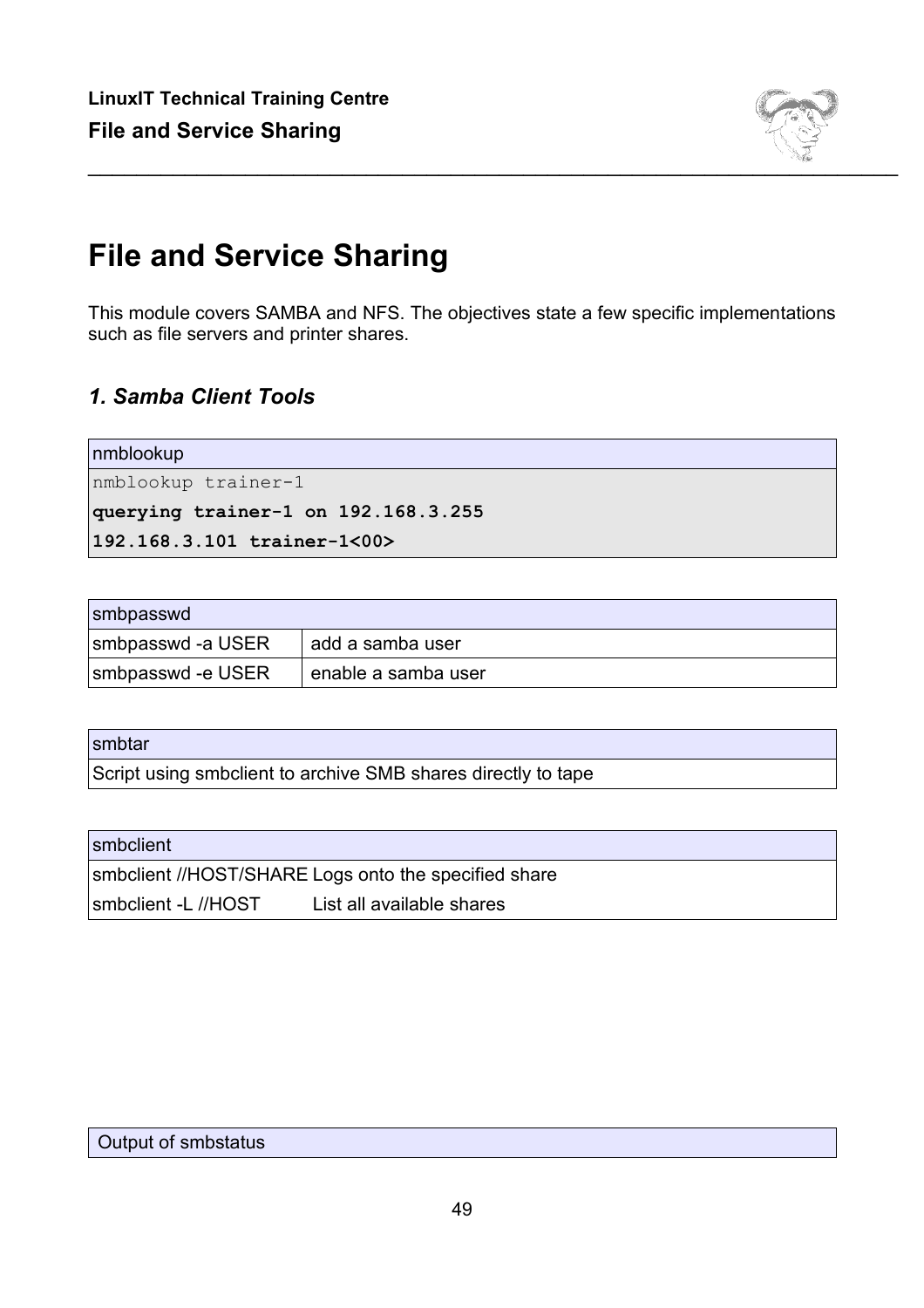

| Samba version 2.2.7a-security-rollup-fix |                                                                           |  |
|------------------------------------------|---------------------------------------------------------------------------|--|
| Service                                  | uid<br>gid<br>pid<br>machine                                              |  |
|                                          |                                                                           |  |
| dean                                     | 3106 trainer-1 (192.168.3.101) Mon Nov 26 13:34:54 2003<br>dean<br>dean   |  |
| IPC\$                                    | nobody nogroup 3106 trainer-1 (192.168.3.101) Mon Nov 26 13:34:45 2003    |  |
| IPC\$                                    | nogroup 3106 trainer-1 (192.168.3.101) Mon Nov 26 13:34:53 2003<br>nobody |  |
| dean                                     | 3106 trainer-1 (192.168.3.101) Mon Nov 26 13:35:14 2003<br>dean<br>dean   |  |
| netlogon                                 | 3106 trainer-1 (192.168.3.101) Mon Nov 26 13:34:54 2003<br>dean<br>dean   |  |
| public                                   | nogroup 3145 drakelap (192.168.3.100) Mon Nov 26 13:35:34 2003<br>nobody  |  |
| IPC\$                                    | nogroup 3106 trainer-1 (192.168.3.101) Mon Nov 26 13:34:54 2003<br>nobody |  |
| No locked files                          |                                                                           |  |

# *2. Configuring a SAMBA server*

The SAMBA server configuration file **smb.conf** is usually in **/etc/samba/**. Within the '[global]' options, parameters such as the 'WORKGROUP = ' can be set.

The SAMBA server uses two daemons called **nmbd** and **smbd** implementing NMB and SMB services respectively. Both daemons are started with the single rc-script:

/etc/rc.d/init.d/smb start

# The LanManager host file **lmhosts**

This file is usually in the same directory as the **smb.conf** file and is read by **nmbd** to resolve netBIOS hostnames. The file content is similar to /etc/hosts:

10.0.0.20 accounts

# ● Shared Directories

We will define one share called ' $readshare$ ' which is readable and another called ' $rw$ share' which has read-write permissions but is only accessible for user 'tux':

The smb.conf options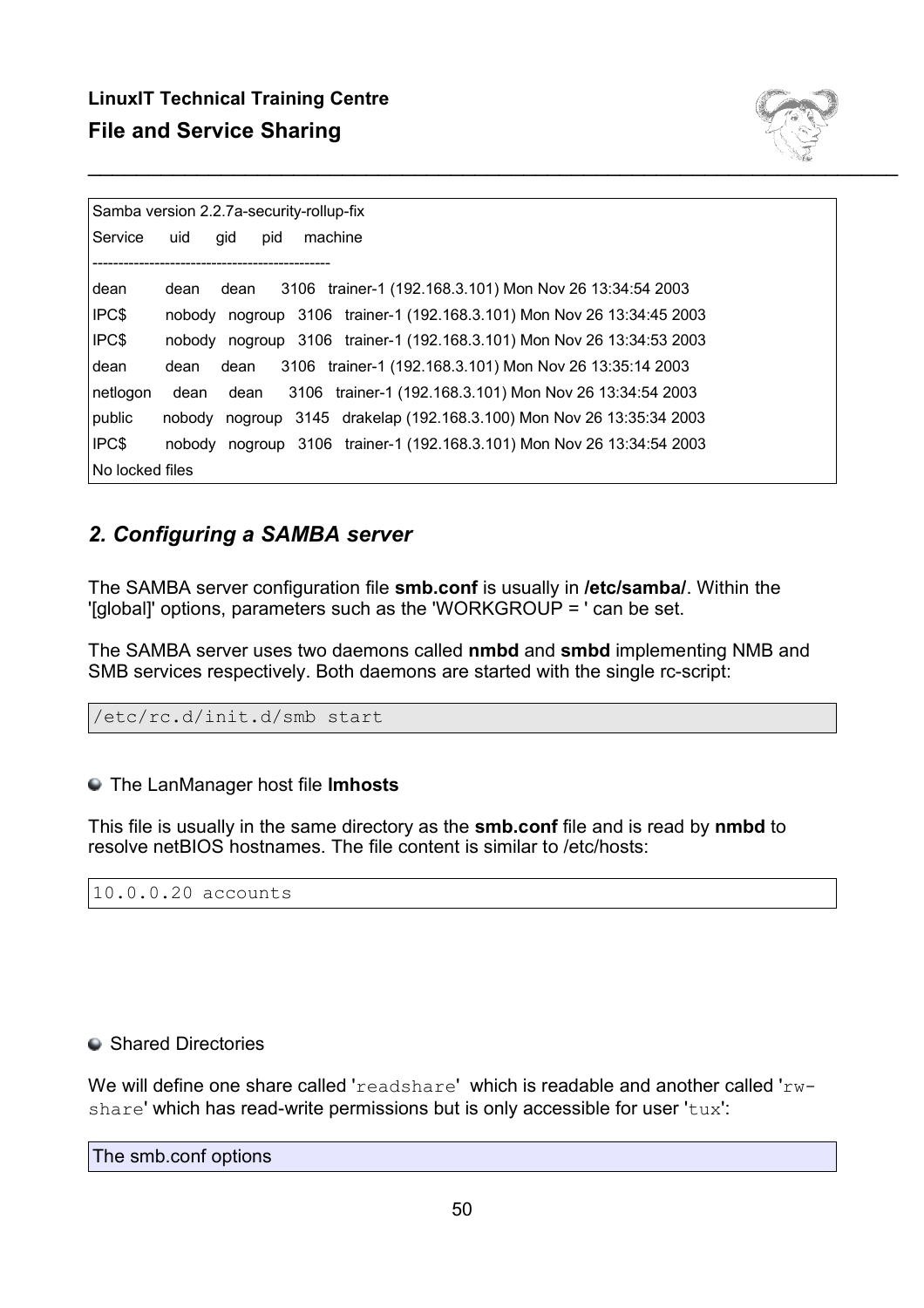

```
[readshare]
comment = Read-only Directory
path = /usr/local/news/
guest only = yes
browseable = yes # this is optional
[rw-share]
comment = Read-write Share for tux
path = /usr/local/documents
browseable = yes
guest ok = yes
writeable = yes
valid users = tux
```
# ● Sharing Printers

We choose to export all printers defined with CUPS on the Linux server. The following configuration will enable this:

```
The smb.conf options
[global]
printcap name = cups
load printers = yes
printing = cups
# printing without filters
[printers]
comment = All Printers defined using CUPS
path = /var/spool/samba
browseable = no
guest ok = yes # allow 'guest account to print'
writable = no
printable = yes
```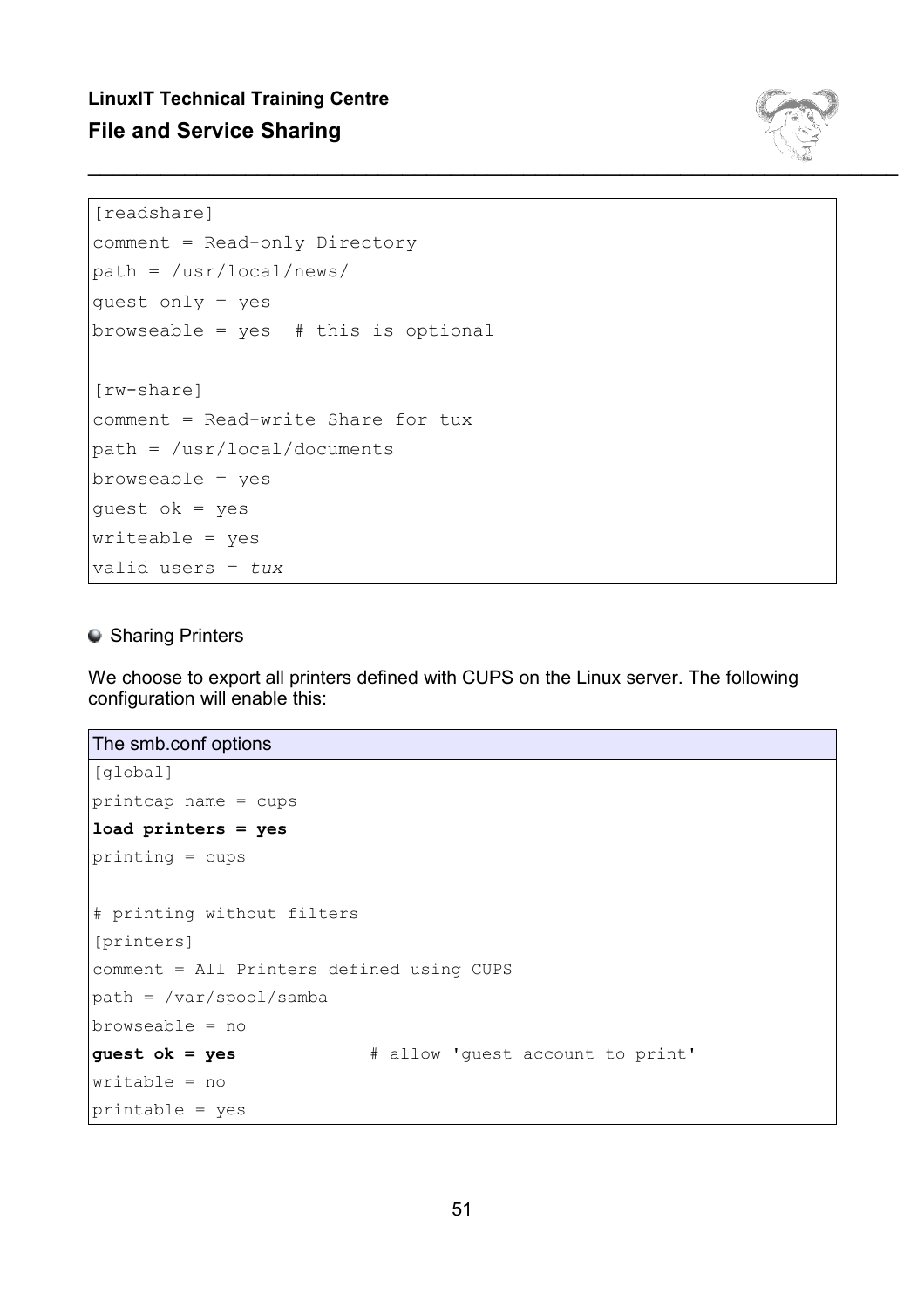# **LinuxIT Technical Training Centre File and Service Sharing**



```
create mode = 0700
# printer drivers must be on the client side
print command = lpr-cups -P %p -o raw %s -r
```
### ● Implementing WINS with Samba?

On a NetBIOS network machine names are resolved using "Windows information network services" or WINS.

Clients can either use broadcasts to query host names or be configured to use a **WINS server**. This server reduces the amount of traffic on the network due to broadcasts.

#### **SAMBA as a WINS server**

To enable WINS in SAMBA the following option is set in **smb.conf**

wins support  $=$  yes

Windows clients can then be configured to use the SAMBA server as a WINS server.

#### **Second WINS server**

A NetBIOS network generally only has one WINS server. If a second server is configured then the servers should be able to synchronise their host information. One can configure SAMBA to register on an existing network as a second WINS server by giving it the address of this server with the option:

wins server = <*existing wins server*>

#### **NOTICE**

The options 'wins support' and 'wins server' are mutually exclusive. The 'wins server' option registers the SAMBA server with an existing WINS server **and** enables WINS capabilities, there is no need to set 'wins support' as well.

#### ● Samba server as a Domain Controller

```
Options selected in /etc/samba/smb.conf:
```

```
security = users
domain master = yes
local master
```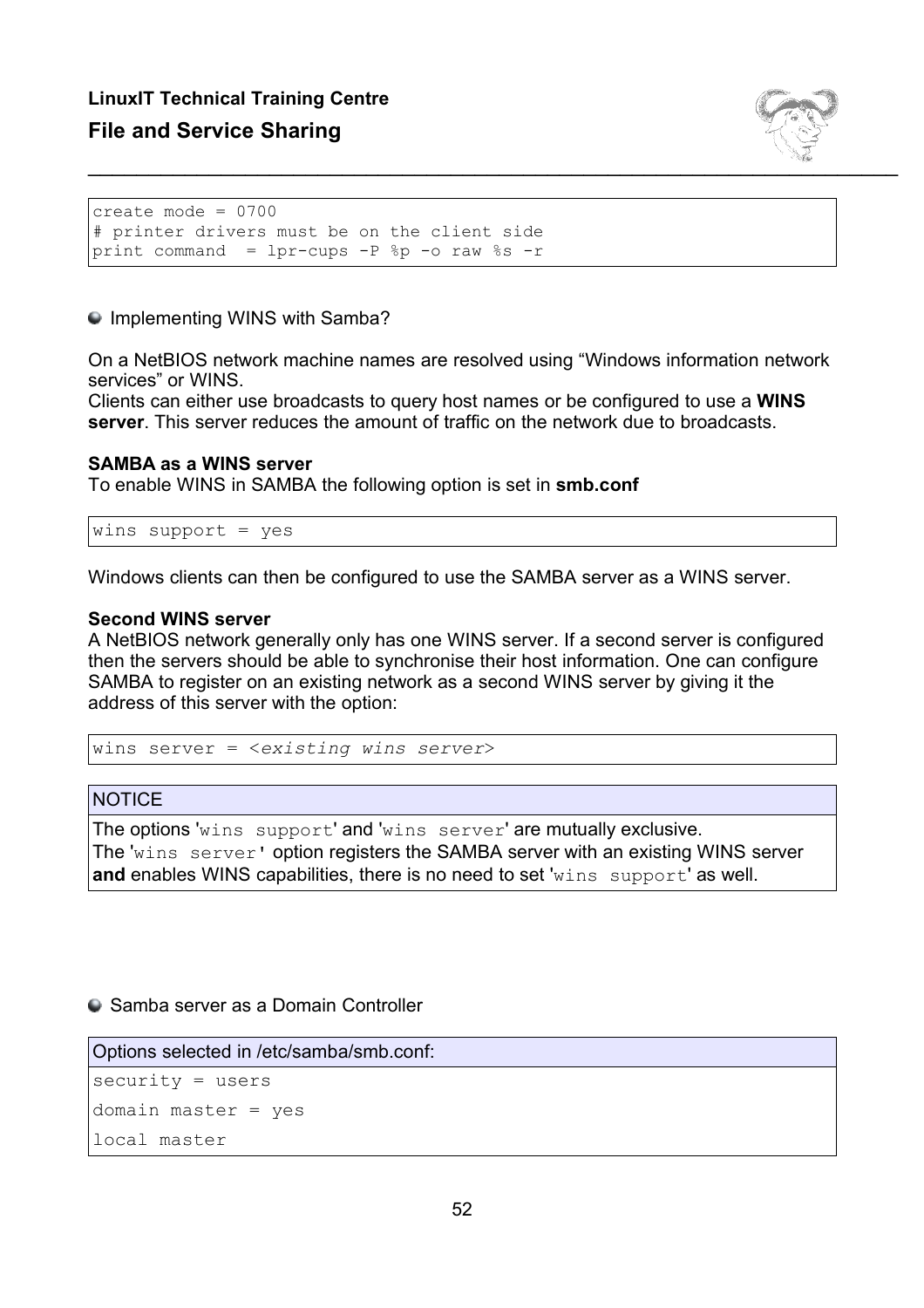

```
preferred master = yes
domain logon = yes
[netlogon]
path=/var/lib/samba/netlogon
writable = no
public = no
```
**Notice:** You don't need to have a logon script. This netlogon share is something the Windows client needs to connect to even if it is empty

# *2. Configuring an NFS server*

The NFS server runs the following daemons:

rpc.nfsd rpc.mountd

These services are started with the **nfs** sevice:

/etc/init.d/nfs *start/stop/status/restart/reload*

In addition  $rpc$ . statd is used to notify the client when the NFS service is unexpectedly interrupted, and rpc.lockd allows clients to lock files accessed on the server.

These services are started with the **nfslock** service:

/etc/init.d/nfslock *start/stop/status/restart*

Programs using remote procedure calls (RPC) use specific program numbers listed in **/ etc/rpc**. When a RPC service is started it will tell **portmap** which port number it is using as well as its program number.

It is necessary for **portmap** to be running before starting any NFS service

RPC clients connect to the **portmap** service, although it is possible to work around **portmap** if the RPC program number is known.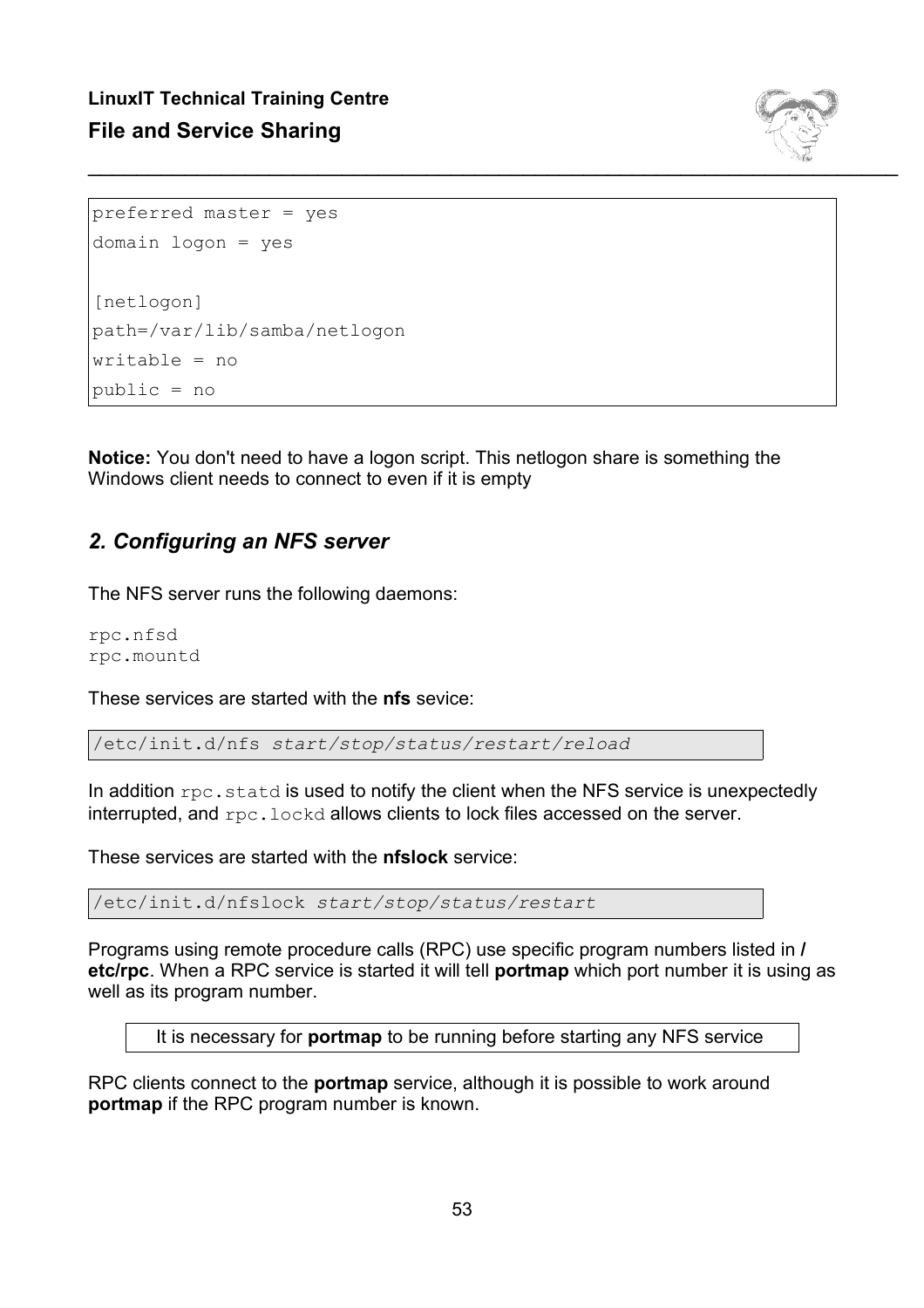

## **The /etc/exports file**

Syntax:

```
directory <host>(<option1,option2,...>) <host>(<option1,...>)
```
**/etc/exports** common options:

| Option | <b>Description</b>                                                                         |
|--------|--------------------------------------------------------------------------------------------|
| ro.    | Read only. There is also the read-write option $rw$                                        |
|        | no root squash   override the default (root squash) where root is mapped to user<br>nobody |
| async  | the server writes to disk at predefined intervals (may cause data<br>loss)                 |
| sync   | use sync rather than async when exporting a directory read-write                           |

## **User Mapping**s

Once a remote directory is mounted on the local client one would expect local users to access their files as if the directory was locally mounted. However this will only be the case if UIDs on both the local and remote systems correspond.



NFS is generally used in an environment where UIDs are common between the server and the clients.

### **Anonuid and Anongid**

It is possible, using **anonuid** and **anongid** options to assign a unique anonymous UID or GID per exported directory. Users mounting that share will be given the rights of that anonymous ID on the server. For example, everybody accessing the share bellow will inherit the right of the remote user with UID=150 and GID=100

/share \*(rw,anonuid=150,anongid=100)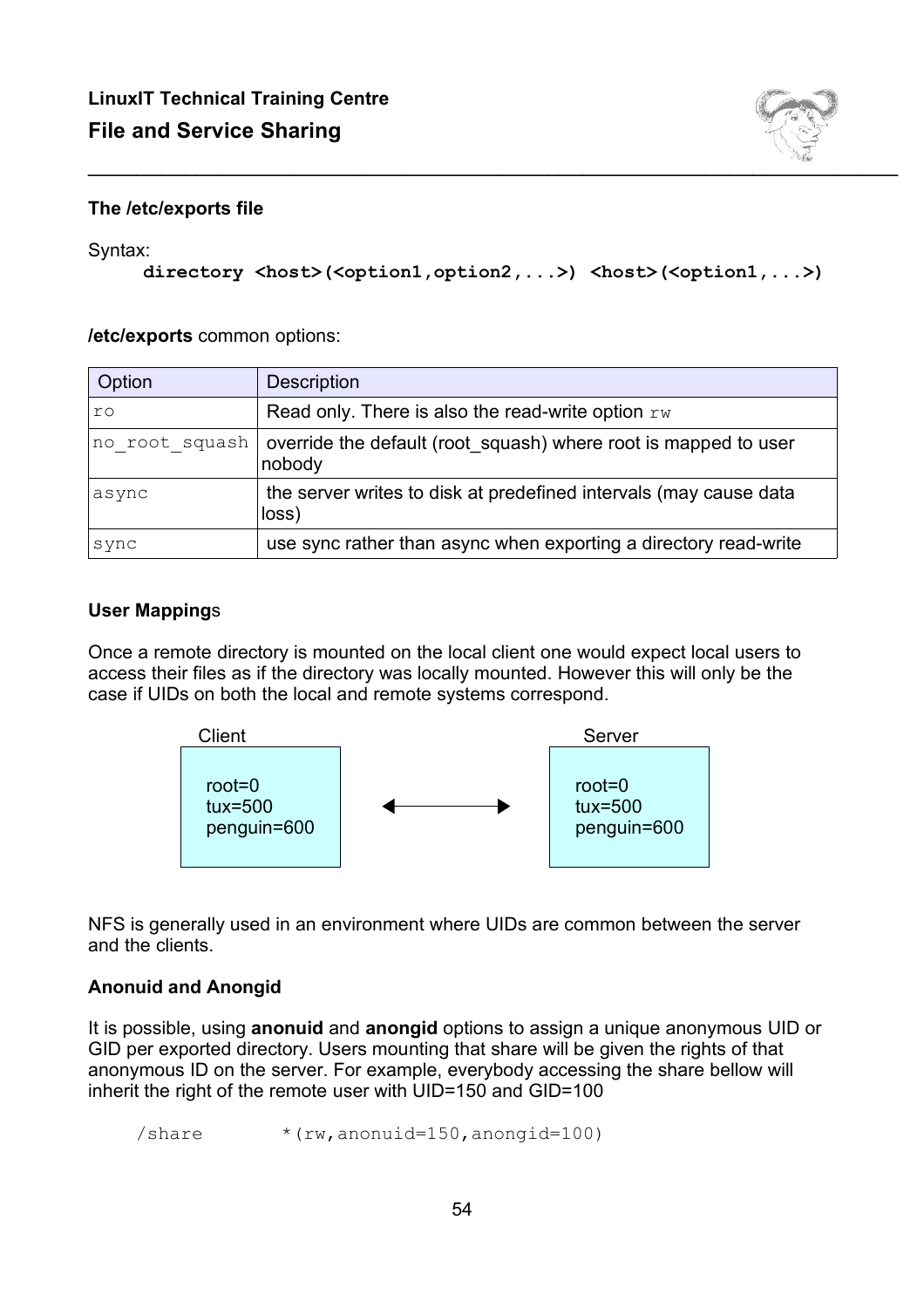

# **Root Squashing**

By default the root user on the client system will be mapped to the user **nobody** on the server. This option is disabled in **/etc/exports** with the **no\_root\_squash** option



Finally, it is possible to map all users from any client to the user **nobody** with the **all\_squash** option.

# **TCPwrappers**

The **portmap** tool has been compiled with libwrap giving us the option to control access through **/etc/hosts.allow** and **/etc/hosts.deny**.

```
strings `which portmap ` |grep hosts.allow
```
# **Using exportfs and nfsstat**

The **exportfs** command with no arguments will show all exported directories.

| exportfs options |                                                        |  |
|------------------|--------------------------------------------------------|--|
| l–r              | re-read /etc/exports and export all directories listed |  |
| l-u              | unexport all shares (until export fs $-r$ is called)   |  |
| Fа               | applies to all exports                                 |  |
| l-О              | specify directories not listed in /etc/exports         |  |

The **nfsstat** displays statistics about NFS server and client activity. The information is read from two files:

| /proc/net/rpc/nfs | contains information about NFS client activity               |
|-------------------|--------------------------------------------------------------|
|                   | /proc/net/rpc/nfsd contains information about the NFS server |

| nfsstat options |                             |
|-----------------|-----------------------------|
| -S              | show only server statistics |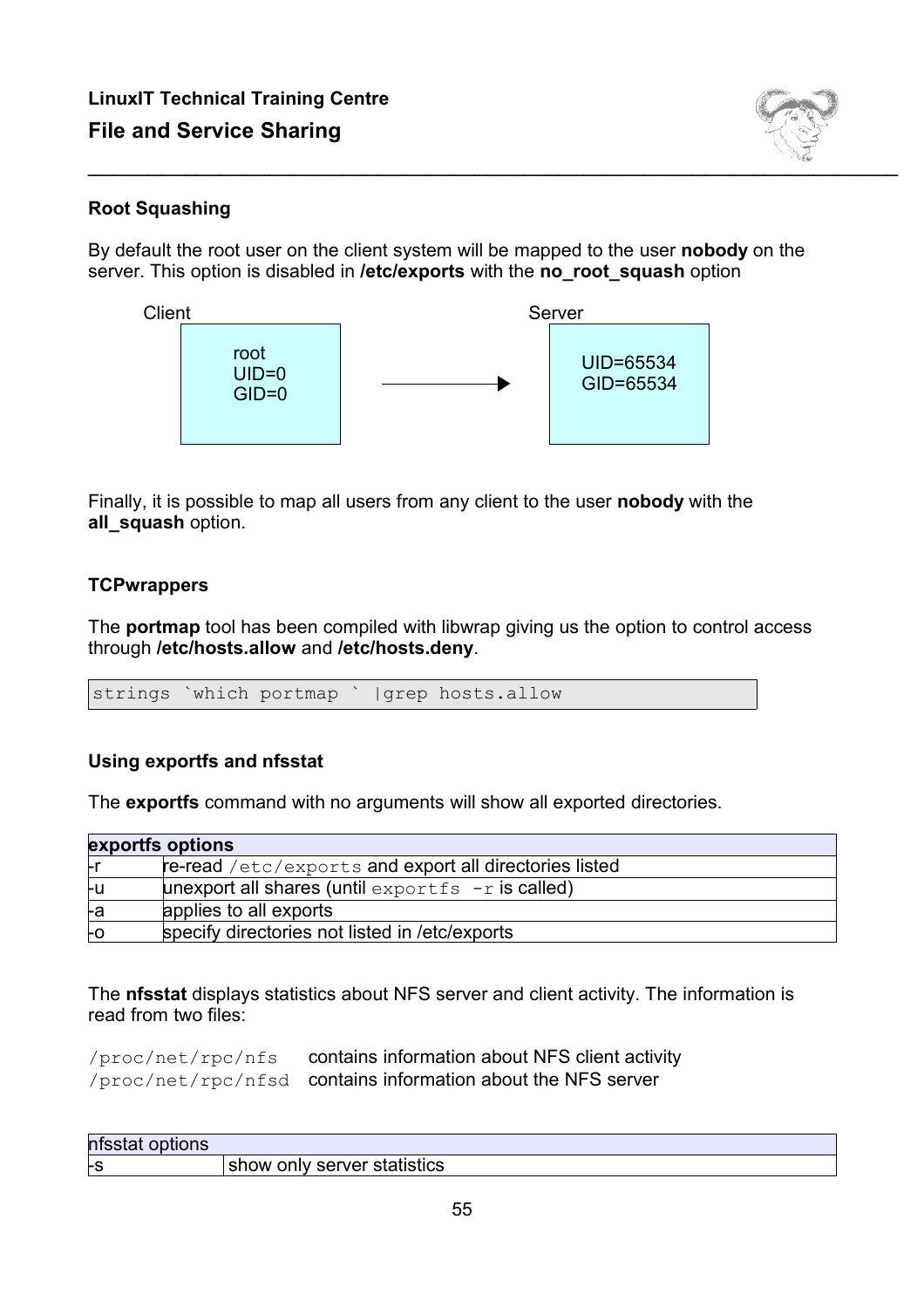

| ⊦с           | shpw only client statistics                               |
|--------------|-----------------------------------------------------------|
| ŀr           | print NFS statistics only                                 |
| $\mathsf{H}$ | print RPC statistics only                                 |
| FС           | print statistics for specific utility (nfs,rpc,net,fh,rc) |

# *3. Setting up an NFS Client*

# **Mount options**

| <b>HUVULL VNUVIIV</b>   |                                                                                                                                                     |
|-------------------------|-----------------------------------------------------------------------------------------------------------------------------------------------------|
| soft                    | When a major timeout happens send the calling program an I/O error, rather<br>than retry indefinitely.                                              |
| hard                    | When a major timeout happens, report "server not responding" and continues<br>to reconnect indefinitely unless the introption is also specified     |
| bq                      | If the first mount fails retry subsequent mounts in the background (default is<br>fg)                                                               |
| lintr                   | Allows NFS requests to be interrupted                                                                                                               |
| holock                  | Sometimes needed with older NFS servers                                                                                                             |
| $r$ size=n<br>$wsize=n$ | Set communication block sizes for read and write. The default is 1024 bytes.<br>On a clear network the speed may be improved by setting $n$ to 8192 |
|                         |                                                                                                                                                     |

| <b>ERRORS</b>                                                         | Possible cause                          |  |  |
|-----------------------------------------------------------------------|-----------------------------------------|--|--|
| mount: RPC: Program not registered                                    | The remote NFS server is not<br>running |  |  |
| mount: IP: share failed, reason given by server:<br>Permission denied | Wrong directory                         |  |  |

The **showmount** tool can view NFS shares available on a remote host. The main options are:

|  | showmount $-a$ server lists client IP and directory mounted                   |
|--|-------------------------------------------------------------------------------|
|  | $ $ showmount $-e$ server   lists the content of /etc/exports from the server |
|  | showmount $-d$ server lists only the exported directories on the server       |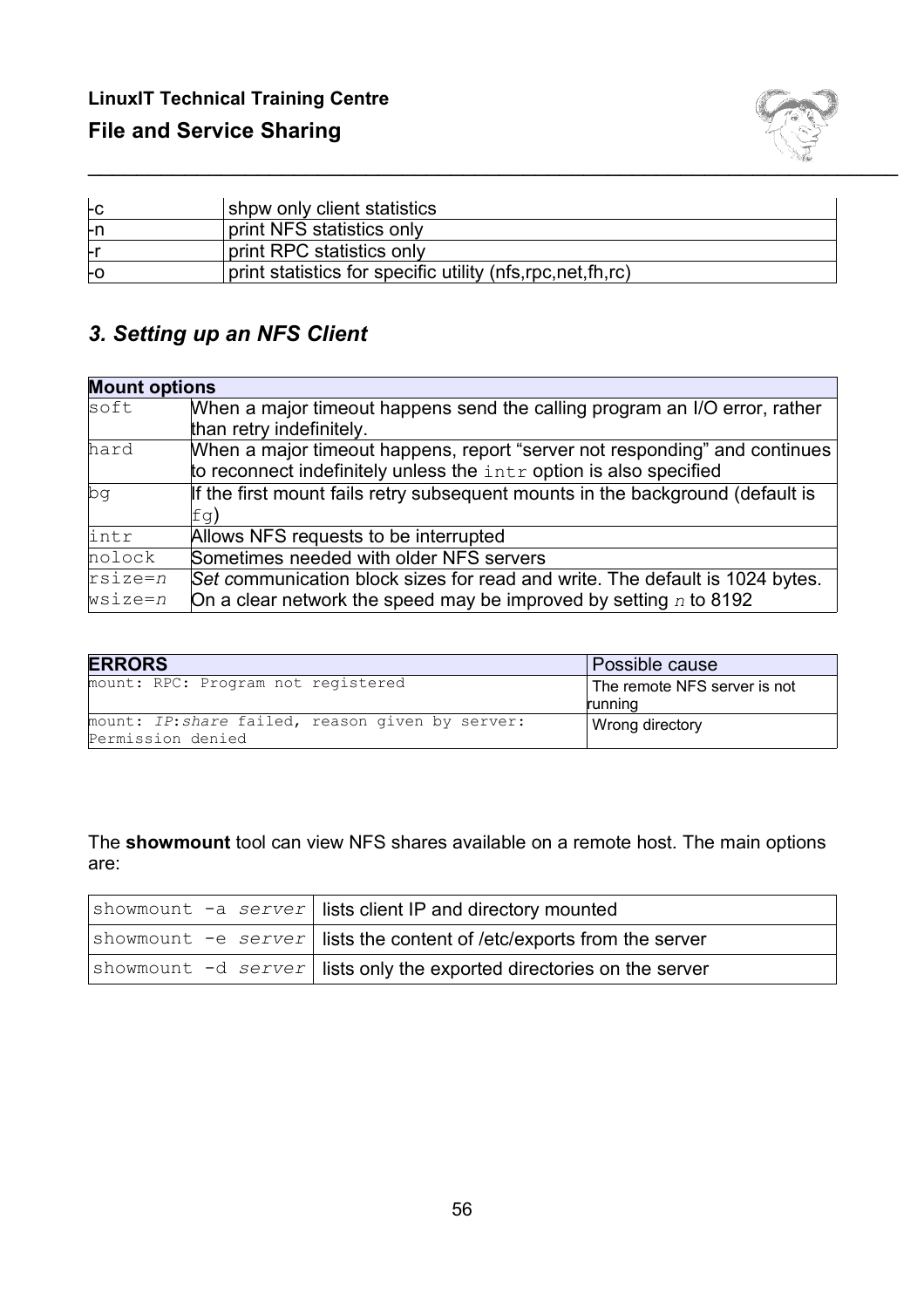

# **System Maintenance**

This module covers the **syslogd** similarly to LPI 102. The added emphasis is on remote logging and name resolution. Sotware packaging is covered here to. We will see how to make our own RPM package.

# *1. System Logging*

# **Stopping and Starting syslogd**

The **syslogd** daemon is responsible for system logging. It is started as a service:

/etc/rc.d/init.d/syslogd *start/stop/status/restart/condrestart*

The following lines are from the **syslogd** rc-script:

```
if \lceil -f \rangle /etc/sysconfig/syslog \lceil ; then
           . /etc/sysconfig/syslog
```
The **/etc/sysconfig/syslog** file defines the following default variables:

```
SYSLOGD_OPTIONS="-m 0"
KLOGD_OPTIONS="-2"
```
# **Configuration File**

The configuration file is **/etc/syslog.conf** with the following format:

#### **FACILITY.PRIORITY ACTION**

**Facilities** 

auth, authpriv, cron,daemon, kern, lpr, mail, mark, news, security (same as auth), syslog, user, uucp and local0 to local7

**Priorities** debug, info, notice, warning,err, crit, alert, emerg The following are deprecated: error (same as err), warn (same as warning), panic (same as emerg)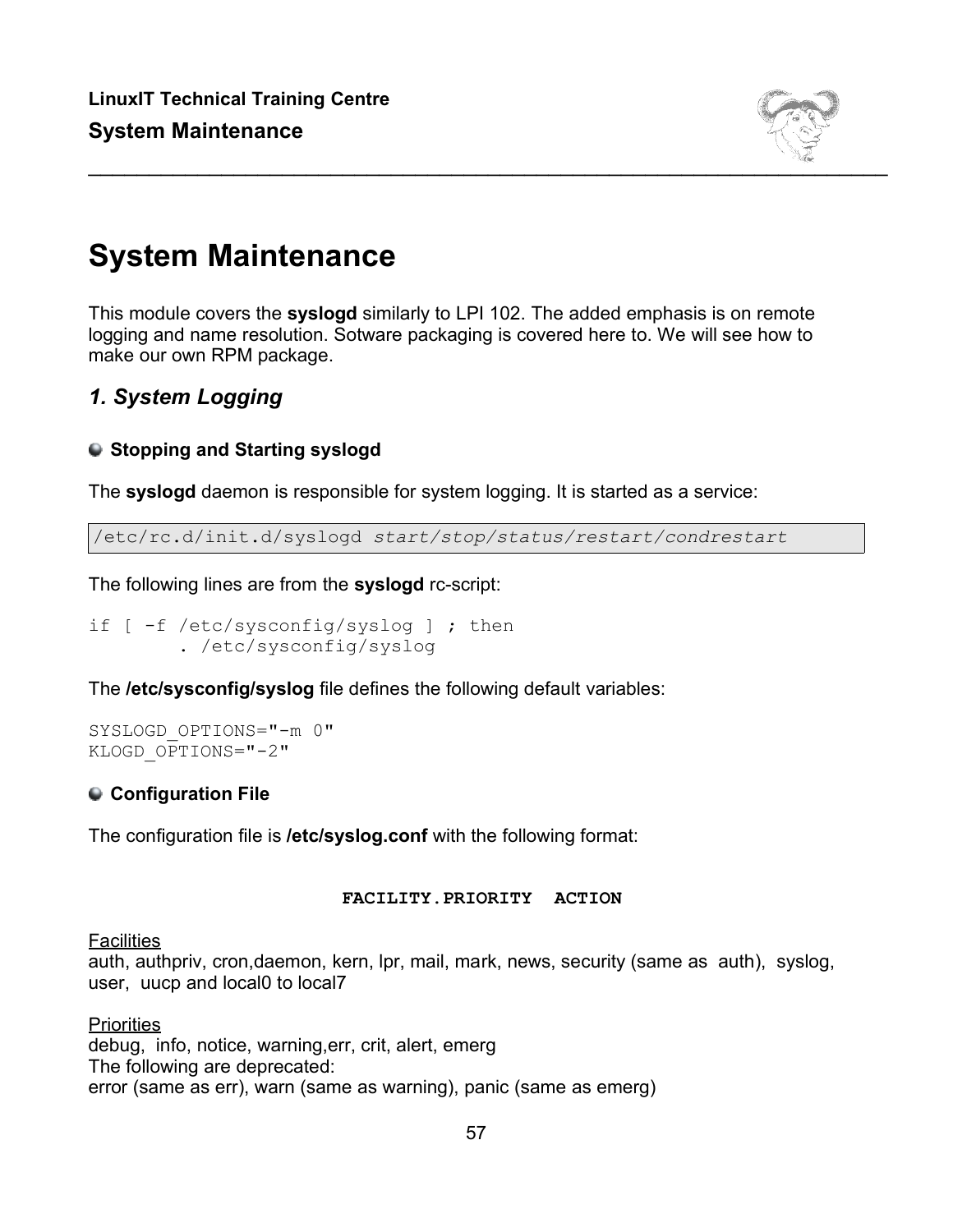## **System Maintenance**



| Actions   |                                                                                |
|-----------|--------------------------------------------------------------------------------|
| Flat file | Full path to a file, usually in /var/log/                                      |
| Terminal  | use /dev/tty/ to output logs to                                                |
| Username  | if Username is logged in, send logs to the user's tty                          |
| Host      | send logs to a remote host. Prepend the remote host's IP with a $\omega$ sign. |

#### **Sending logs to a remote server**

A seen above the local **syslogd** can send logs to a remote host (say 192.168.10.33) running a **syslogd**. Assume we want to send all logs to this remote host, this would be the syntax:

\*.\* @192.168.10.33

### **Configuring syslogd to accept remote logs**

In this case we want remote systems to send their logs to our server. The only option that needs to be added at startup is  $-r$ .

Edit/etc/sysconfig/syslog and add the -r option to the SYSLOGD OPTIONS variable

SYSLOGD\_OPTIONS="-r -m 0"

Then restart the **syslog** service.

• Name resolution

Once a server has been setup as a remote logging server it will accept logs from hosts on the network. By default these hosts will appear with an IP address in the logs unless the hosts are listed in **/etc/hosts**. This is due to the fact that **syslogd** cannot use DNS services. In fact **syslogd** has not been compiled with libresolv.so, as seen below:

```
ldd syslogd
libc.so.6 => /lib/i686/libc.so.6 (0x40024000)
/lib/ld-linux.so.2 => /lib/ld-linux.so.2 (0x40000000)
ldd ping
libresolv.so.2 => /lib/libresolv.so.2 (0x40024000)
libc.so.6 => /lib/i686/libc.so.6 (0x40035000)
/lib/ld-linux.so.2 => /lib/ld-linux.so.2 (0x40000000
```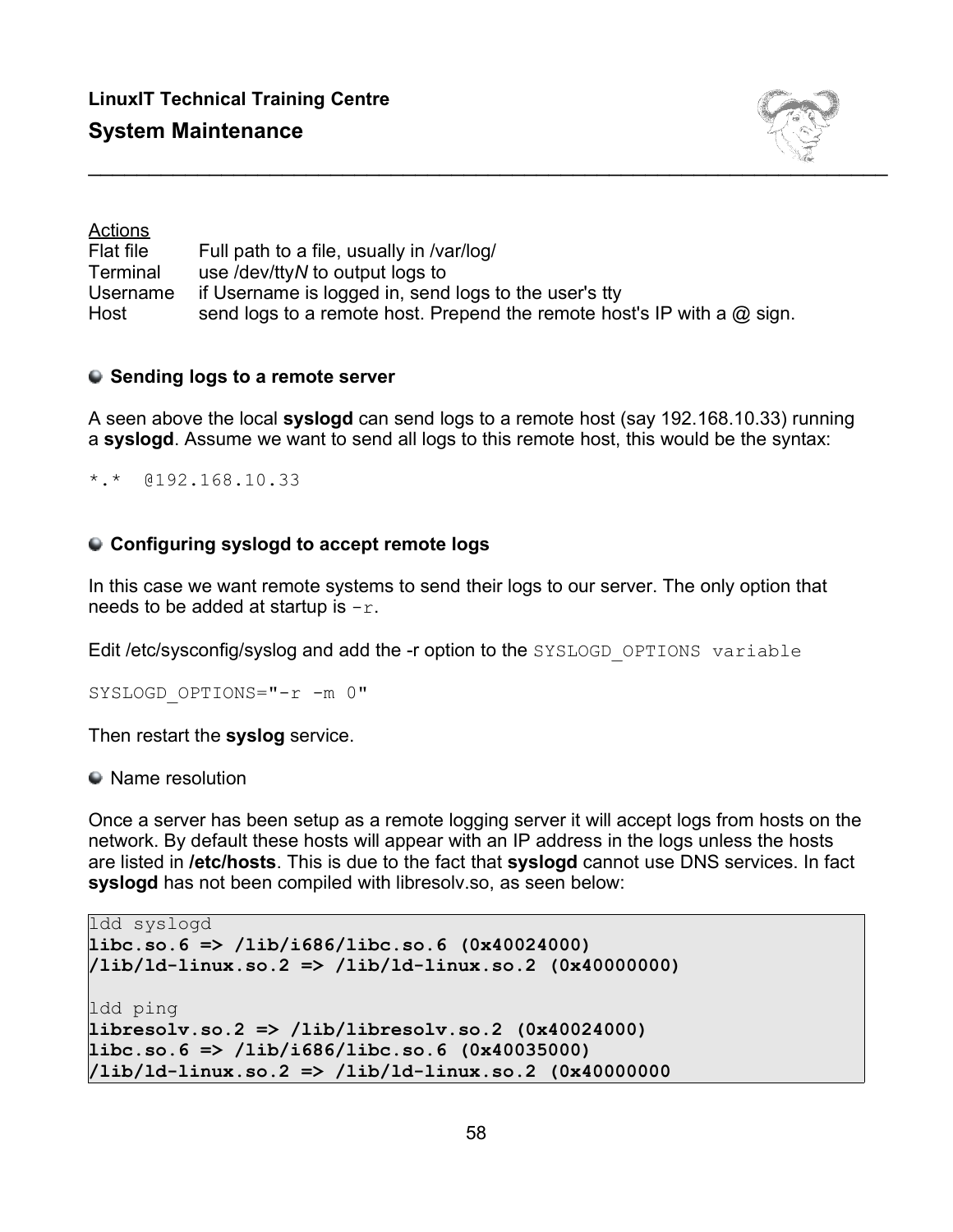

# *2. Packaging Software*

Here is an overview of the specfile and its sections

| <b>Desciption</b> |                                                         |
|-------------------|---------------------------------------------------------|
| Summary           | A summary of what the package provides                  |
| Name              | Name of the package                                     |
| Version           | Package version                                         |
| Release           | Package release                                         |
| Copyright         | Copyright agreement under which the package is released |
| Group             | The package group (Amusement, Documentation )           |
| Source            | Path to the archive containing source and files         |
| <b>BuildRoot</b>  | Path to the temporary (fake) root filesystem            |

| <b>Macros and Section</b> |                                                                                                                        |  |  |  |  |  |
|---------------------------|------------------------------------------------------------------------------------------------------------------------|--|--|--|--|--|
| %define                   | Define a variable that can be referenced later in the SPEC file                                                        |  |  |  |  |  |
| <b>%description</b>       | Paragraph type description for the package (usually longer than Summary                                                |  |  |  |  |  |
|                           |                                                                                                                        |  |  |  |  |  |
| $%$ prep                  | The preparation section, includes unpacking the source archive and patching                                            |  |  |  |  |  |
| %setup                    | Unpack the source archive                                                                                              |  |  |  |  |  |
| %patch                    | Apply patches if needed                                                                                                |  |  |  |  |  |
| %build                    | The build section, includes commands to run in the BUILD directory and<br>execute the next commands (make, )           |  |  |  |  |  |
| <b>%install</b>           | The install section, includes command to copy files from the BUILD directory<br>to the fake \$RPM BUILD ROOT directory |  |  |  |  |  |
| %clean                    | Delete all files in \$RPM BUILD ROOT                                                                                   |  |  |  |  |  |
| %files                    | List of files in the package                                                                                           |  |  |  |  |  |
| %doc                      | List which files are part of the documentation                                                                         |  |  |  |  |  |
| %config                   | List which files are configuration files                                                                               |  |  |  |  |  |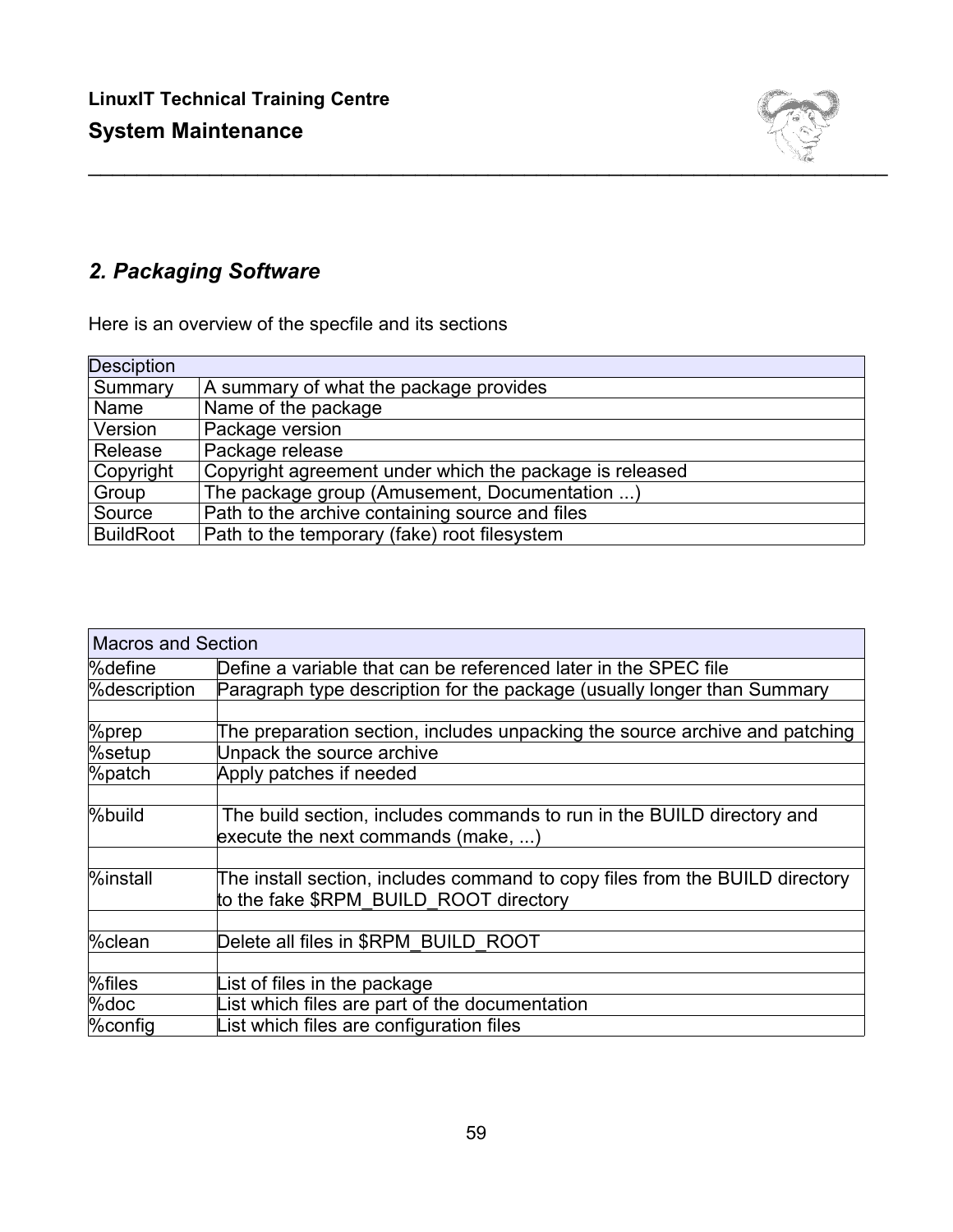## **System Maintenance**



#### **Example: Copy fstab to /tmp/etc/fstab**

We can build a simple RPM package that installs an fstab file into /tmp/etc/. The spec file will look like this:

```
#This is the Header section
Summary: Installs a fstab file to /tmp/etc
%define name tmp-fstab
%define version 0.2
%define release 1
Name: %{name}
Version: %{version}
Release: %{release}
Copyright: Freely distributable
Group: Documentation
Source: %{name}-%{version}.tar.gz
Packager: Adrian Thomasset <adrian@linuxit.com>
#The BuildRoot directory is a temporary replacement for root (/) while the package is being built.
BuildRoot: /var/tmp/rpm-%{name}/
%description
This package copies a file called fstab to /tmp/etc/
%prep
#The %setup macro simply opens the archived files from SOURCES into BUILD and changes #directory to it
(/../../BUILD/%{name}-%{version}/ 
%setup
#All the work is done here: $RPM_BUILD_ROOT is a reference to the variable defined using the %BuildRoot
command earlier 
%install
rm -rf $RPM_BUILD_ROOT
mkdir -p $RPM_BUILD_ROOT/tmp/etc/
install -m 644 fstab $RPM_BUILD_ROOT/tmp/etc/fstab
%clean 
rm -rf $RPM_BUILD_ROOT
#Define which files must be copied to the binary RPM package. The $RPM_BUILD_ROOT is #taken as the root
directory
%files 
/tmp/etc/fstab
%defattr(-,adrian,adrian)
```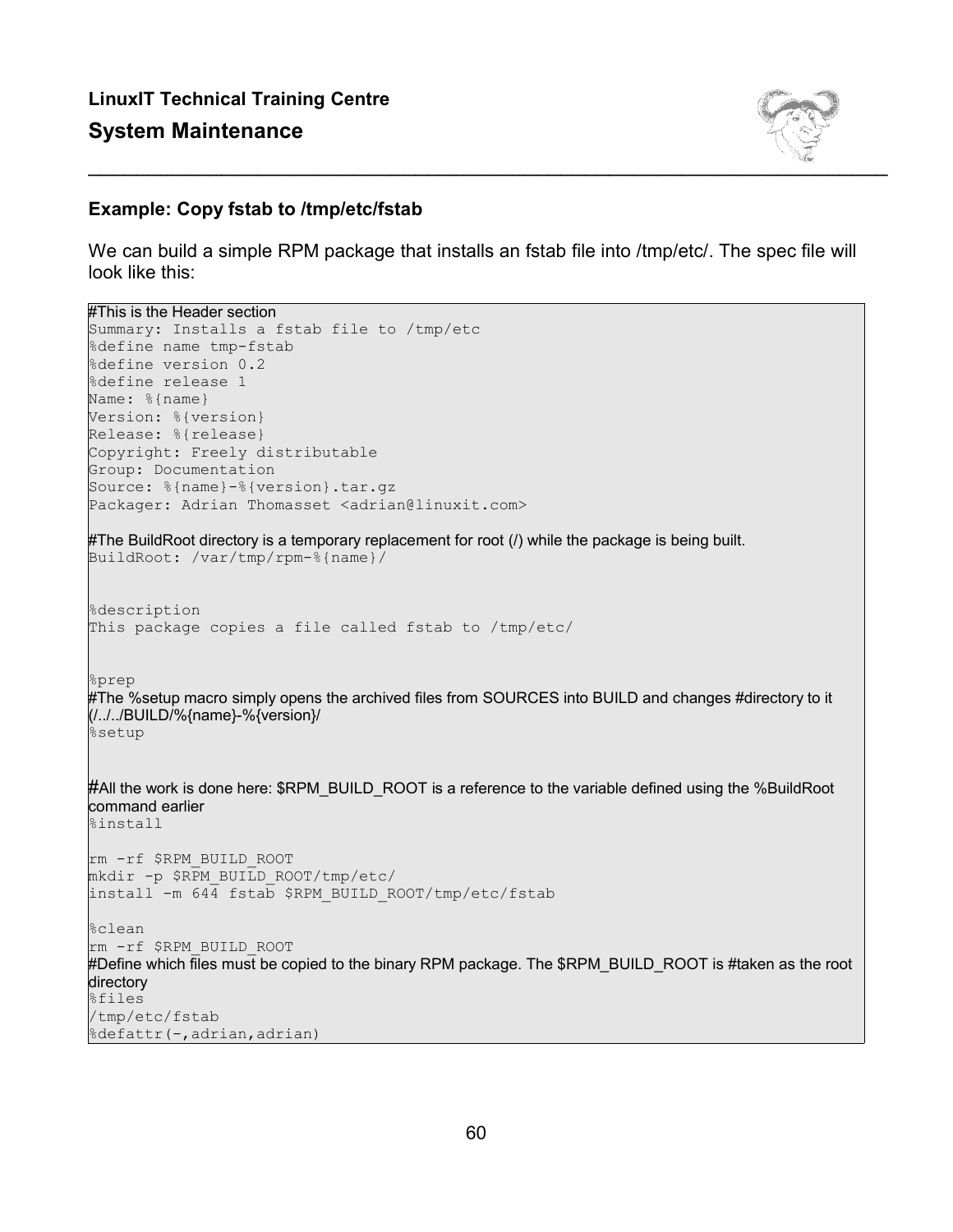

All that is left to do is to prepare the source. In this case we need to create a directory called **tmp-fstab-0.2** containing fstab. Notice that the name and the version correspond to the name and version defined in the SPEC file

```
mkdir tmp-fstab-0.2
cp /etc/fstab tmp-fstab-0.2/
```
Next we archive the directory and copy this to the SOURCES directory

```
tar cvzf tmp-fstab-0.2.tar.gz tmp-fstab/
cp tmp-fstab-0.2.tar.gz /path/to/SOURCES/
```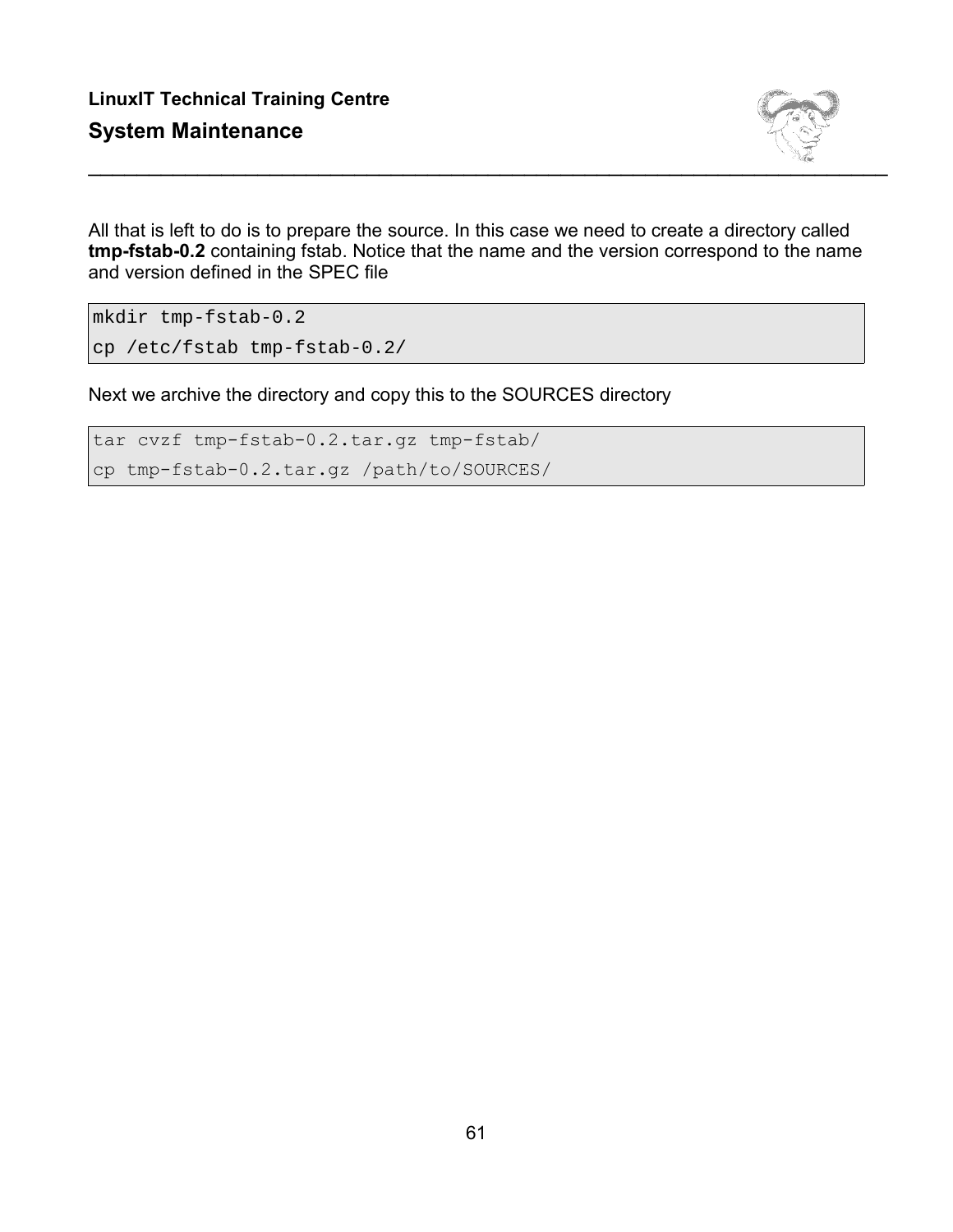

# **System Automation**

This module covers most scripting objectives for LPI 201. You do not need to learn a new language such as perl or bash. All that is expected is to accurately describe what a script is doing. Knowing the exact syntax for a specific scripting language is not expected.

The best way to train for this is to go through a few examples. For this we will implement the suggested automated tasks in the LPI objectives.

# *1. Writing simple perl scripts (using modules)*

The online documentation for perl is contained in the **perldoc** package. The man pages are split into sections. For example the *perlintro* section can be accessed with:

man *perlintro*

or

perldoc *perlintro*

Here is a summary of this perldoc.

Perl scripts must be readable and executable. The first line of the script must point to the interpreter. For example if which perl returns /usr/bin/perl, then the first line in a script should be: #!/usr/bin/perl

There are three variable types which can be declared and referenced as in the following script:

```
 # Scalars
my $VARIABLE = "value";<br>
#declare VARIABLE
 print ("$VARIABLE \n"); #print VARIABLE
```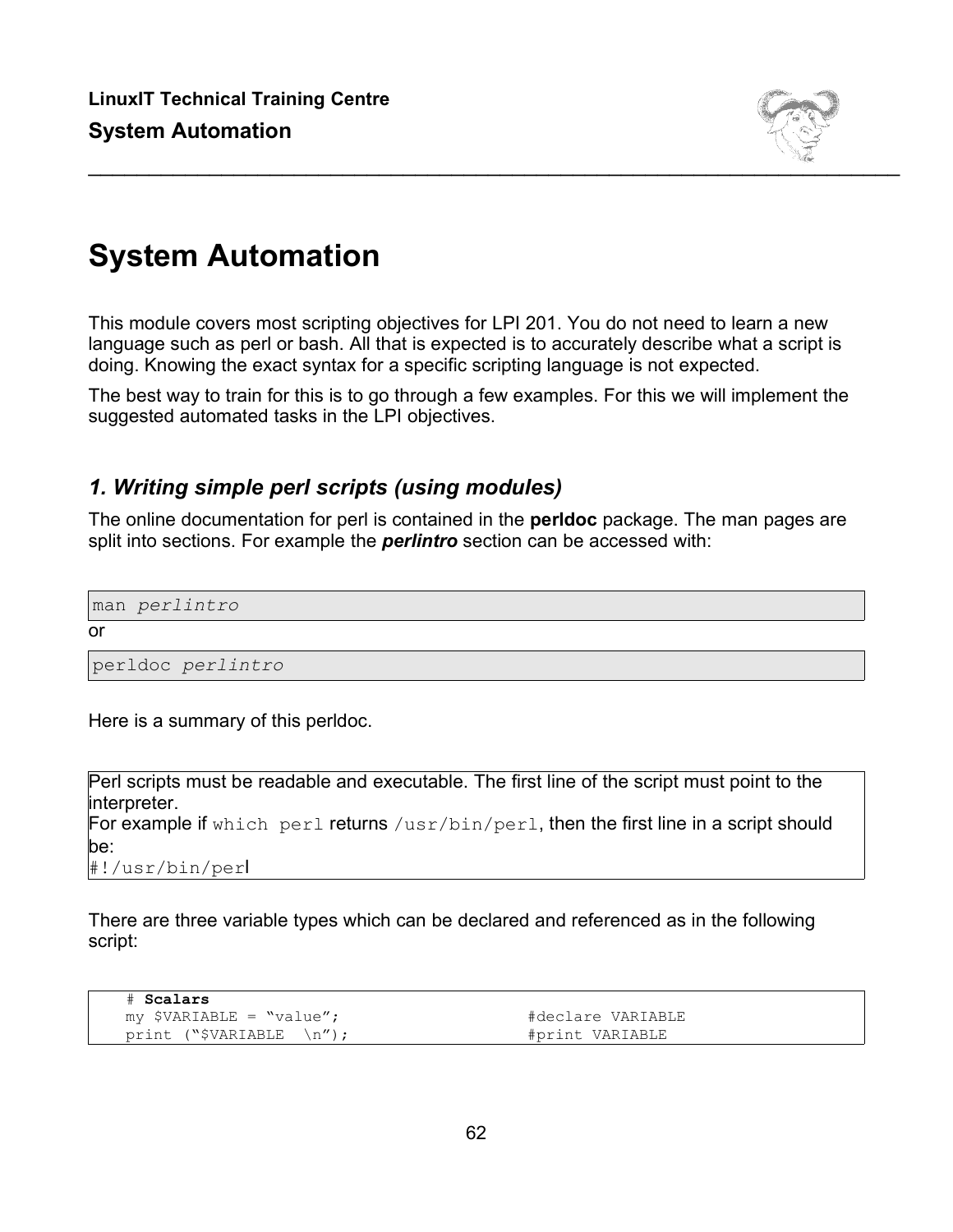# **System Automation**



```
 # Arrays
 my @ARRAY = ("color1","color2","color3"); # declare ARRAY
 $index=0 # print ARRAY
 while ($index < @ARRAY) { 
 print ("element of $index is @ARRAY[$index] \n");
 $index++;
  }
```

```
# Hashes or Associative Arrays ({key,value} pairs)
     my %HASH=("color1", "blue","color2", "red", "color3", "white");
     foreach $key (keys %HASH) {
           print ("The key $key corresponds to the value $HASH{$key} \n");
\qquad \qquad \}@color rank = sort keys %HASH; # assign the keys to an array
```
# *2. Using the Perl taint module to secure data*

The **taint** module is used to check that external variables supplied by the user cannot be used to exploit the system. This module is automatically used when running scripts that have the setuid or setgid bit turned on. It is possible to force a perl script to switch the **taint** module on with the **-T** option.

For example the system call bellow will allow any user to read files with read access :

```
insecure.pl
#!/usr/bin/perl
$FILENAME=ARGV[0] # this is the equivalent to $1 in bash
system("/usr/bin/less", $FILENAME);
```
If the script is set SUID root or if the **-T** option is used then the **taint** module will be called and this script will not execute.

```
check-secure.pl
#!/usr/bin/perl -T
$FILENAME=ARGV[0] # this is the equivalent to $1 in bash
system("/usr/bin/less", $FILENAME);
```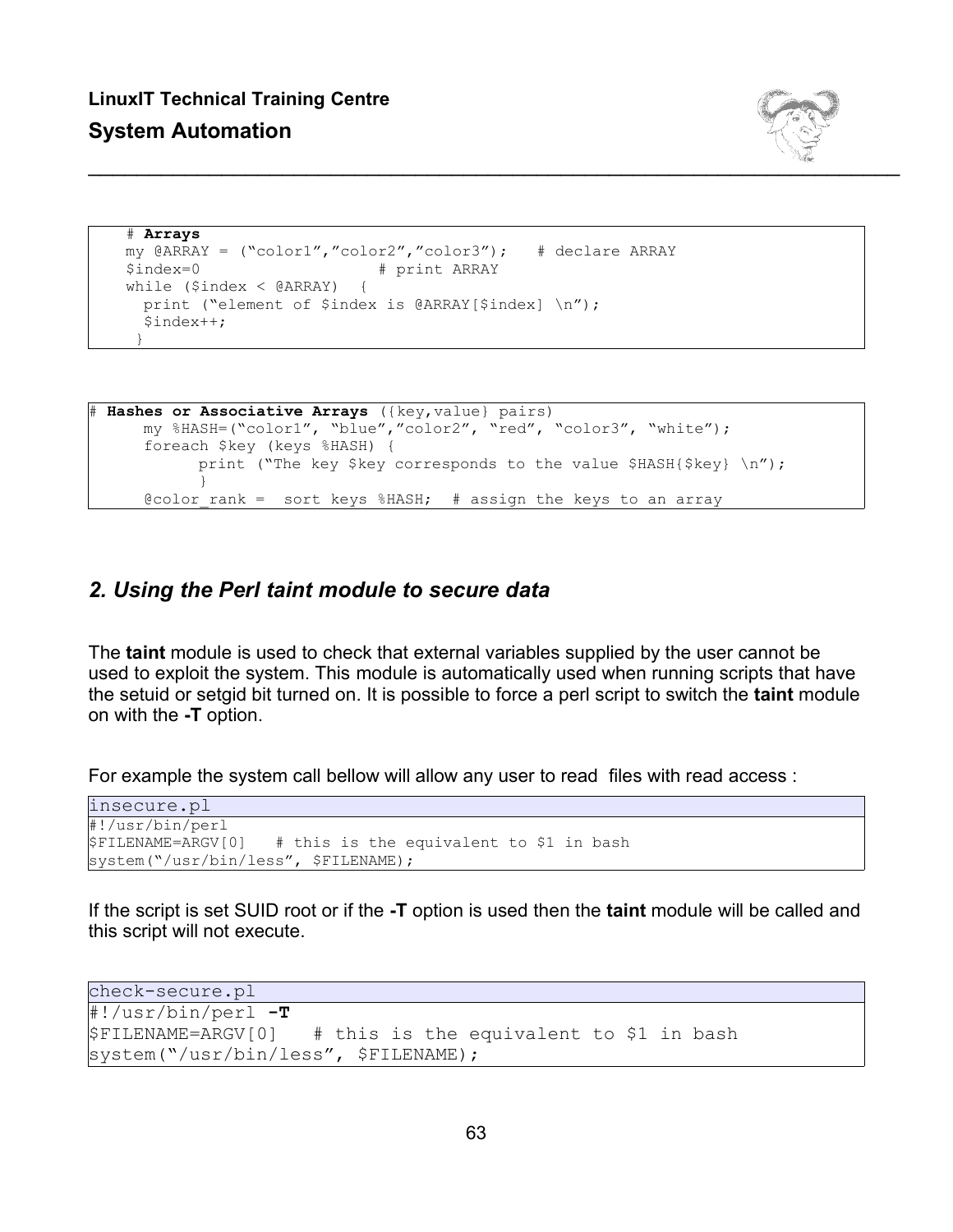

In fact the **check-secure.pl** script isn't secure, it simply won't run with SUID root or the **-T** option. Here is a version of insecure.pl which works around the taint mechanism and is VERY INSECURE !!

```
if (open (FILE,"$FILENAME")) {
 $line = <FILE>;
 while ($line ne "") {
             print ($line);
            $line = <FILE>;
\begin{array}{ccc} \end{array}}
```
# *3. Installing Perl modules (CPAN)*

Read the following perldoc pages for information on perl modules

man perlmod

A set of specific functions such as file or array manipulations can be written as modules and imported into new scripts with the directive:

use *module*

The modules can be downloaded from www.cpan.org and build as follows:

Unpack the archive and type

```
perl Makefile.pl
make 
make test
make install
```
This can also be done with the commandline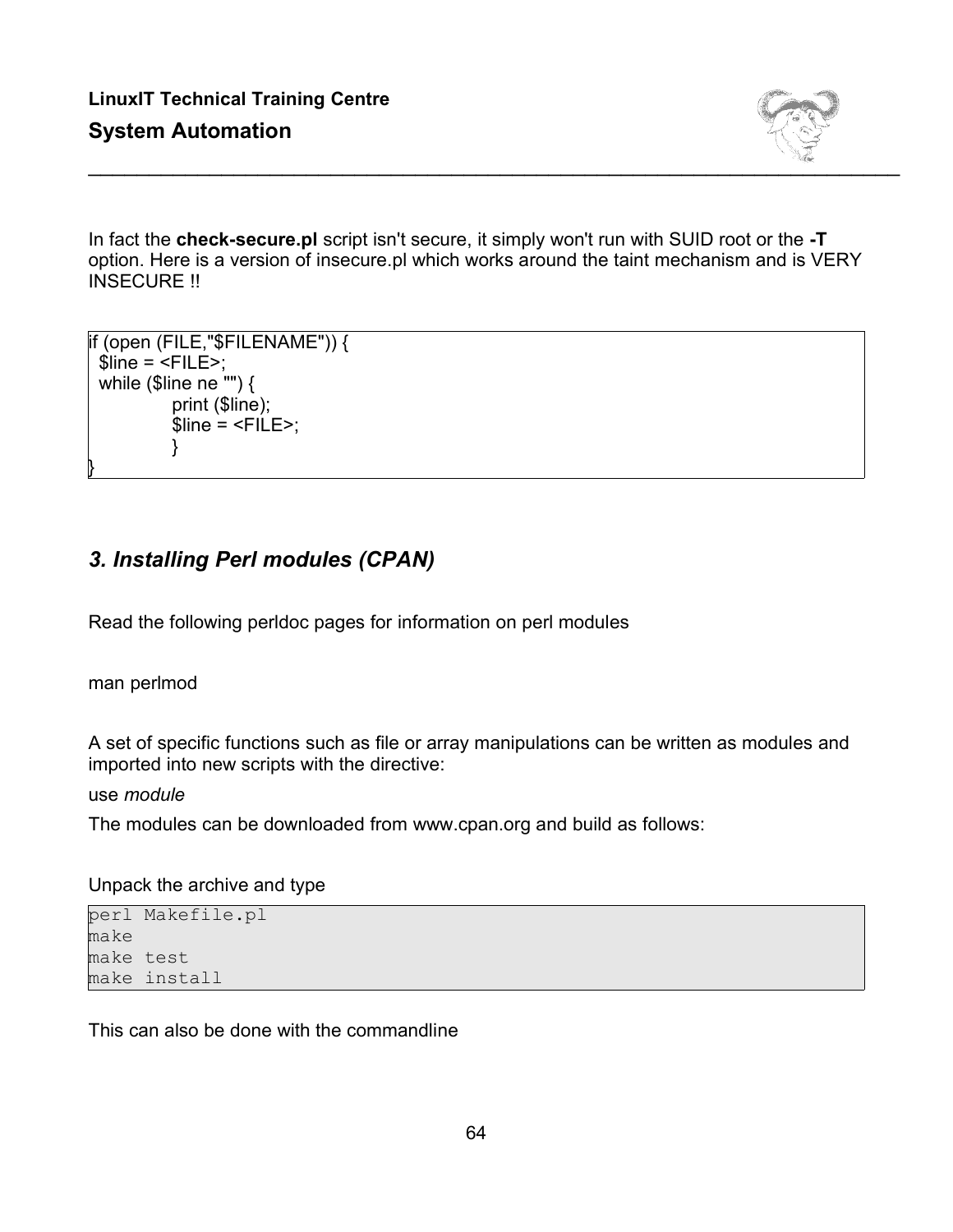

#### perl -MCPAN -e "install *MODULENAME*"

Modules are installed in subdirectories of **/usr/lib/perl**. One can check if a specific module is installed with:

perl -M*MODULENAME -e 1*

For an example application using perl modules see the Appendix.

# *4. Check for process execution*

Searching through the output of **ps** for a process using **grep** will sometimes return a positive status even though the process is not running!

This is due to the fact that the **grep** process itself is sometimes printed out by **ps.** As in the example below:

| ps au grep junk |  |  |  |                                                          |  |
|-----------------|--|--|--|----------------------------------------------------------|--|
|                 |  |  |  | root 13643 0.0 0.2 1724 600 pts/1 S 11:22 0:00 grep junk |  |

Needless to say, there aren't any pre-installed tools called *junk* in general, so the above line would return a positive evaluation in a script!

There is a work around for this problem.

#### *Use pgrep*

This tool will search the output of **ps** for the PIDs of all processes that match the search criteria. For example:

ps aux | pgrep -u root httpd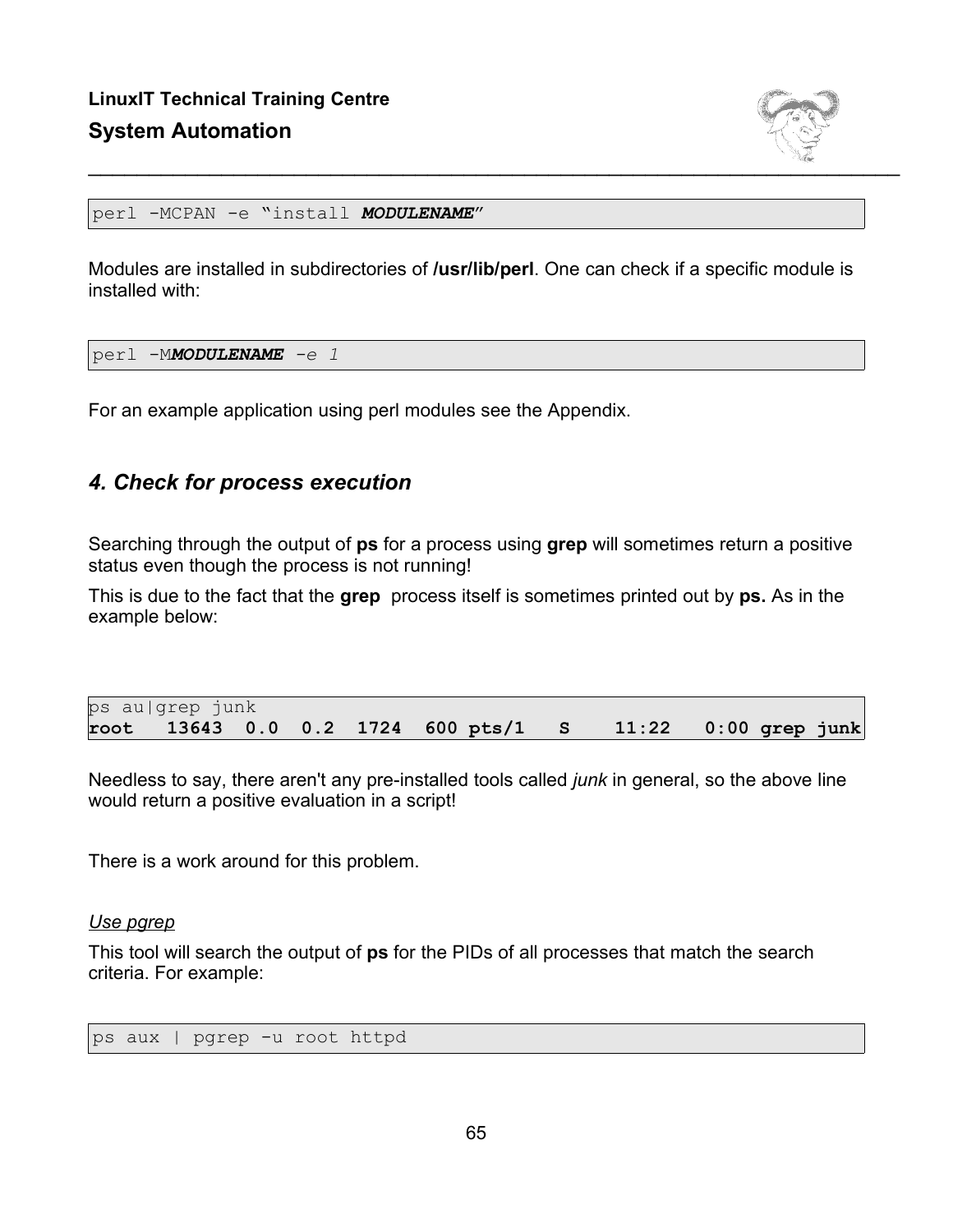

will match all **httpd** processes run by user **root**. One can also use **pgrep** like **grep** with a single keyword.

#### *Use |grep -v grep*

By piping the output of **ps** into *grep -v grep* one can prevent **grep** from matching itself. This will not work however if the process you are monitoring contains the string *grep*.

ps aux | grep smbd | grep -v grep

# *5. Monitor Processes and generate alerts*

This objective gives us the opportunity to use bash's control flow capabilities to make decisions when checking for the status of a given process.

Say we want to check that the **smbd** daemon is running, then restart it and send a message if it is stoped and do nothing if it is still running. The following script will do this:

```
#!/bin/bash
PROCESS=smb
if ps aux | grep "$PROCESS" | grep -v grep >/dev/null ; then
         echo Process $PROCESS is running
else
         echo Process $PROCESS is stopped – Restarting it ...
         /etc/rc.d/init.d/smb start > /dev/null
fi
```
Checking the response from a host using **ping**

```
#!/bin/bash
while (true)
do
#get the times from 10 ping outputs
  x=$(ping -c 10 $1 | cut -d"=" -f4 | tail +2|head | sed "s/ms//")
```
**#loop through the times to check which ones are longer than 14ms**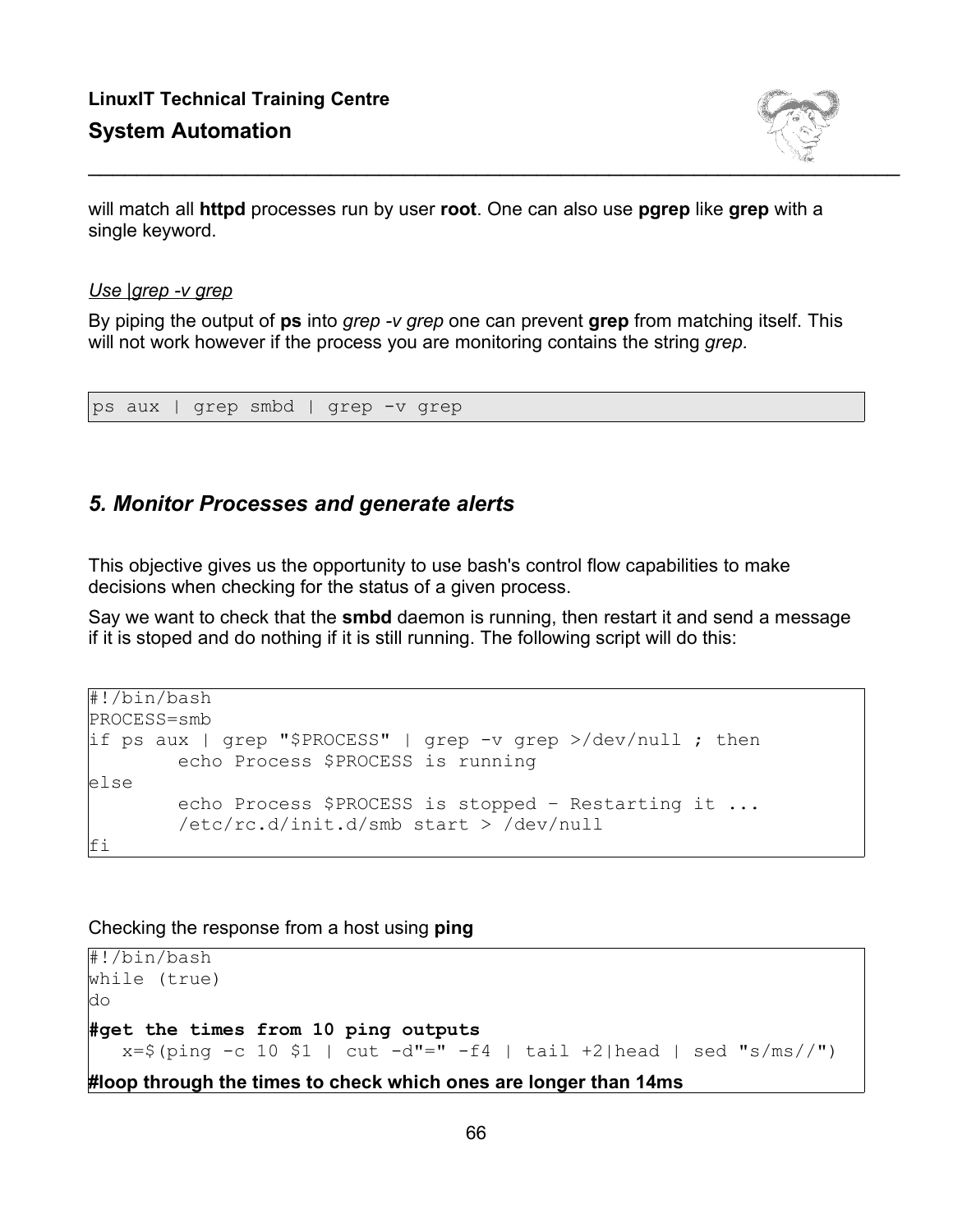# **System Automation**



```
 for times in $x 
         do 
              dectimes=$(echo $times | cut -d. -f1) # get an integer 
             if [\frac{\text{S}}{\text{S}}(\text{Sdectimes-14}) - \text{gt 0}]; then
                 echo Time exceeded 14ms: $times 
              fi
          done
done
```
● Schedule scripts that parse log files and email them

We can use a perl script to run **last** in order to read **/var/run/utmp** and get it to search for the string *still* which will match all logged users and mail the line to root.

```
#!/usr/bin/perl
$LOGFILE="/tmp/lastlog";
$line="0";system("last> $LOGFILE");
open (MAIL, "| mail root");
if (open (FILE,"$LOGFILE")) {
         while ($line ne "") { 
               $line=<FILE>;
               if (\text{Since} = \sim \text{still}) {
                    print MAIL $line;
 }
\qquad \qquad \}}
close MAIL;
```
If this script needs to run every hour and it is called /usr/bin/last-log.pl, then you can create a symbolic link in **/etc/cron.hourly** pointing to it.

### **Monitor changed files and generate email alert**

A 128-bit fingerprint (or "message-digest) for a file can be computed with **md5sum**.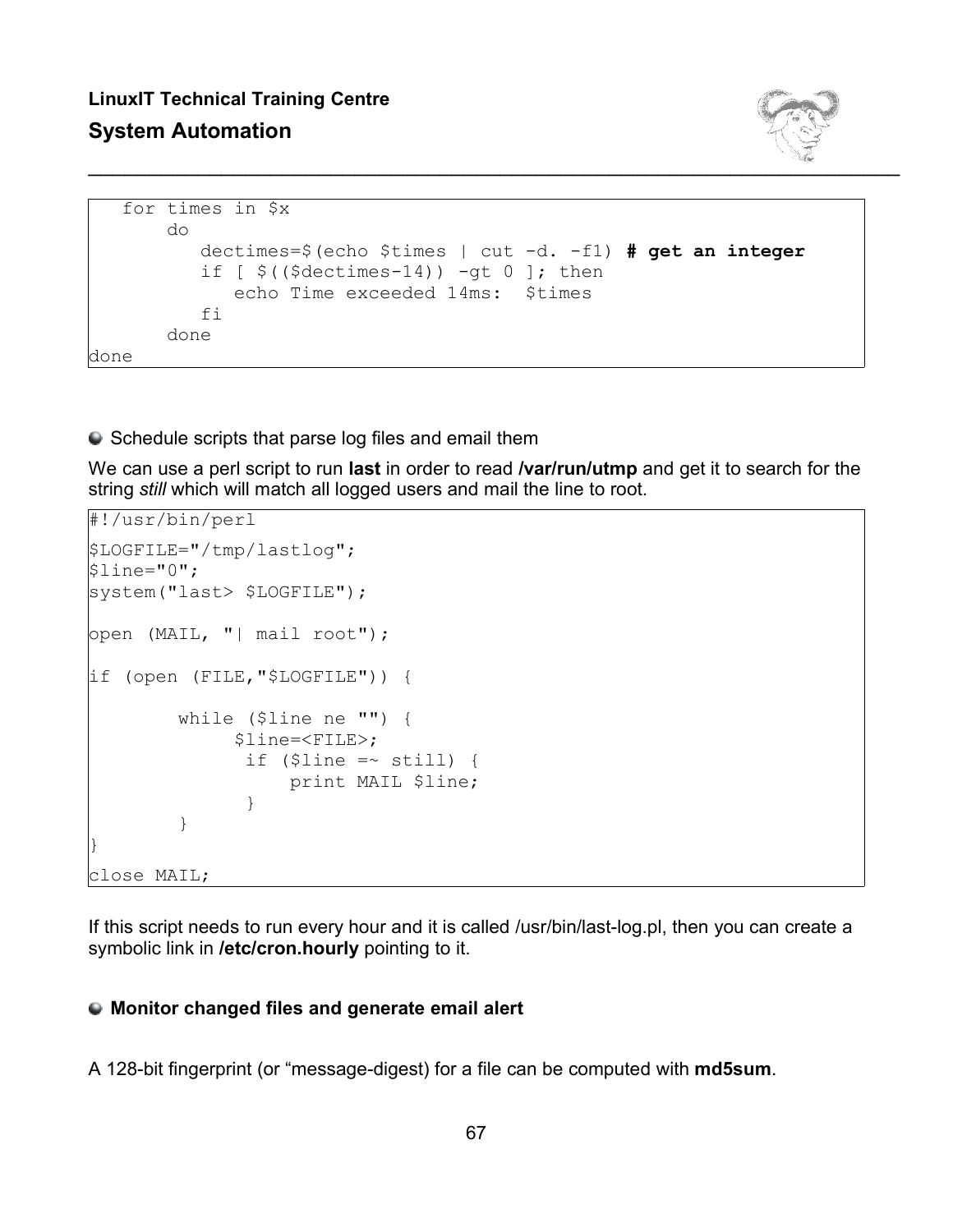# **System Automation**



The foillowing script will check the MD5 checksums for all the files in **/etc** and compare the output from each run with **diff**. If there are any differences the changed files are mailed to user root

```
#!/bin/bash
touch /tmp/md5old
touch /tmp/md5new
mv /tmp/md5new /tmp/md5old
for files in $(find /etc -type f ) 
do
         md5sum $files >> /tmp/md5new
done
x=$(diff /tmp/md5old /tmp/md5new)
if [ -z "$x" ]; then
         break
else
         echo $x |mail root
fi
```
Notice that the first time you run this script all the files will be seen as changed!

Checking valid MD5 fingerprints can be done from the STDIN or from a list of pre-computed sums using **md5sum -c** (--check). We first compute these sums with

find /etc -type f | xargs md5sum > etc-md5.dat

We next pass the content of *etc-md5.dat* to **md5sum -c**.

If for example we delete a few blank lines in **/etc/sysctl.conf** we can see that something has changed with:

```
md5sum -c etc-md5.dat | grep -v OK 
/etc/sysctl.conf: FAILED
md5sum: WARNING: 1 of 1906 computed checksums did NOT match
```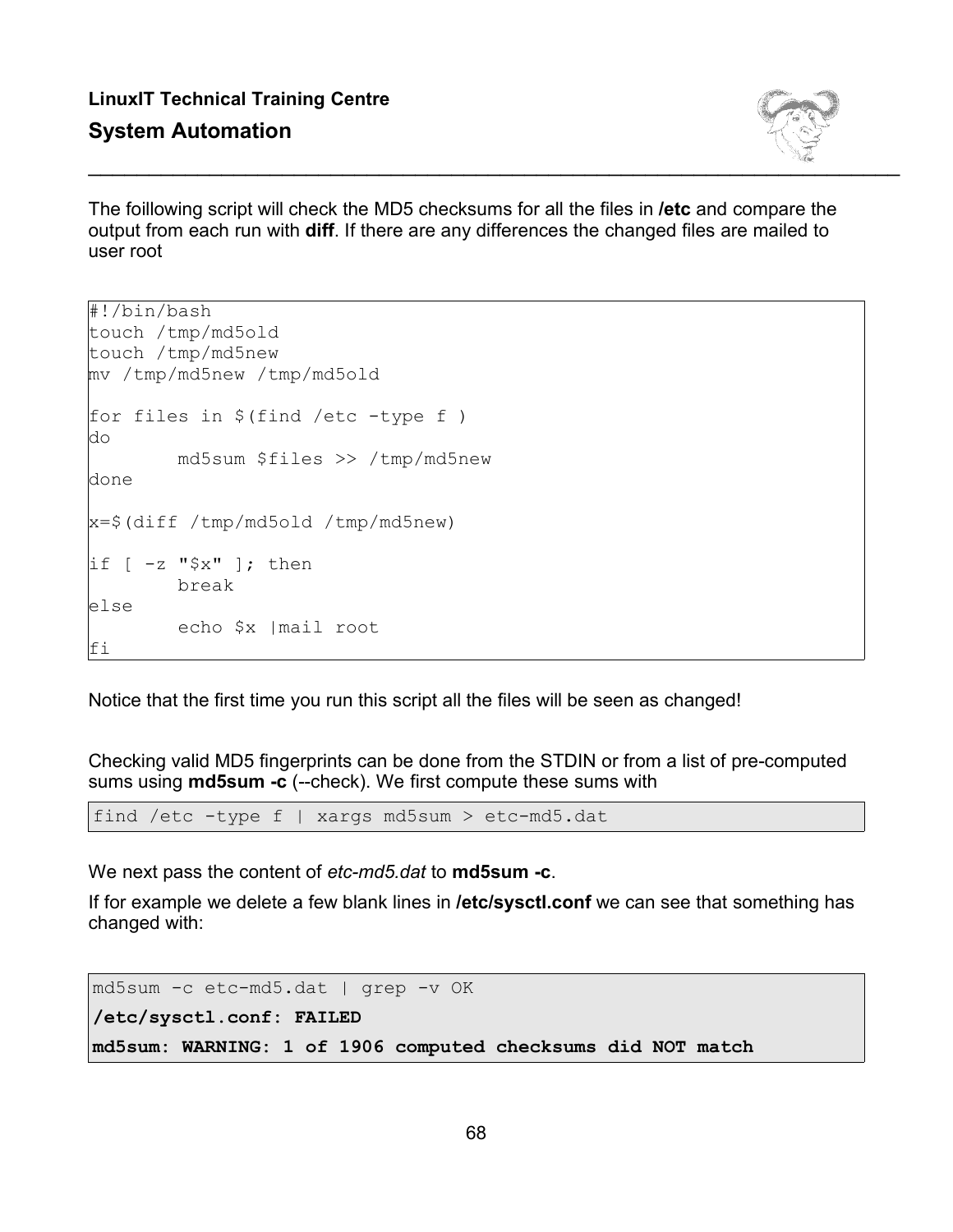

Write a script that notifies administrators when somebody logs in or out

It may not be a good idea to mail all this information but it is possible to gather it and possibly format it using XML or HTML.

Here we read from a list of users we wish to monitor */etc/checks* and send an email as soon as they are logged in.

This can run through a cron every minute. This does imply that when somebody from the list is logged in, an email every minute would be sent!

```
#!/bin/bash
for luser in $(cat /etc/checks) 
do 
   x=$(last |grep $luser|grep still) 
   if [ -n "$x" ]; then
    echo User $luser is logged in | mail root;
   fi
 done
```
# *6. Using rsync*

Rsync works like an optimised **rcp** or **scp** command. It will copy to the destination directory only the files that are missing or have been changed in the source directory. Even with changed files **rsync** will send only the difference between the two files.

The syntaxes are:

rsync SRC HOST:/DEST rsync HOST:/SRC DEST

One can change the value of the remote shell variable RSYNC\_RSH used by rsync :

export RSYNC\_RSH=ssh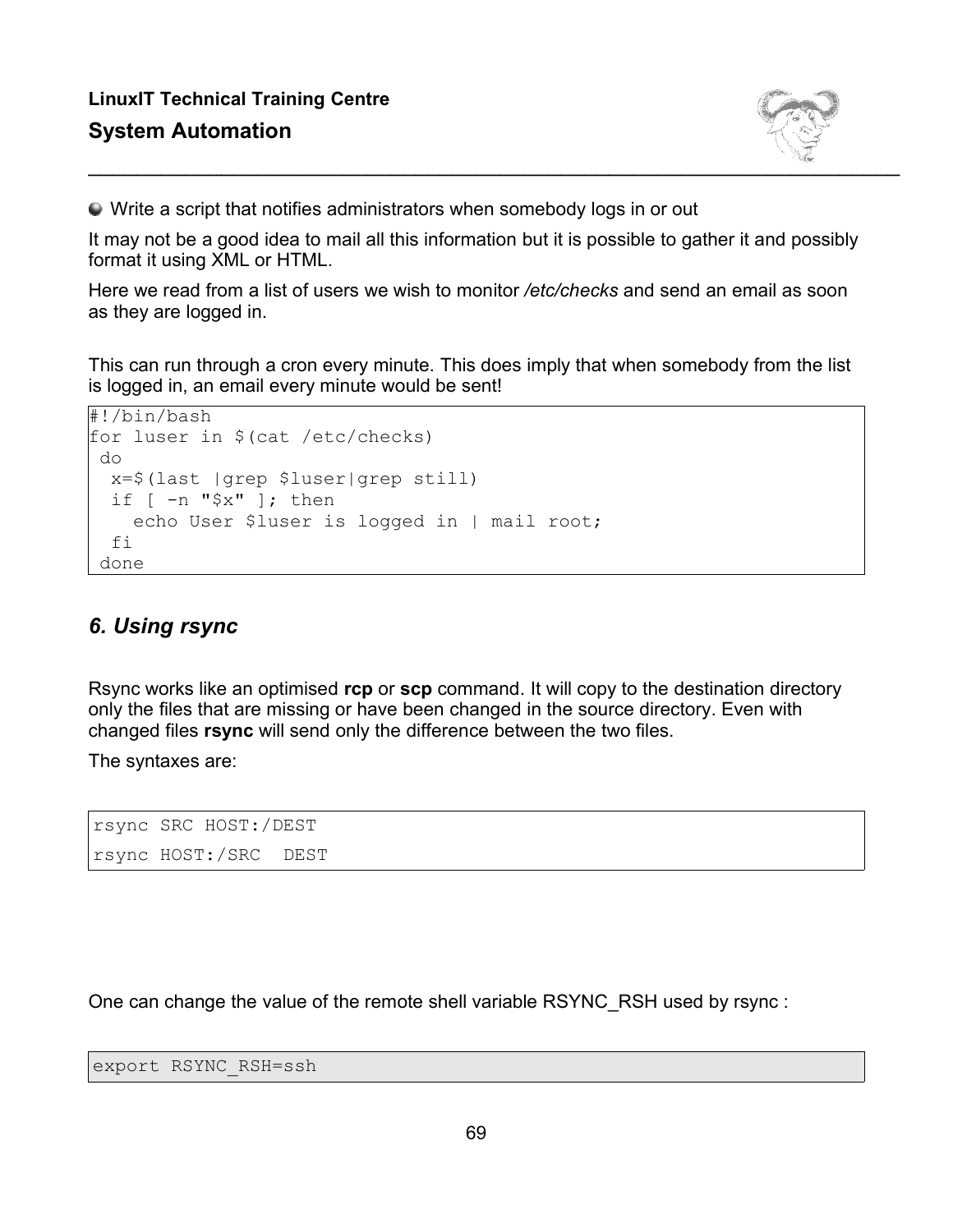

Here is an example script using **rsync** to keep "Fedora Updates" updated on the local server:

#!/bin/sh cd /var/ftp/pub/updates/fedora  $\left($ date echo echo "=== Sync Files ===" rsync -vaz --delete --delete-excluded --exclude="\*/debug/\*" rsync://rsync.mirror.ac.uk:873/download.fedora.redhat.com/pub/fedora/linux/core/up dates/1/ linux/core/updates/1/ 2>&1 echo "=== Sync Files Done ===" echo date ) | mail -s "Fedora Updates Sync Results" andrew@anvil.org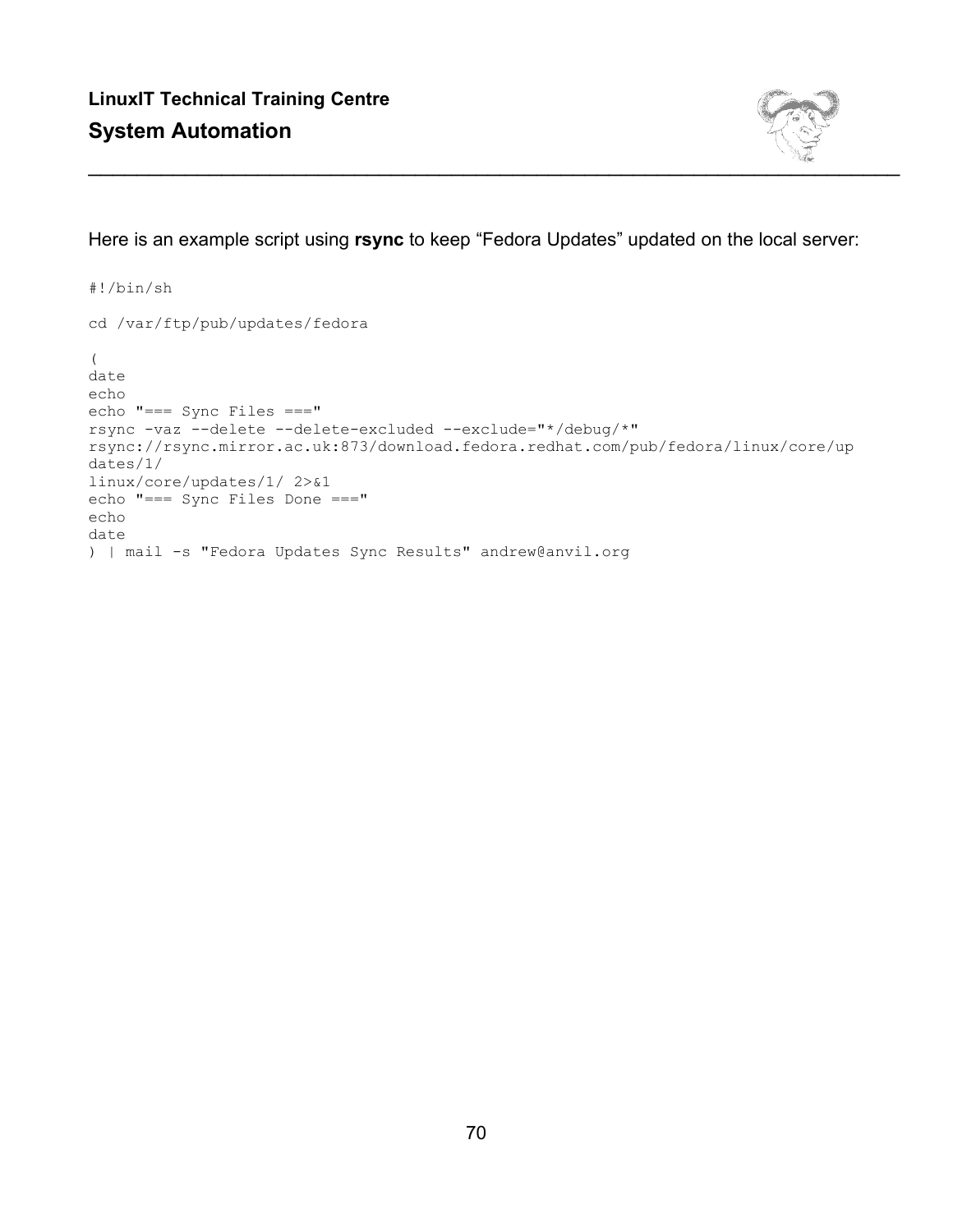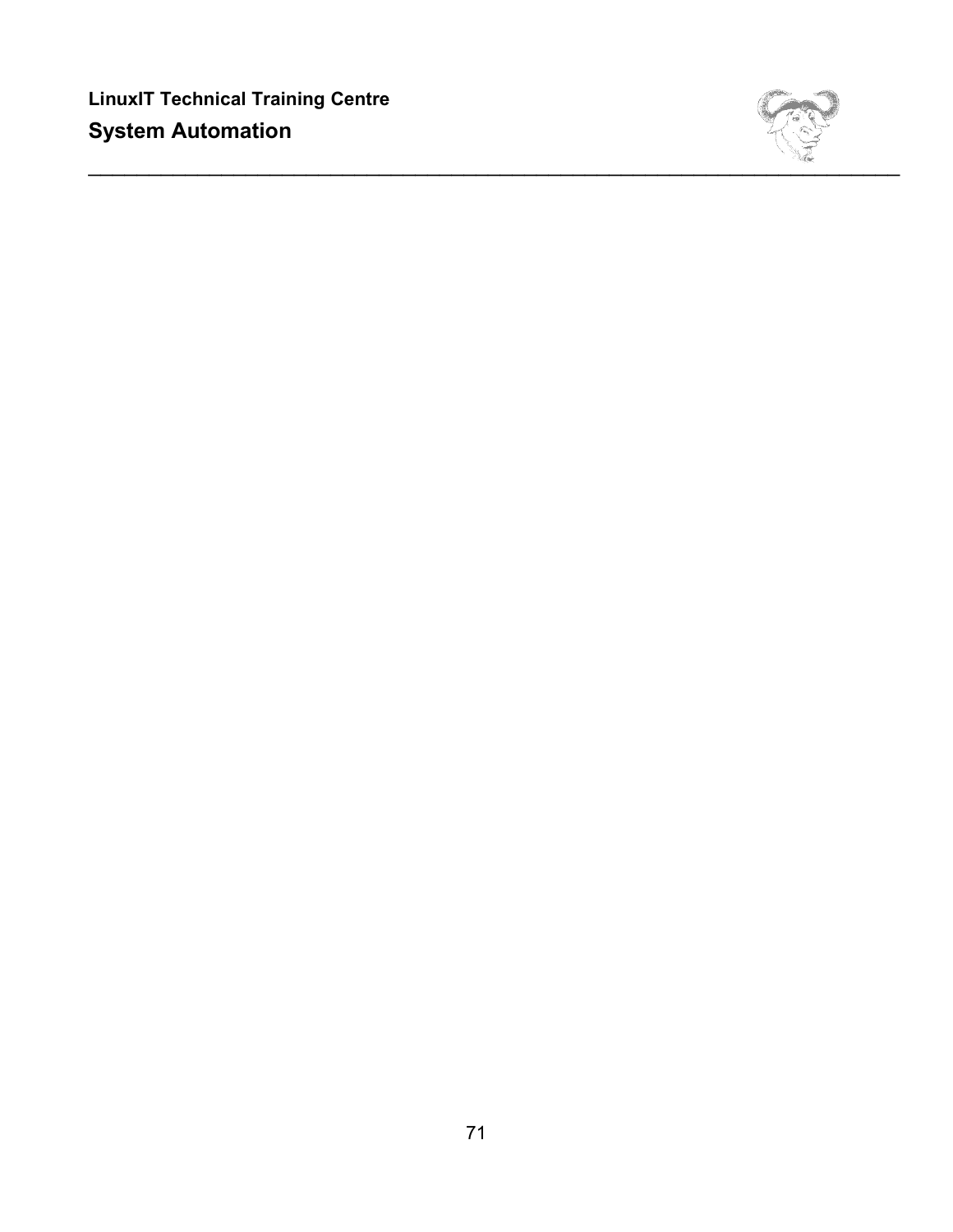

# **AppendixA**

# **Example Perl Module:**

The Spreadsheet::WriteExcel perl module can generate spreadsheet files. This module is dependent on the Parse::RecDescent module. So we need the following module sources:

Parse-RecDescent-1.94.tar.gz Spreadsheet-WriteExcel-0.42.tar.gz

Extract the archives and run

```
perl Makefile.PL
make
make test
make install
```
Then try the following test script:

```
#!/usr/bin/perl -w
#
use strict;
use Spreadsheet::WriteExcel;
# vars
my($workbook,$worksheet,$format,$col,$row);
# Create a new Excel workbook
$workbook = Spreadsheet::WriteExcel->new("perl.xls");
# Add a worksheet
$worksheet = $workbook->add_worksheet();
```